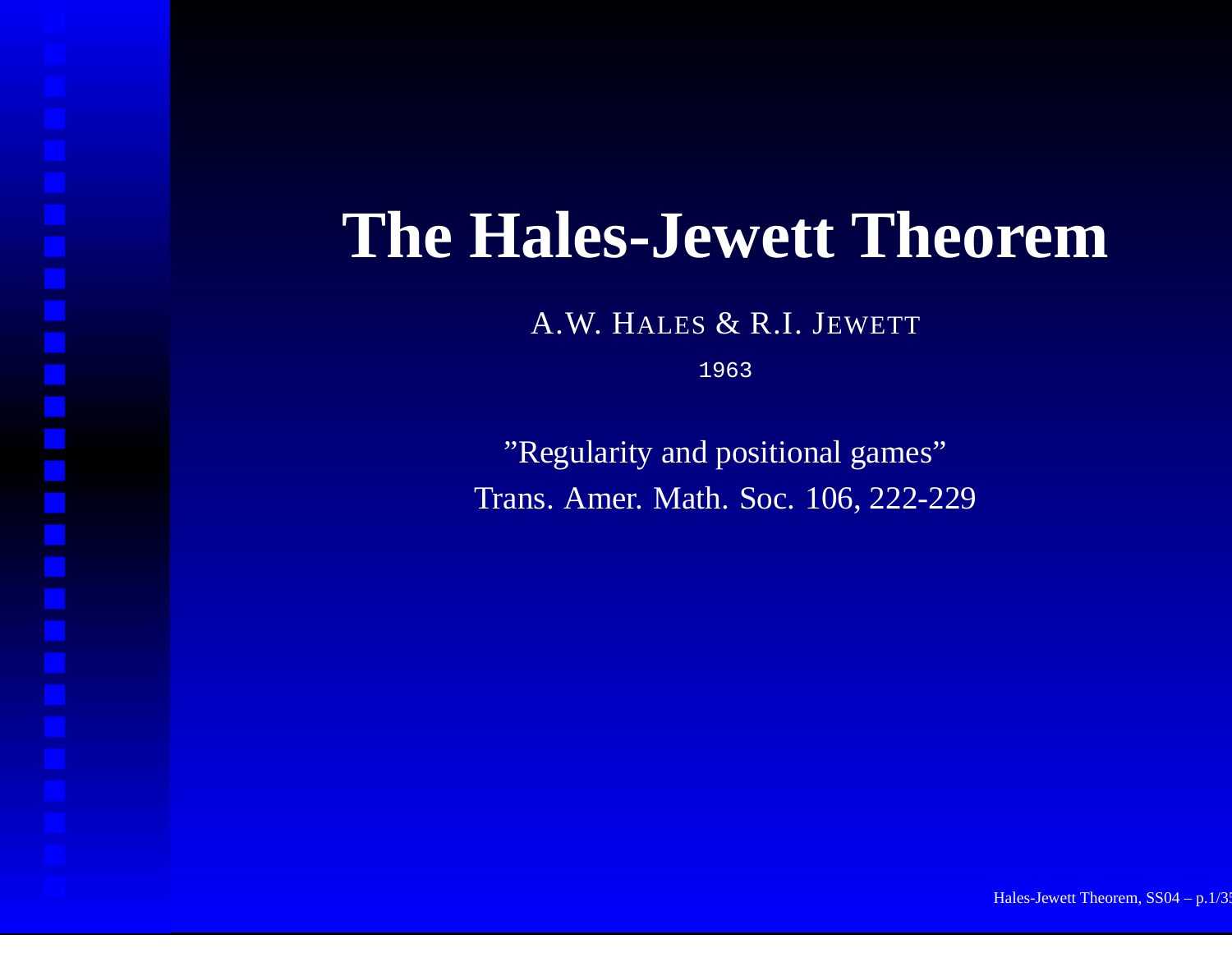# **Importance of HJT**

• The Hales-Jewett theorem is presently one of the most useful techniques in *Ramsey theory*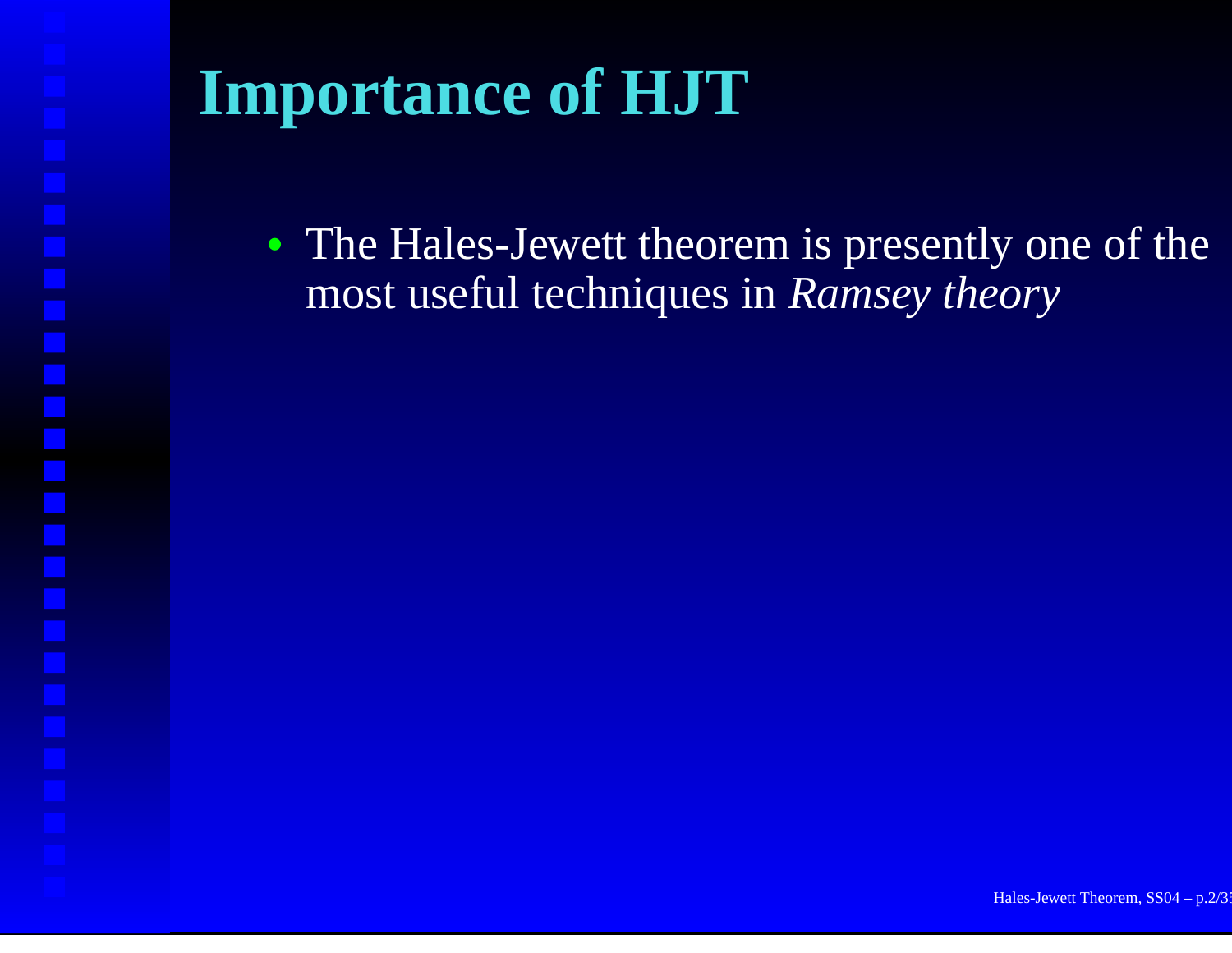# **Importance of HJT**

- The Hales-Jewett theorem is presently one of the most useful techniques in *Ramsey theory*
- Without this result, Ramsey theory would more properly be called Ramseyan theorems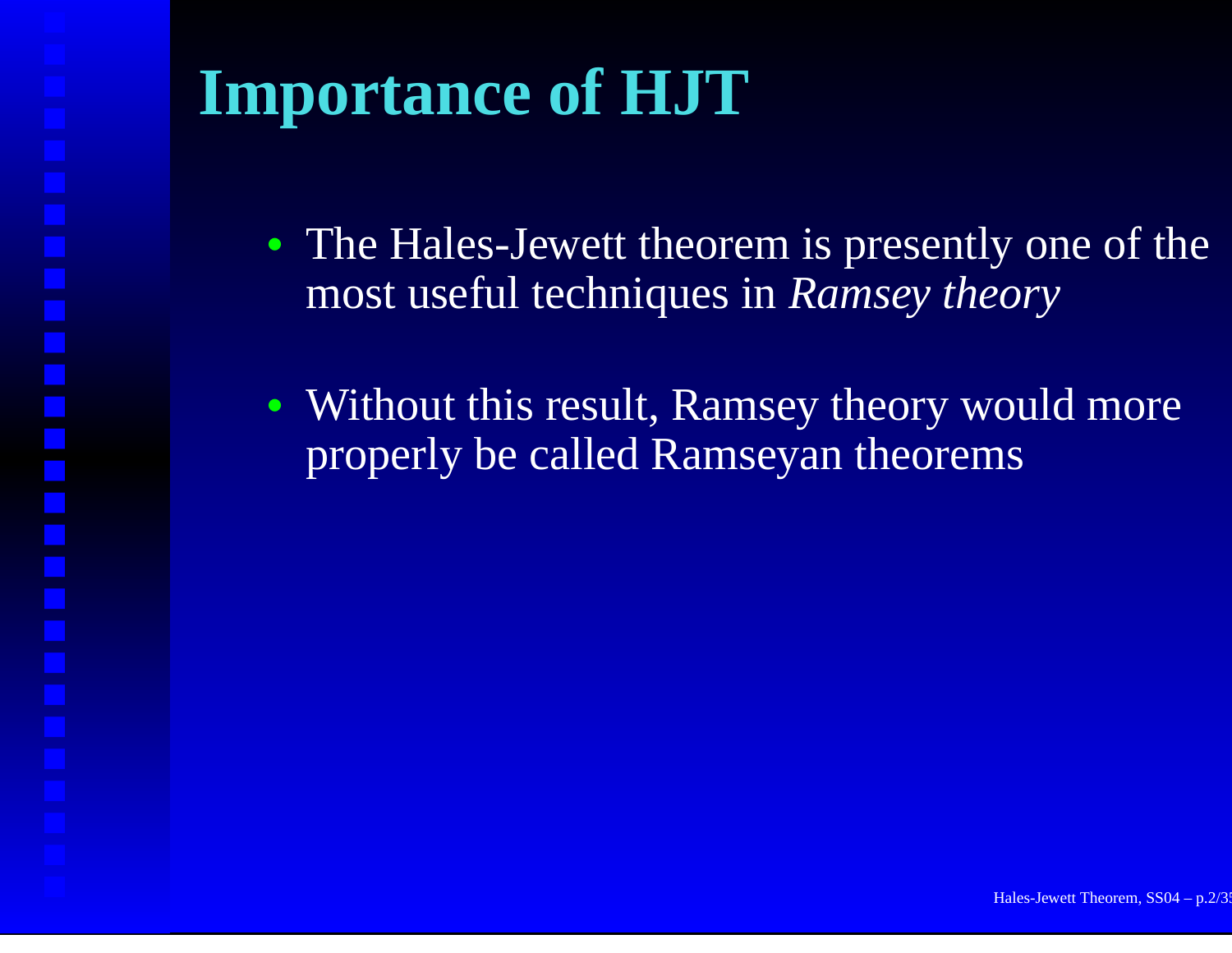# **Outline for the lecture**

1. The theorem and its consequences

1.1 Van der Waerden's Theorem

1.2 Gallai-Witt's Theorem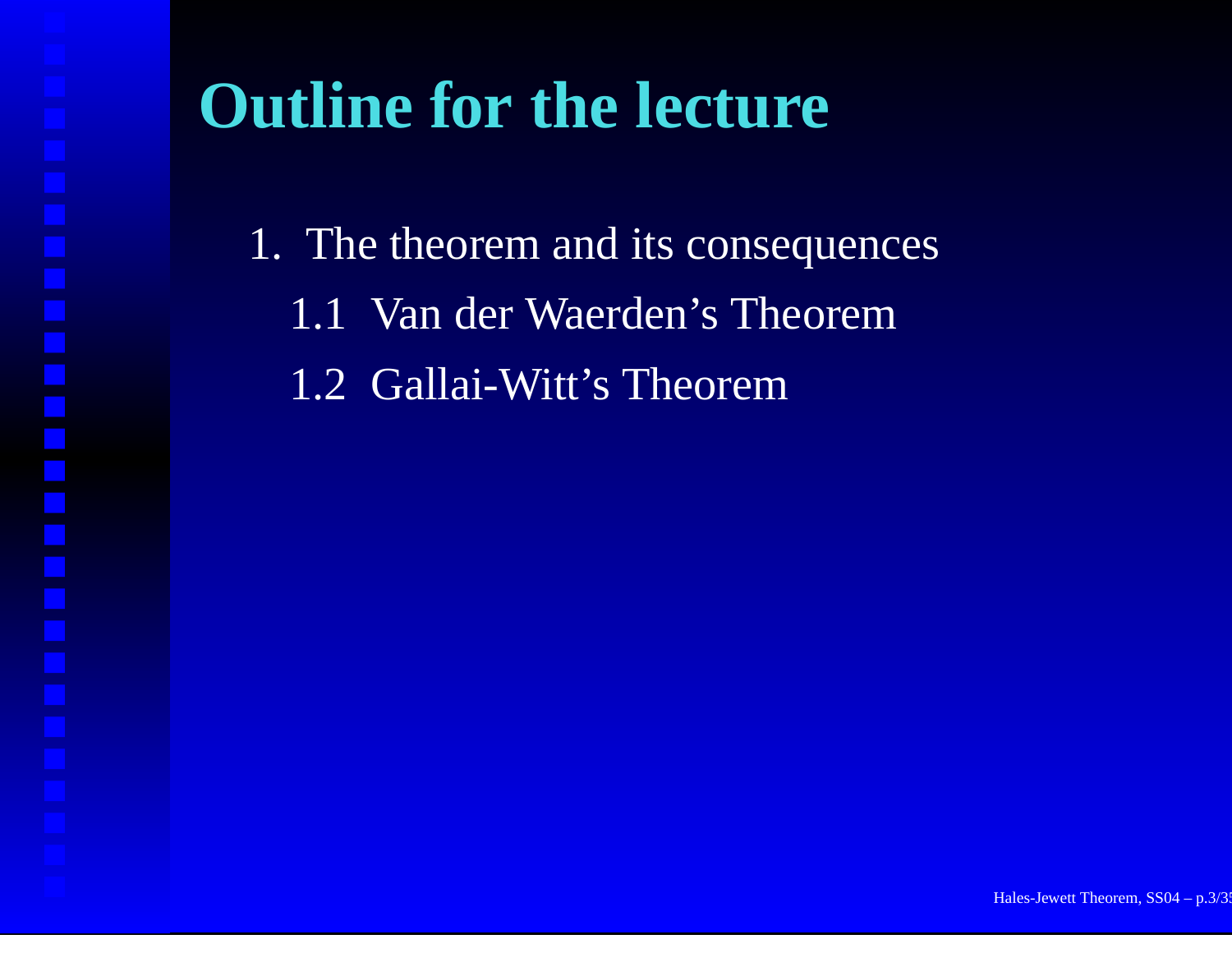# **Outline for the lecture**

1. The theorem and its consequences

- 1.1 Van der Waerden's Theorem
- 1.2 Gallai-Witt's Theorem
- 2. Historical Comments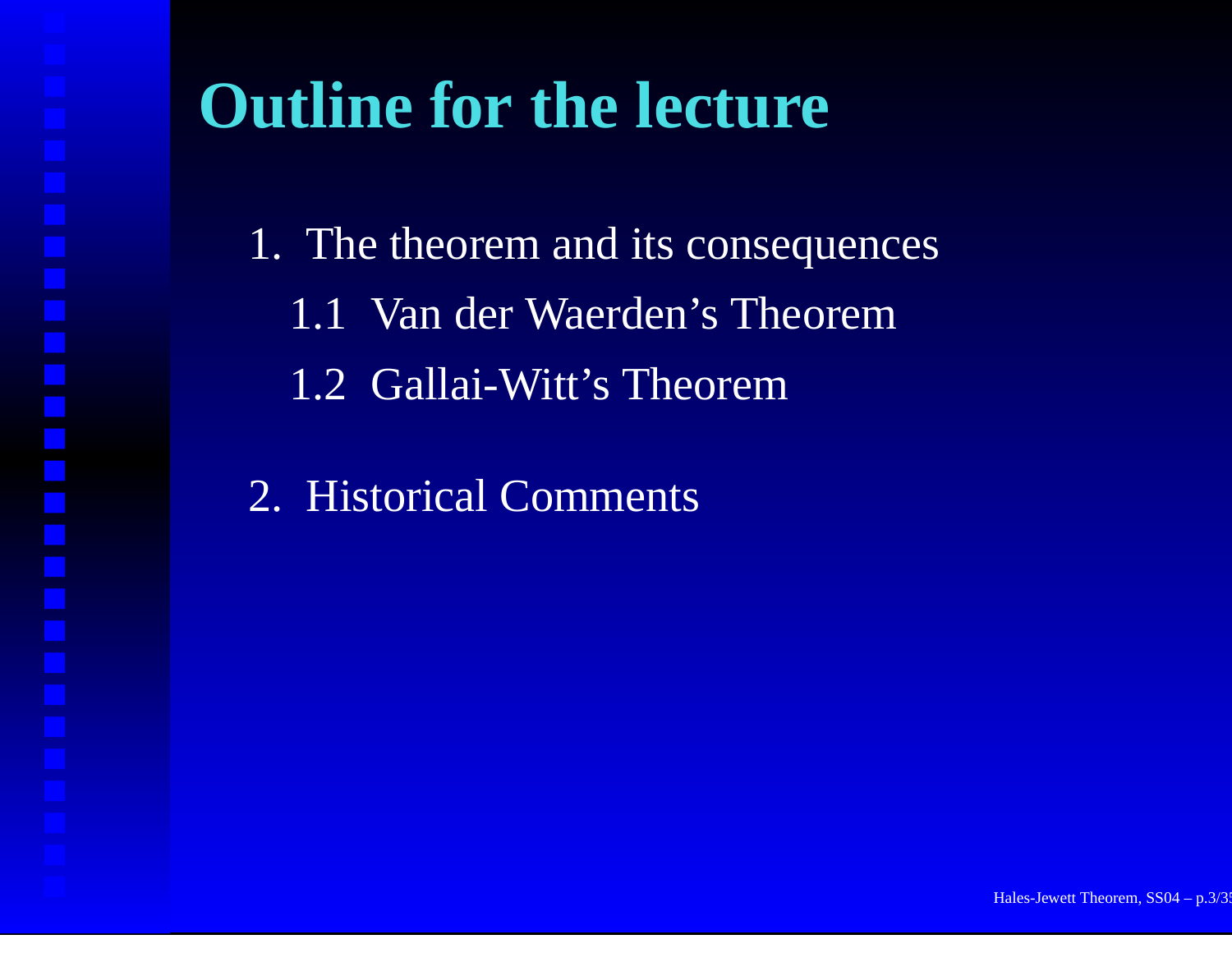# **Outline for the lecture**

1. The theorem and its consequences

- 1.1 Van der Waerden's Theorem
- 1.2 Gallai-Witt's Theorem
- 2. Historical Comments
- 3. Proof of HJT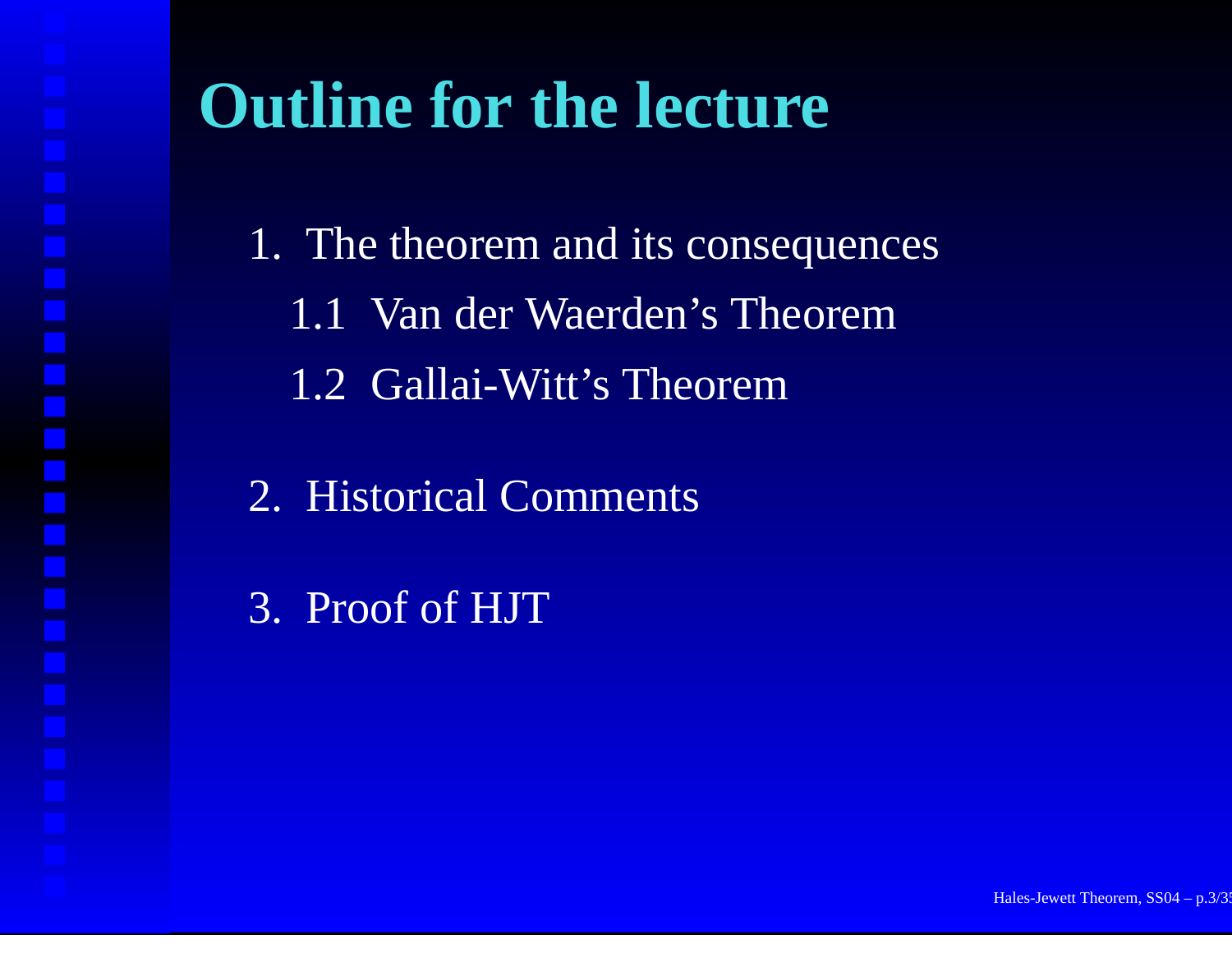# **Basic definitions**

• Let A be an *alphabet* of t symbols, usually

$$
A = \{0,1,\ldots,t-1\}
$$

• Let  $* \notin A$  be a new symbol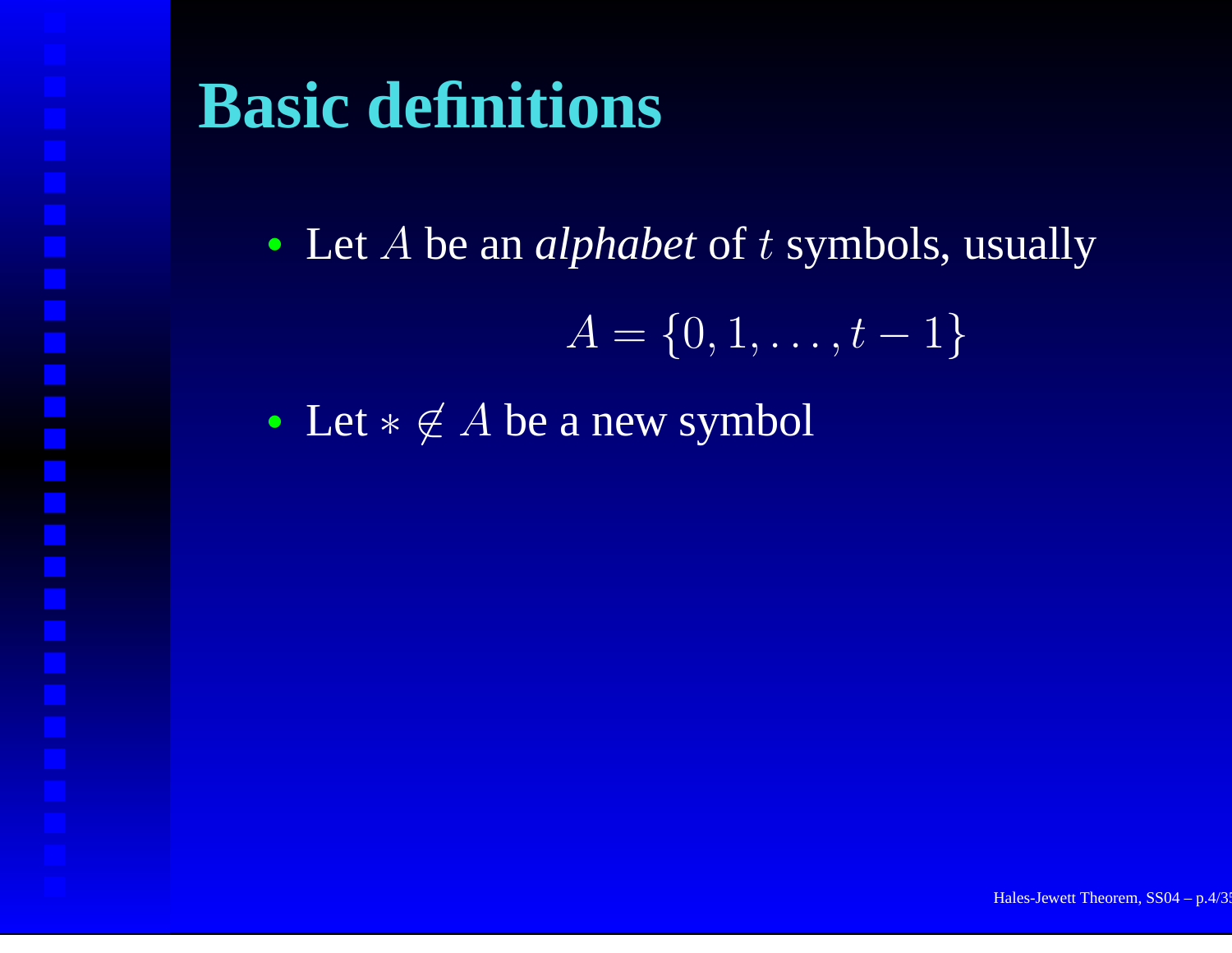# **Basic definitions**

• Let A be an *alphabet* of t symbols, usually

$$
A = \{0,1,\ldots,t-1\}
$$

- Let  $* \notin A$  be a new symbol
- *Words* are strings over A without <sup>∗</sup>
- Strings containing at least one <sup>∗</sup> are called *roots*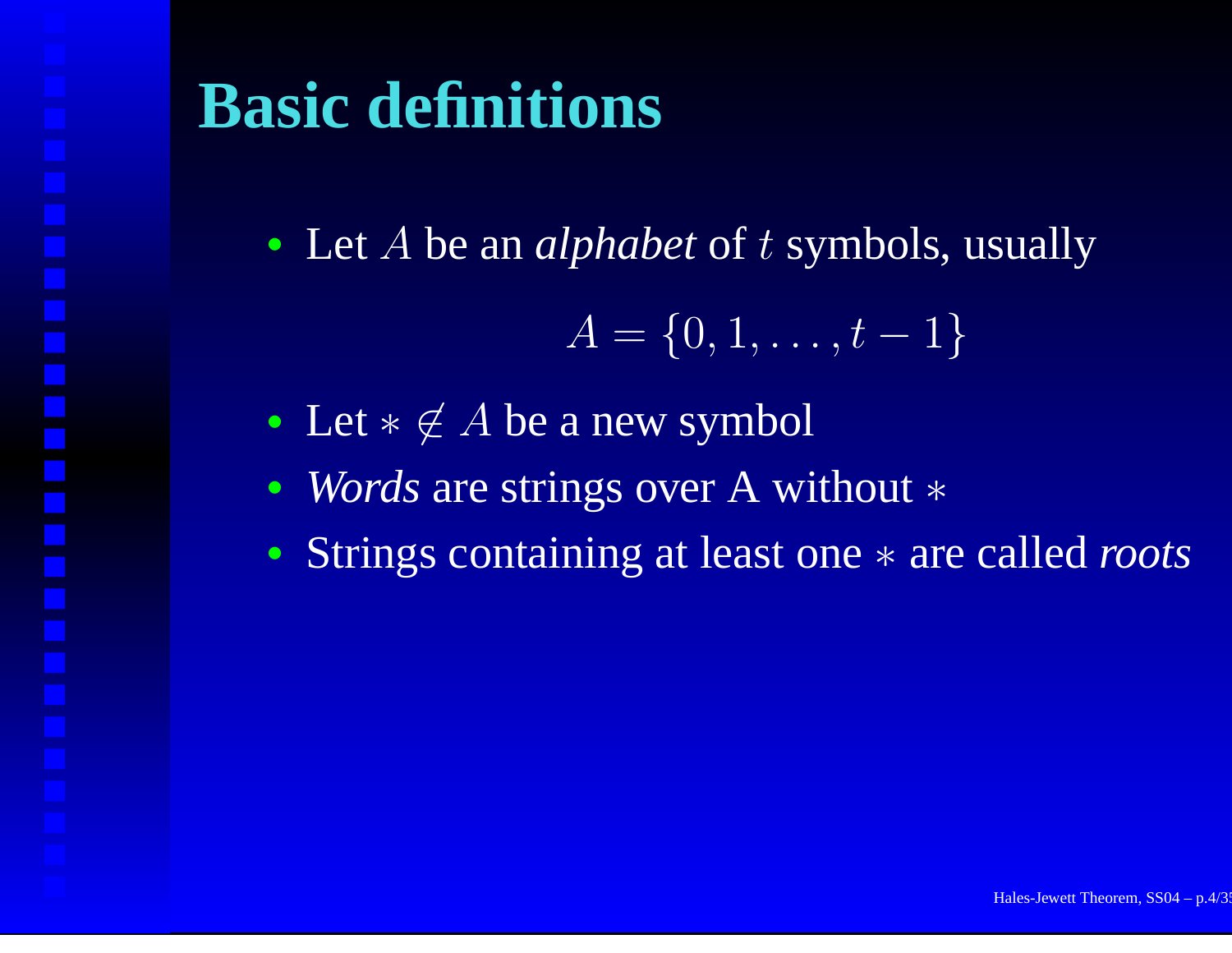# **Basic definitions**

• Let A be an *alphabet* of t symbols, usually

$$
A = \{0,1,\ldots,t-1\}
$$

- Let  $* \notin A$  be a new symbol
- *Words* are strings over A without <sup>∗</sup>
- Strings containing at least one <sup>∗</sup> are called *roots*
- For a root  $\tau \in (A \cup \{*\})^n$  and a symbol  $a \in A,$ we write

$$
\tau(a) \in A^n
$$

for the word obtained from  $\tau$  by replacing each  $\ast$  $by \ a$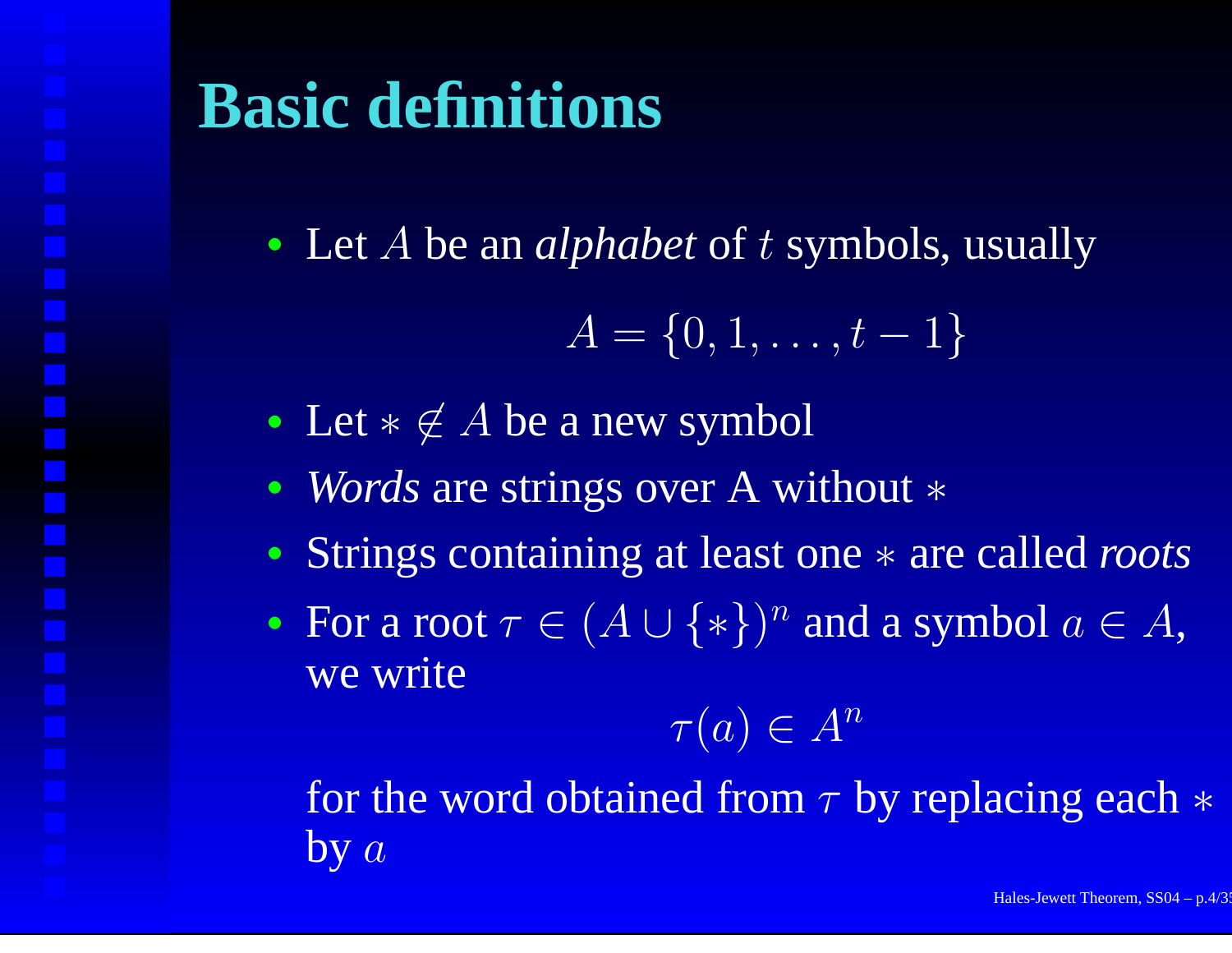• Let  $A = \{0, 1, 2\}$  be an alphabet of 3 symbols.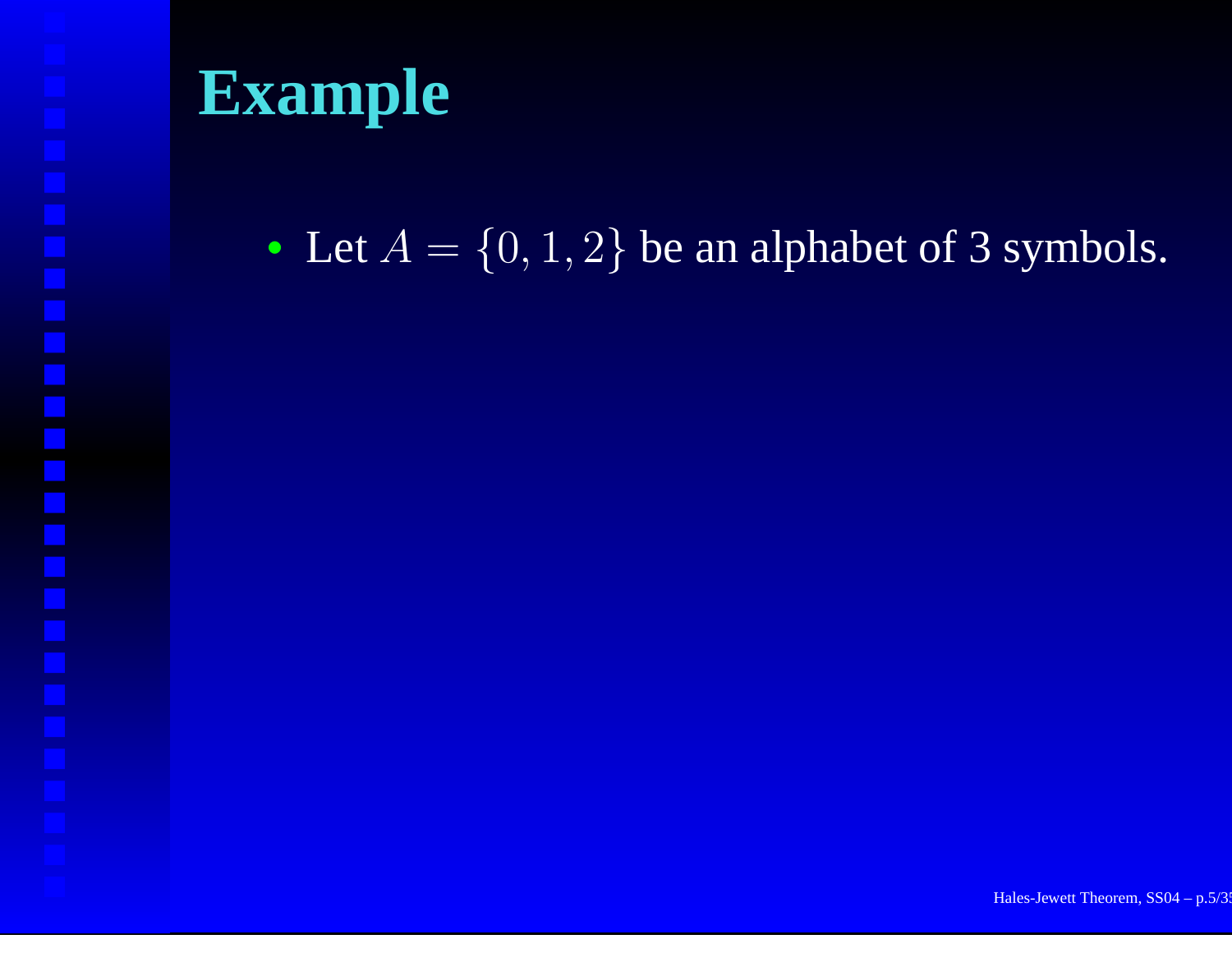• Let  $A = \{0, 1, 2\}$  be an alphabet of 3 symbols.

• Some roots:

 $\tau_1=01{\ast}2$   $\tau_2={\ast}1$   $\tau_3=01{\ast}2{\ast}1$  $\tau_i \in (A \cup \{*\})^{n_i}, \quad n_1 = 4, n_2 = 2, n_3 = 6$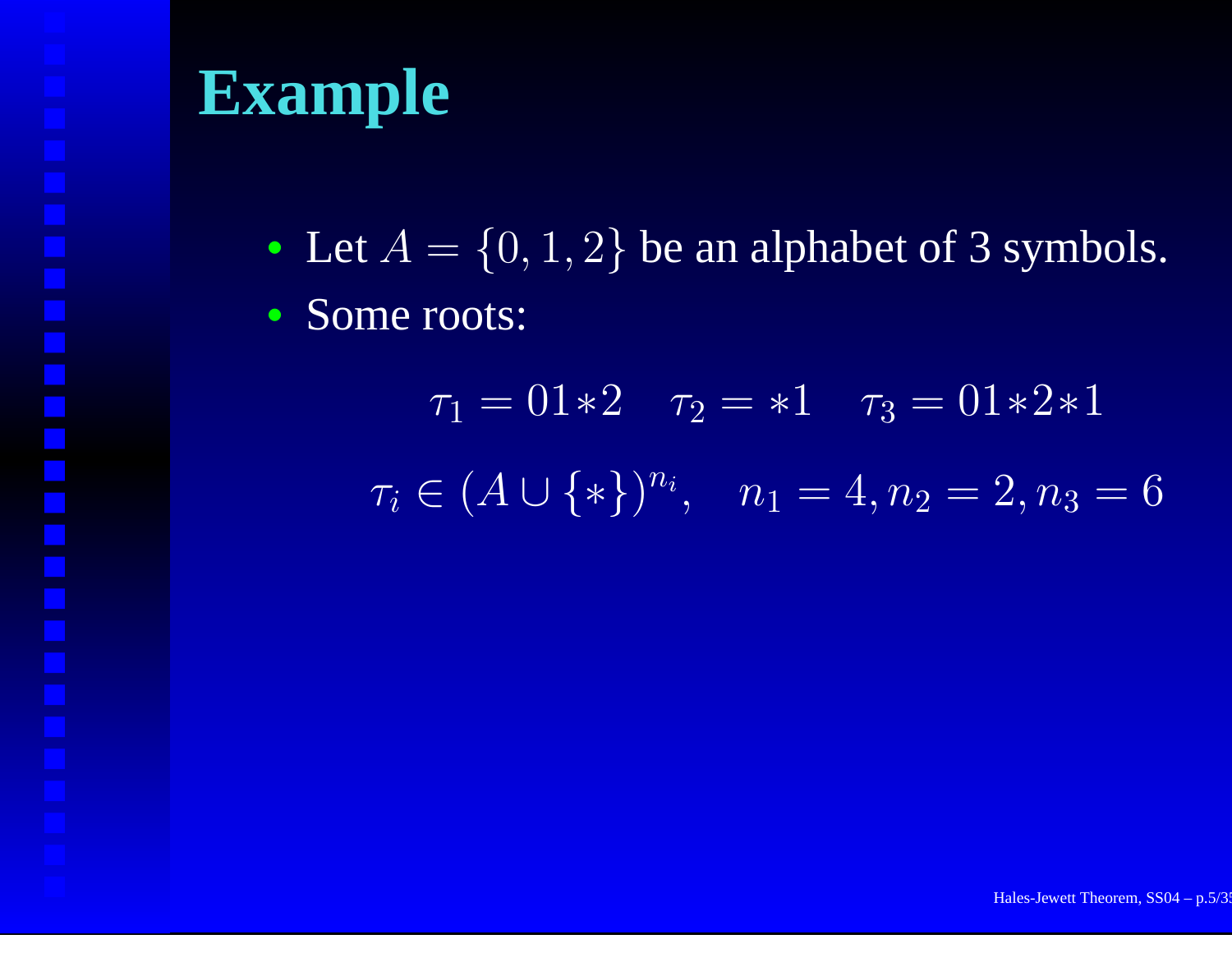• Let  $A = \{0, 1, 2\}$  be an alphabet of 3 symbols.

• Some roots:

 $\tau_1=01{\ast}2$   $\tau_2={\ast}1$   $\tau_3=01{\ast}2{\ast}1$  $\tau_i \in (A \cup \{*\})^{n_i}, \quad n_1 = 4, n_2 = 2, n_3 = 6$ • Some words obtained from these roots:

 $\tau_1(0) =$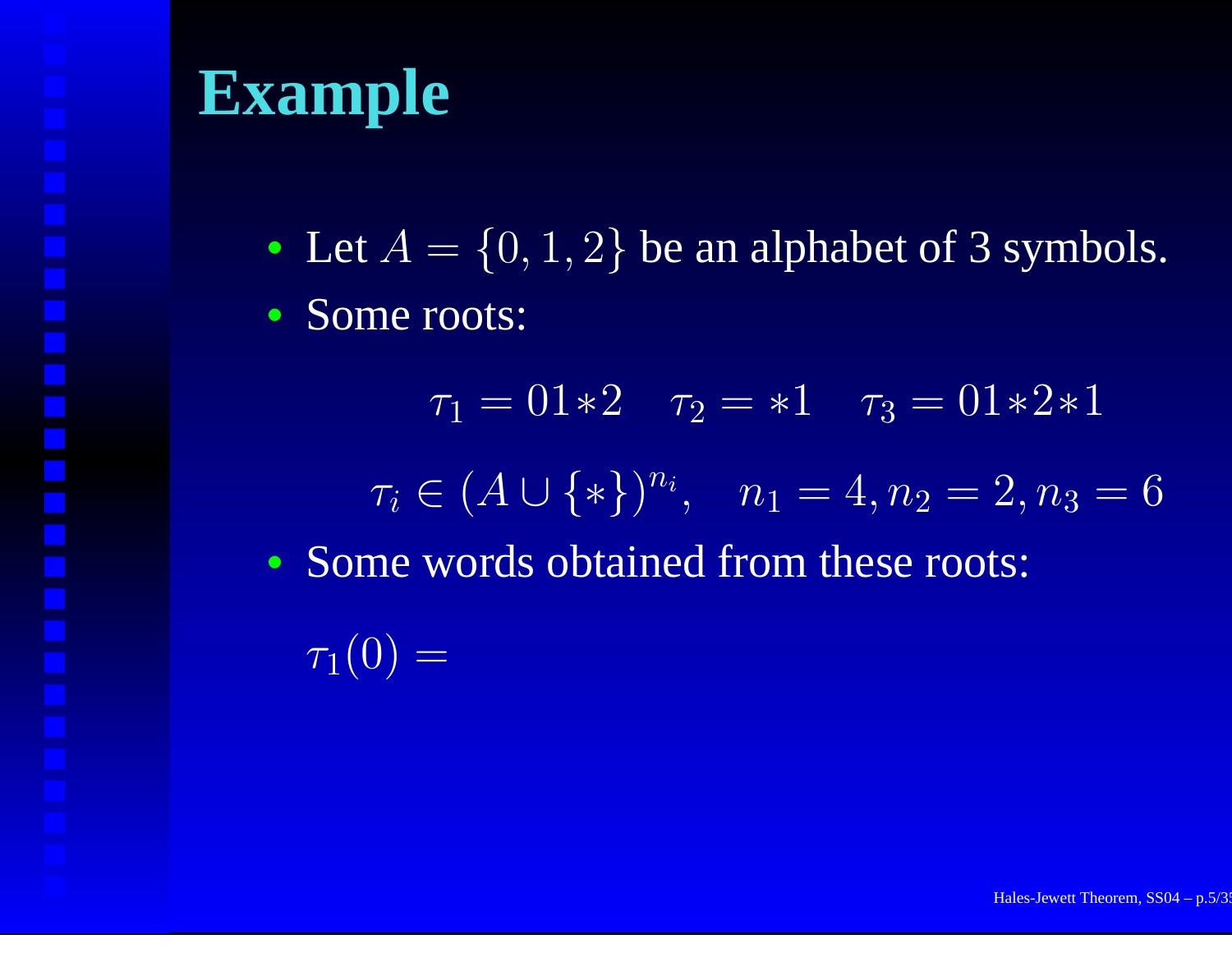• Let  $A = \{0, 1, 2\}$  be an alphabet of 3 symbols.

• Some roots:

 $\tau_1=01{\ast}2$   $\tau_2={\ast}1$   $\tau_3=01{\ast}2{\ast}1$  $\tau_i \in (A \cup \{*\})^{n_i}, \quad n_1 = 4, n_2 = 2, n_3 = 6$ • Some words obtained from these roots:  $\tau_1(0) = 0102$   $\tau_1(1) =$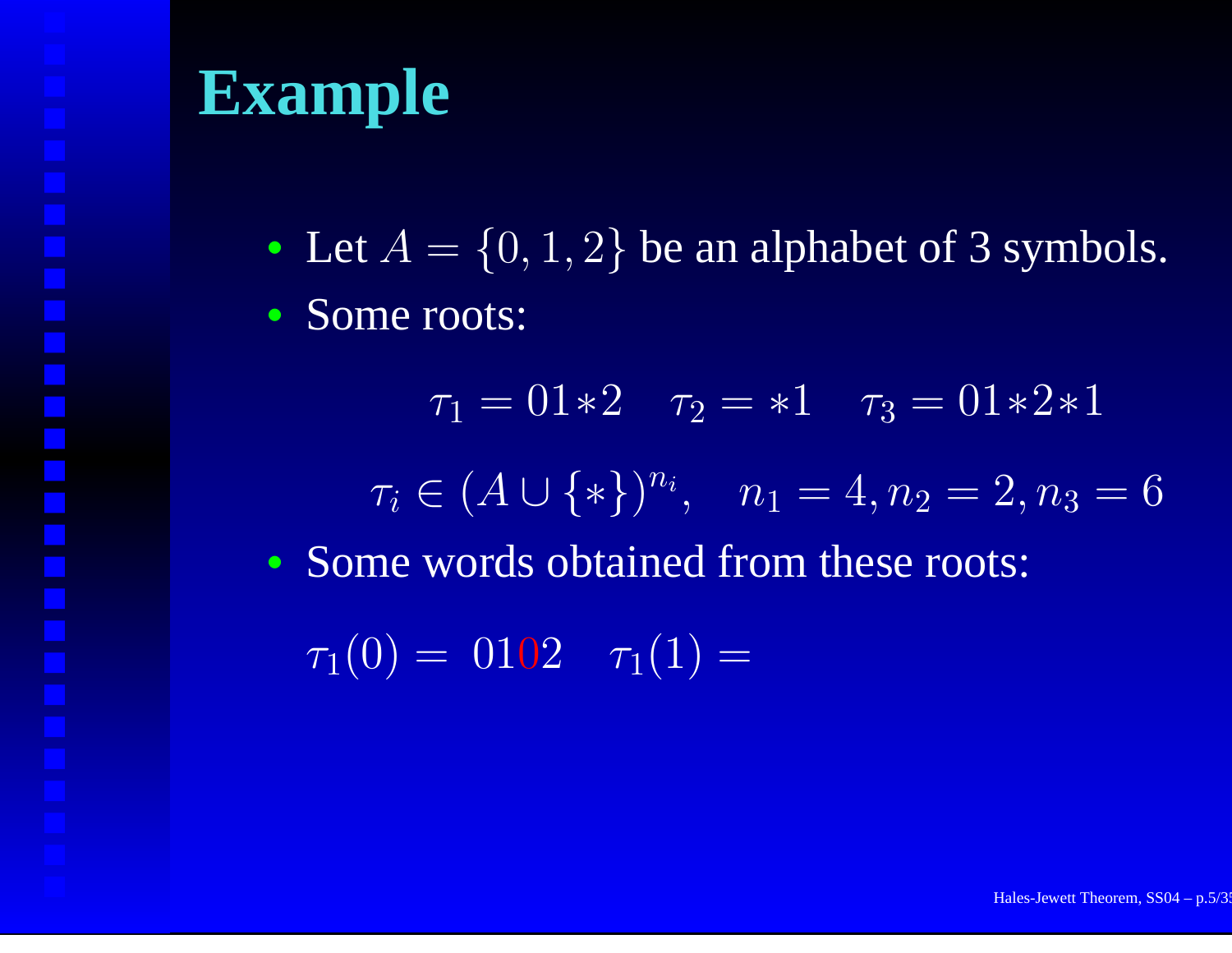• Let  $A = \{0, 1, 2\}$  be an alphabet of 3 symbols.

• Some roots:

 $\tau_1=01{\ast}2$   $\tau_2={\ast}1$   $\tau_3=01{\ast}2{\ast}1$  $\tau_i \in (A \cup \{*\})^{n_i}, \quad n_1 = 4, n_2 = 2, n_3 = 6$ • Some words obtained from these roots:  $\tau_1(0) = 0102$   $\tau_1(1) = 0112$   $\tau_2(1) =$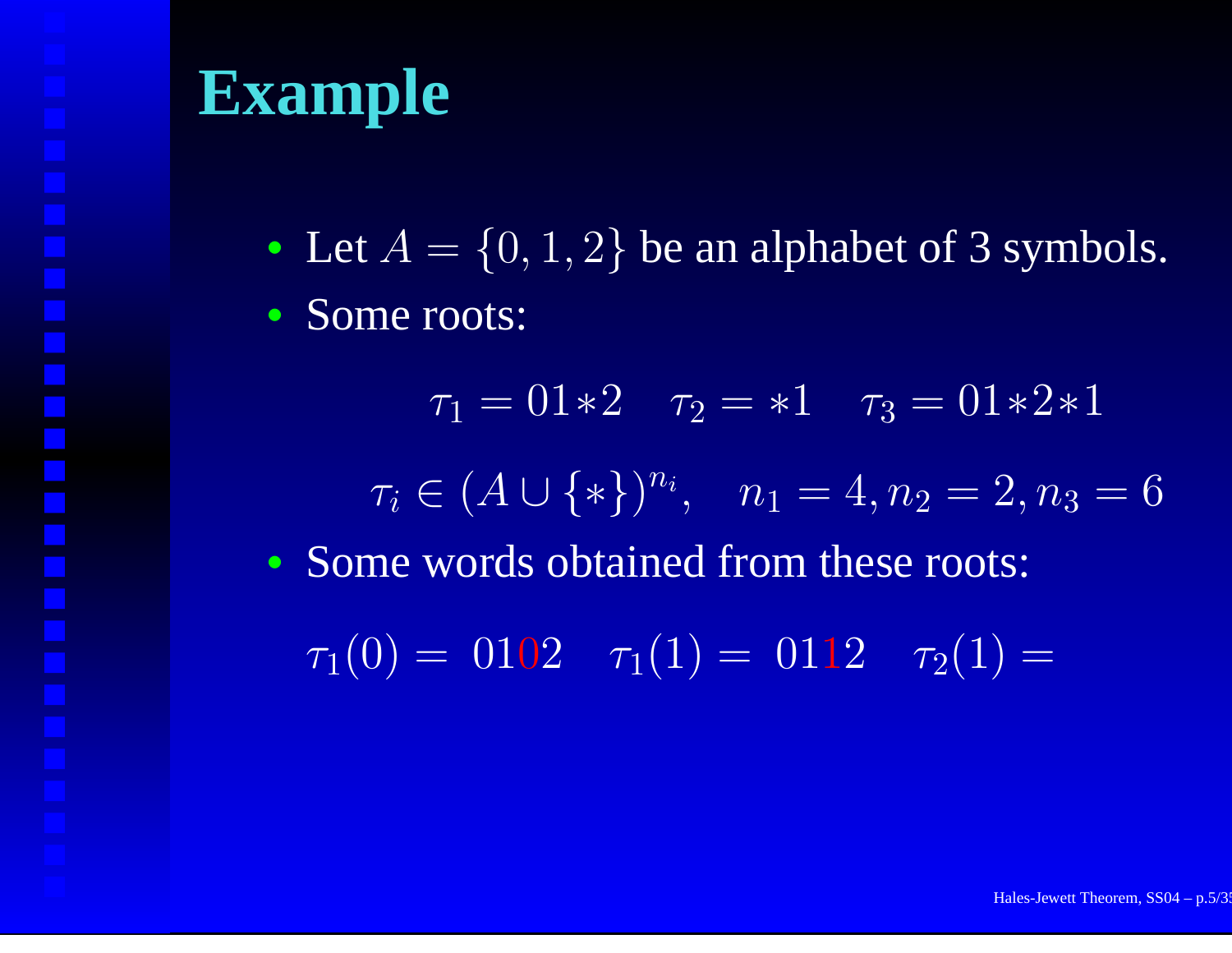• Let  $A = \{0, 1, 2\}$  be an alphabet of 3 symbols.

• Some roots:

 $\tau_1=01{\ast}2$   $\tau_2={\ast}1$   $\tau_3=01{\ast}2{\ast}1$  $\tau_i \in (A \cup \{*\})^{n_i}, \quad n_1 = 4, n_2 = 2, n_3 = 6$ • Some words obtained from these roots:  $\tau_1(0) = 0102$   $\tau_1(1) = 0112$   $\tau_2(1) = 11$ or  $\tau_3(2) =$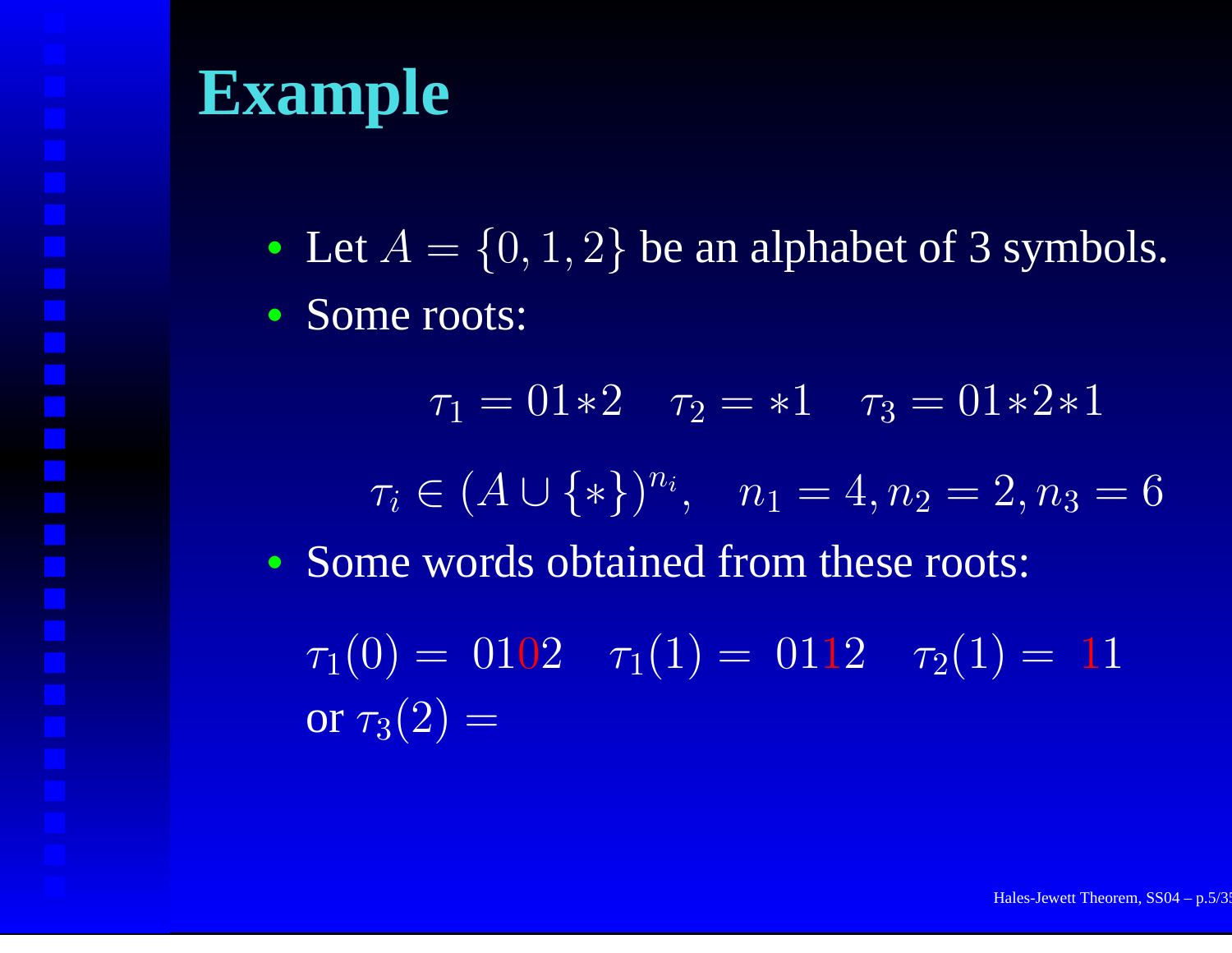• Let  $A = \{0, 1, 2\}$  be an alphabet of 3 symbols.

• Some roots:

 $\tau_1=01{\ast}2$   $\tau_2={\ast}1$   $\tau_3=01{\ast}2{\ast}1$  $\tau_i \in (A \cup \{*\})^{n_i}, \quad n_1 = 4, n_2 = 2, n_3 = 6$ • Some words obtained from these roots:  $\tau_1(0) = 0102$   $\tau_1(1) = 0112$   $\tau_2(1) = 11$ or  $\tau_3(2) = \ 012221.$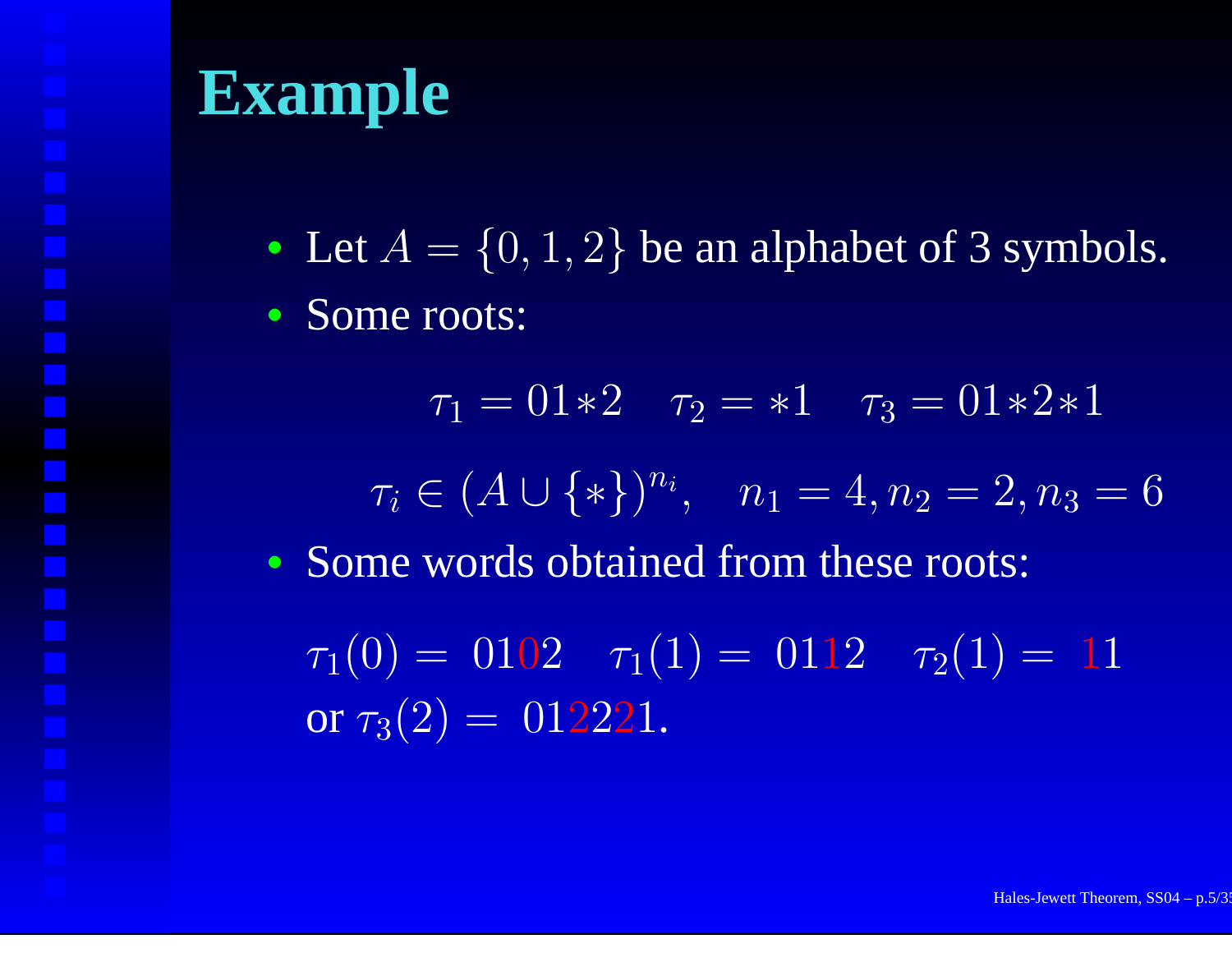# **Further definition**

Let τ be <sup>a</sup> root. A *combinatorial line* rooted in <sup>τ</sup> is the set of  $t$  words

$$
L_{\tau} = \{\tau(0), \tau(1), \ldots, \tau(t-1)\}.
$$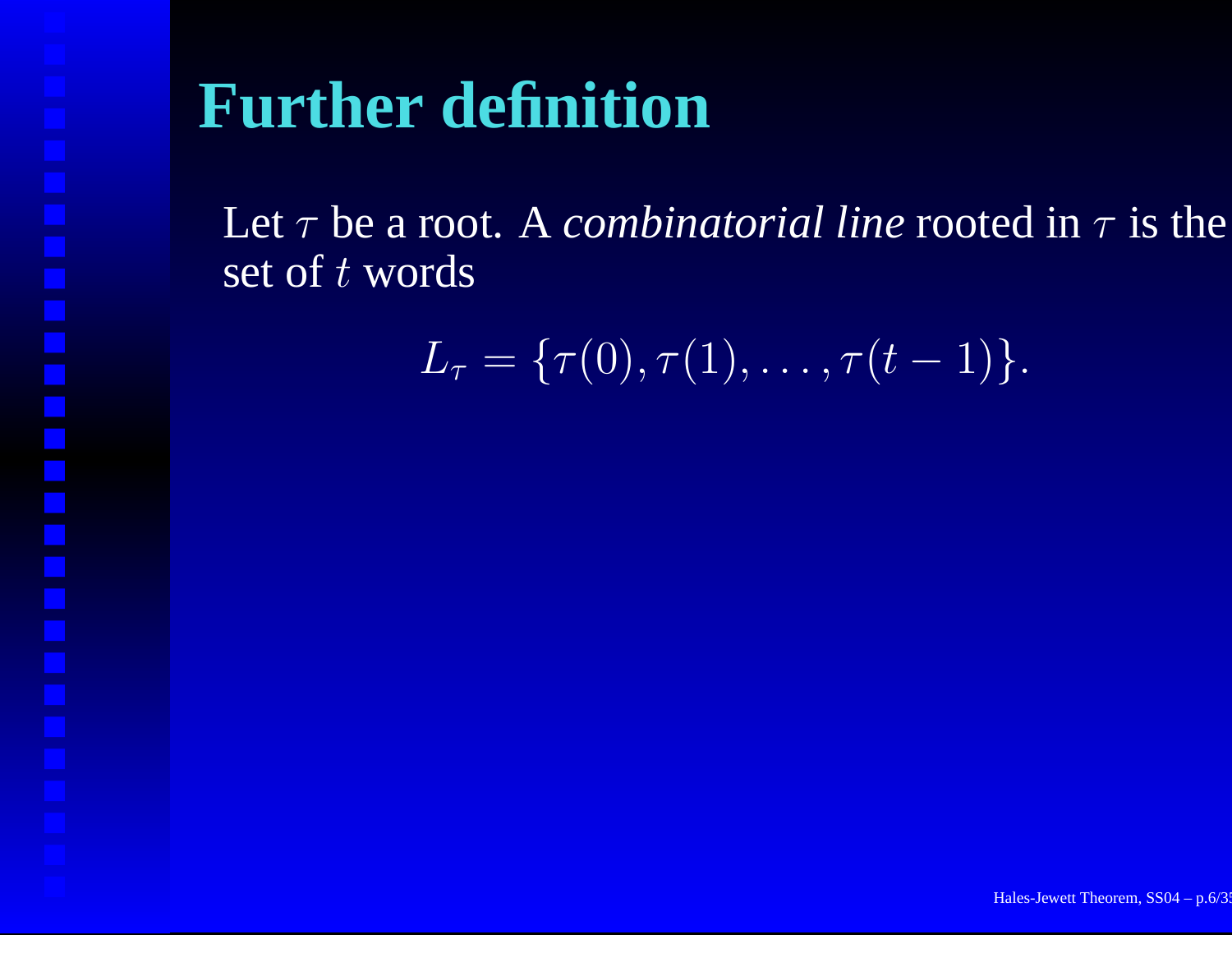# **Further definition**

Let τ be <sup>a</sup> root. A *combinatorial line* rooted in <sup>τ</sup> is the set of  $t$  words

$$
L_{\tau} = \{\tau(0), \tau(1), \ldots, \tau(t-1)\}.
$$

Example: Let  $\tau = 01*2*1$  be a root in  $A = \{0, 1, 2, 3, 4\}$ . Then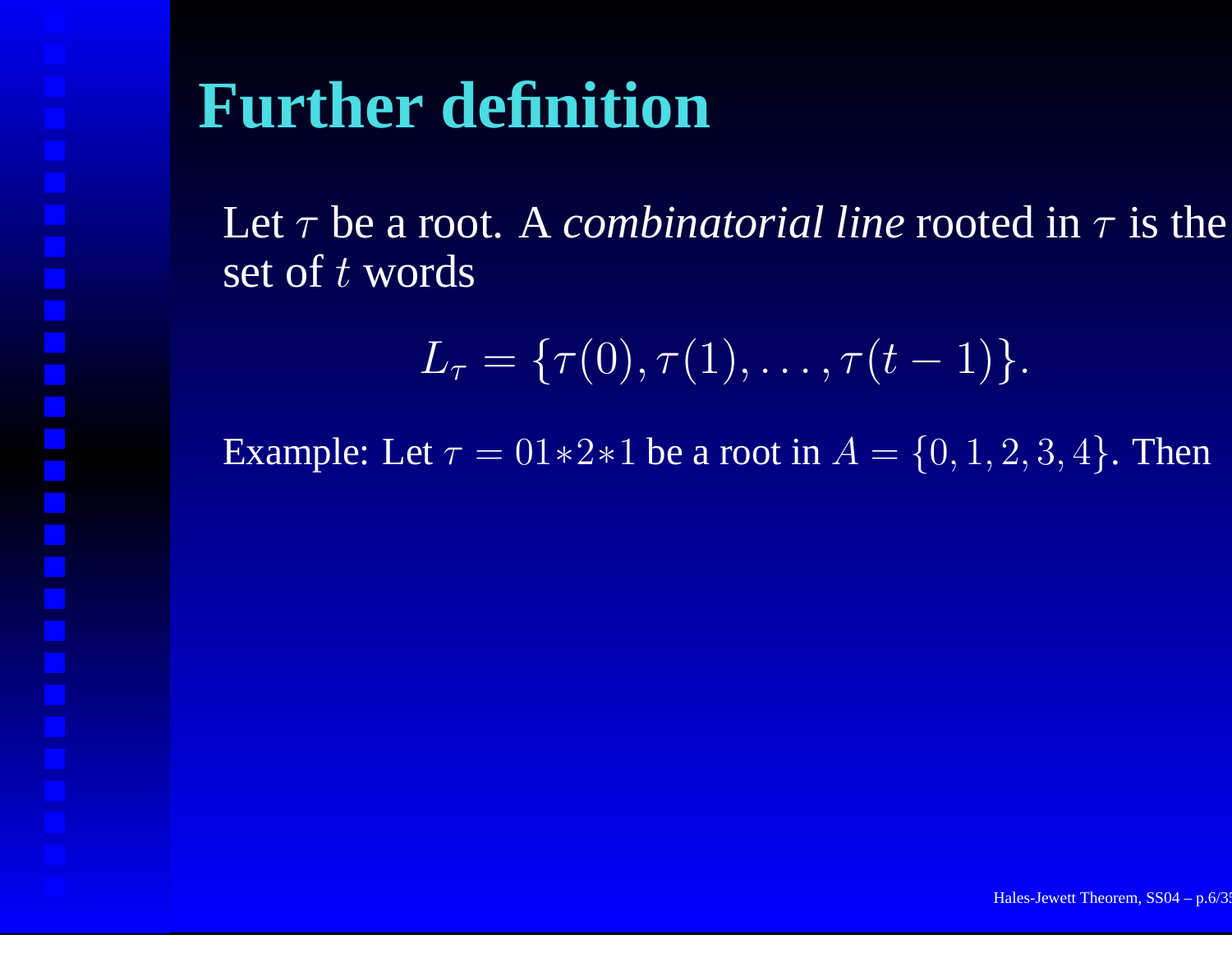## **Further definition**

Let τ be <sup>a</sup> root. A *combinatorial line* rooted in <sup>τ</sup> is the set of  $t$  words

$$
L_{\tau} = \{\tau(0), \tau(1), \ldots, \tau(t-1)\}.
$$

Example: Let  $\tau = 01*2*1$  be a root in  $A = \{0, 1, 2, 3, 4\}$ . Then

$$
L_{\tau} = \left\{ \begin{array}{rrrrr} 0 & 1 & 0 & 2 & 0 & 1 \\ 0 & 1 & 1 & 2 & 1 & 1 \\ 0 & 1 & 2 & 2 & 2 & 1 \\ 0 & 1 & 3 & 2 & 3 & 1 \\ 0 & 1 & 4 & 2 & 4 & 1 \end{array} \right\} \quad |L_{\tau}| = 5.
$$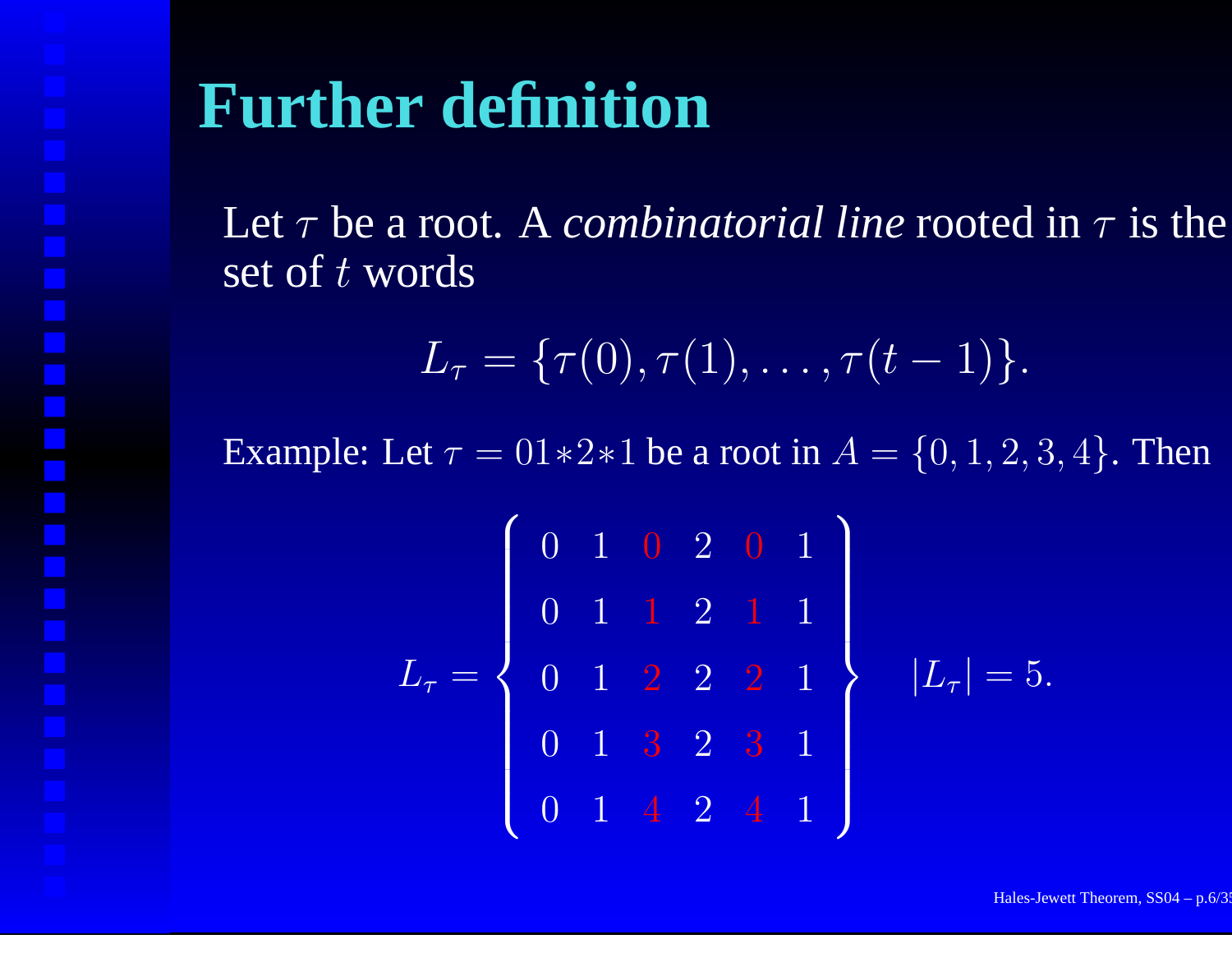# The number of combinatorial lines in  $A^n$  is  $(\overline{|A|} + 1)^n - |\overline{A}|^n$

Proof: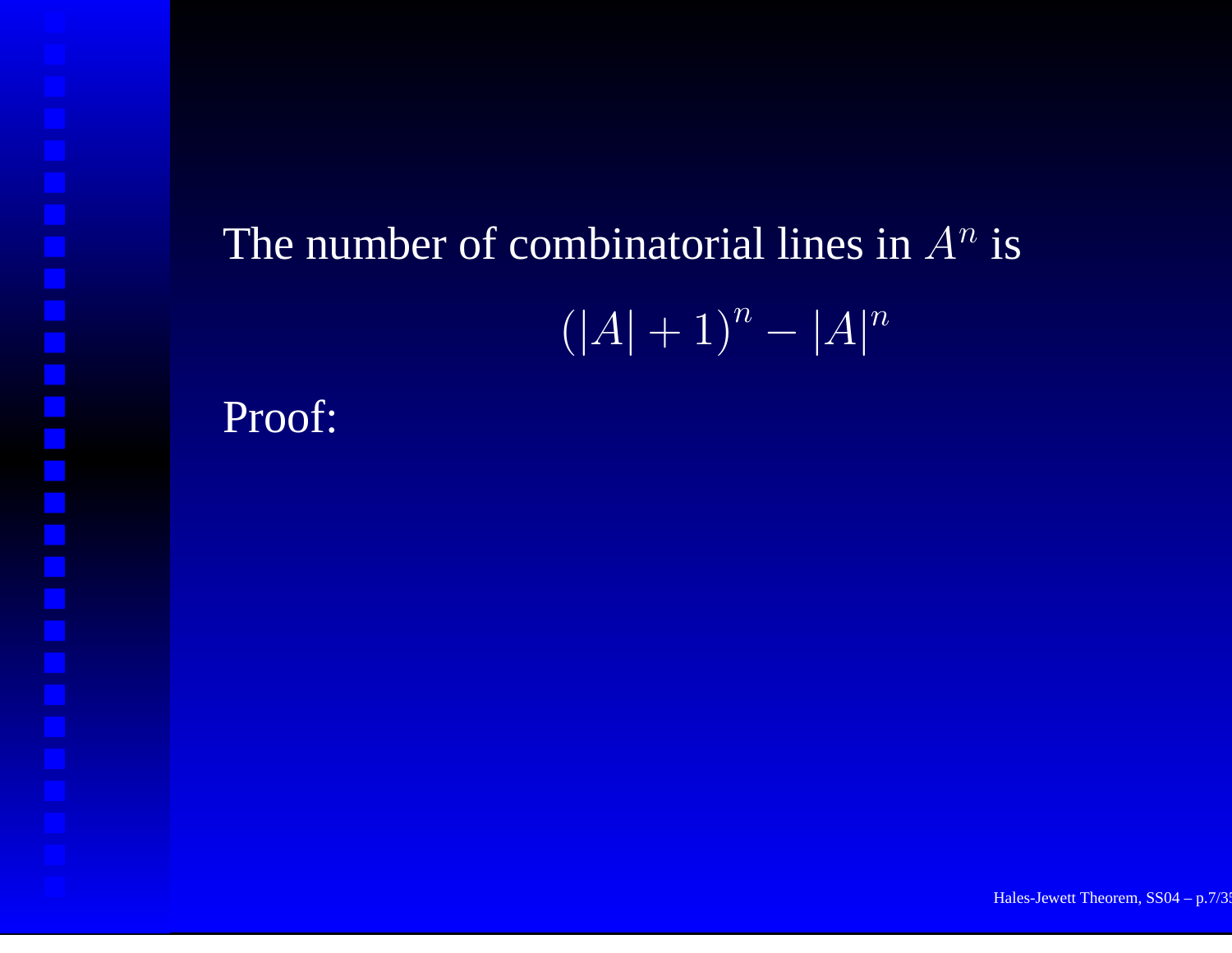# The number of combinatorial lines in  $A^n$  is  $(\overline{|A|} + 1)^n - |\overline{A}|^n$

Proof:

 $\#\{\text{comb. lines in } A^n\} = \#\{\text{roots in } (A \cup \{*\})^n\}$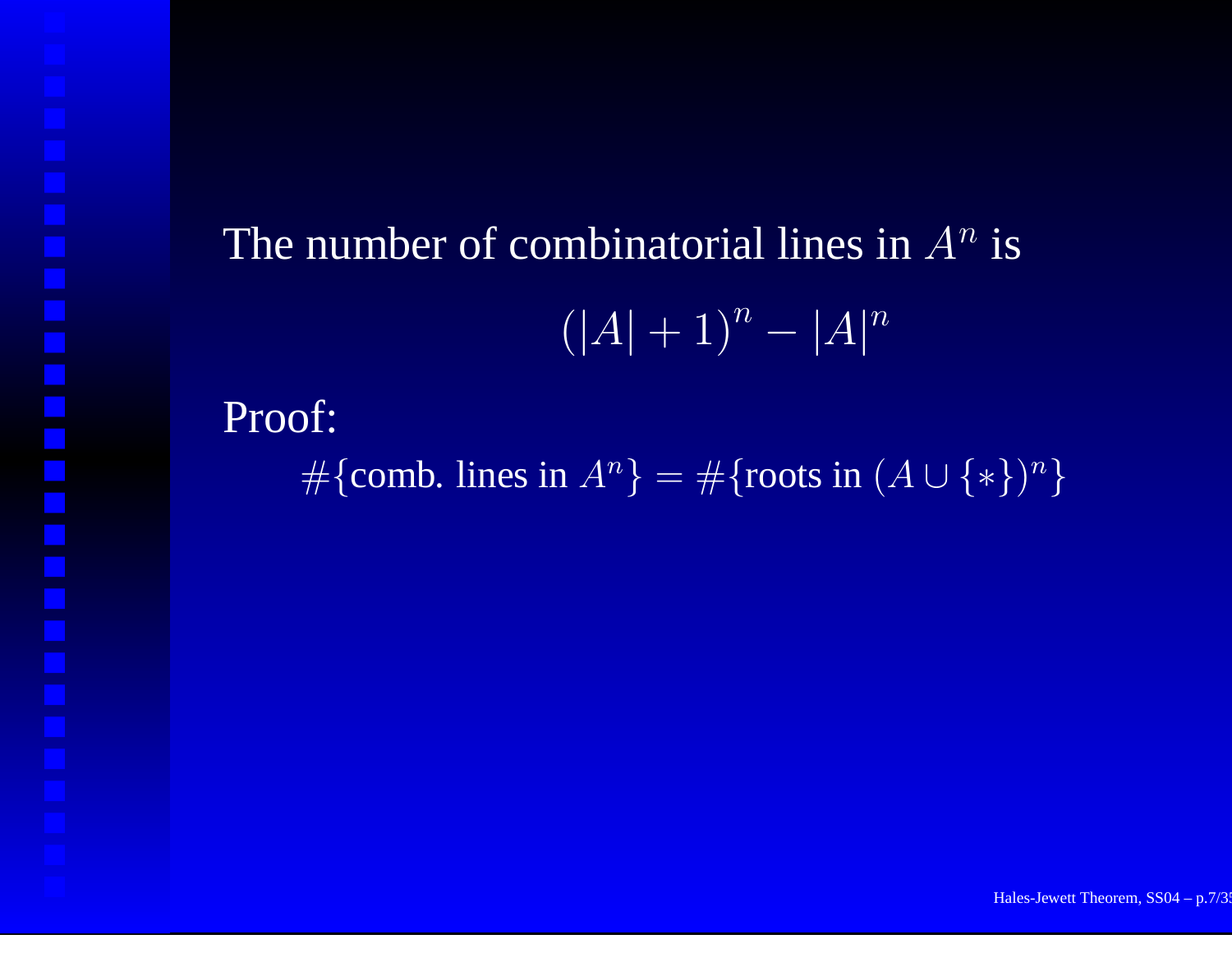# The number of combinatorial lines in  $A^n$  is  $(|A| + 1)^n - |A|^n$

#### Proof:

 $\#\{\text{comb. lines in } A^n\} = \#\{\text{roots in } (A \cup \{*\})^n\}$ = $=$  #{strings with at least one  $*$  in  $(A \cup \{*\})^n$ }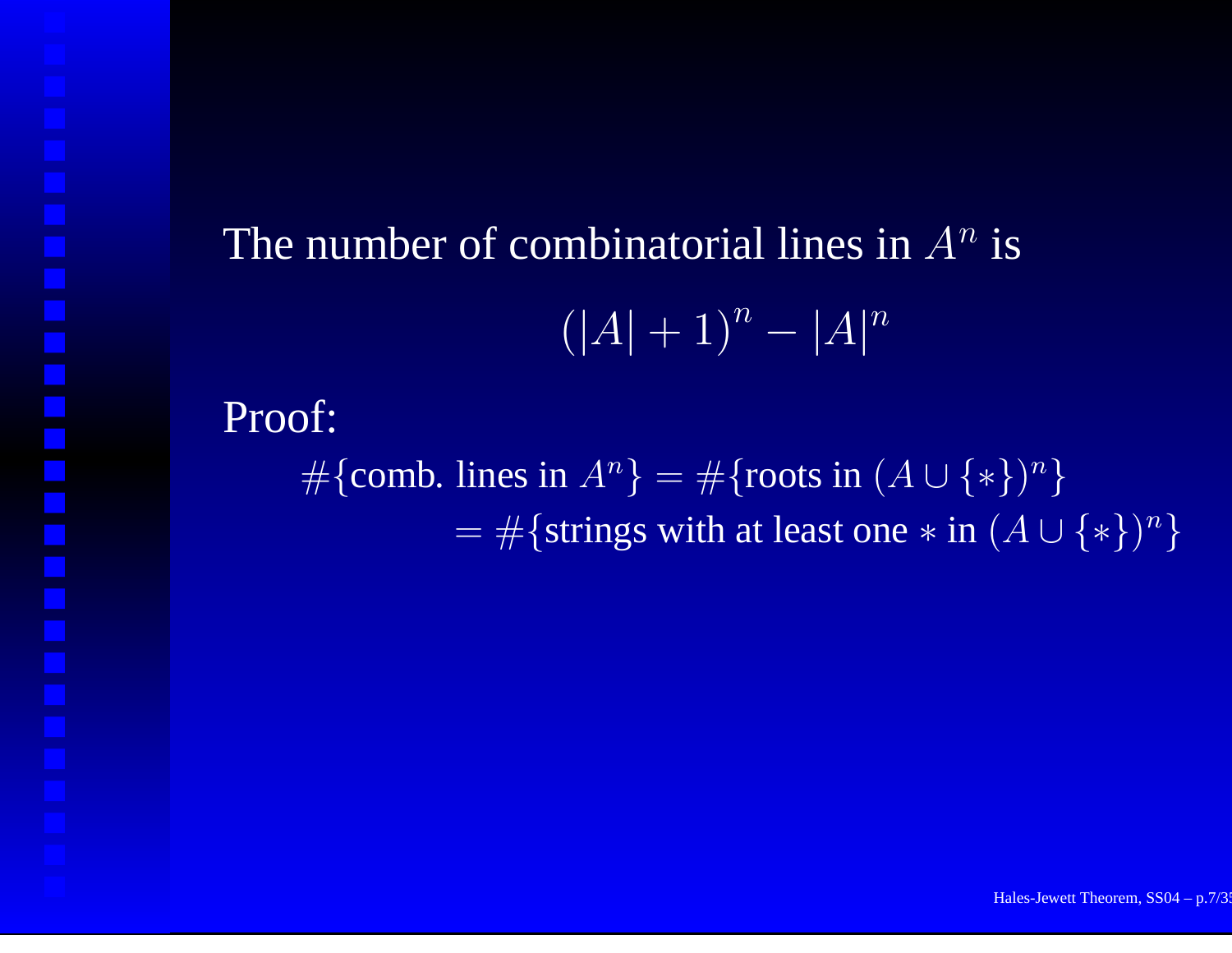# The number of combinatorial lines in  $A^n$  is  $(|A| + 1)^n - |A|^n$

#### Proof:

#{comb. lines in  $A^n$ } = #{roots in  $(A \cup \{*\})^n$ } = $=$  #{strings with at least one  $*$  in  $(A \cup \{*\})^n$ } = $=$  #{all strings in  $(A \cup \{*\})^n$ }  $-$  #{strings without  $*$ }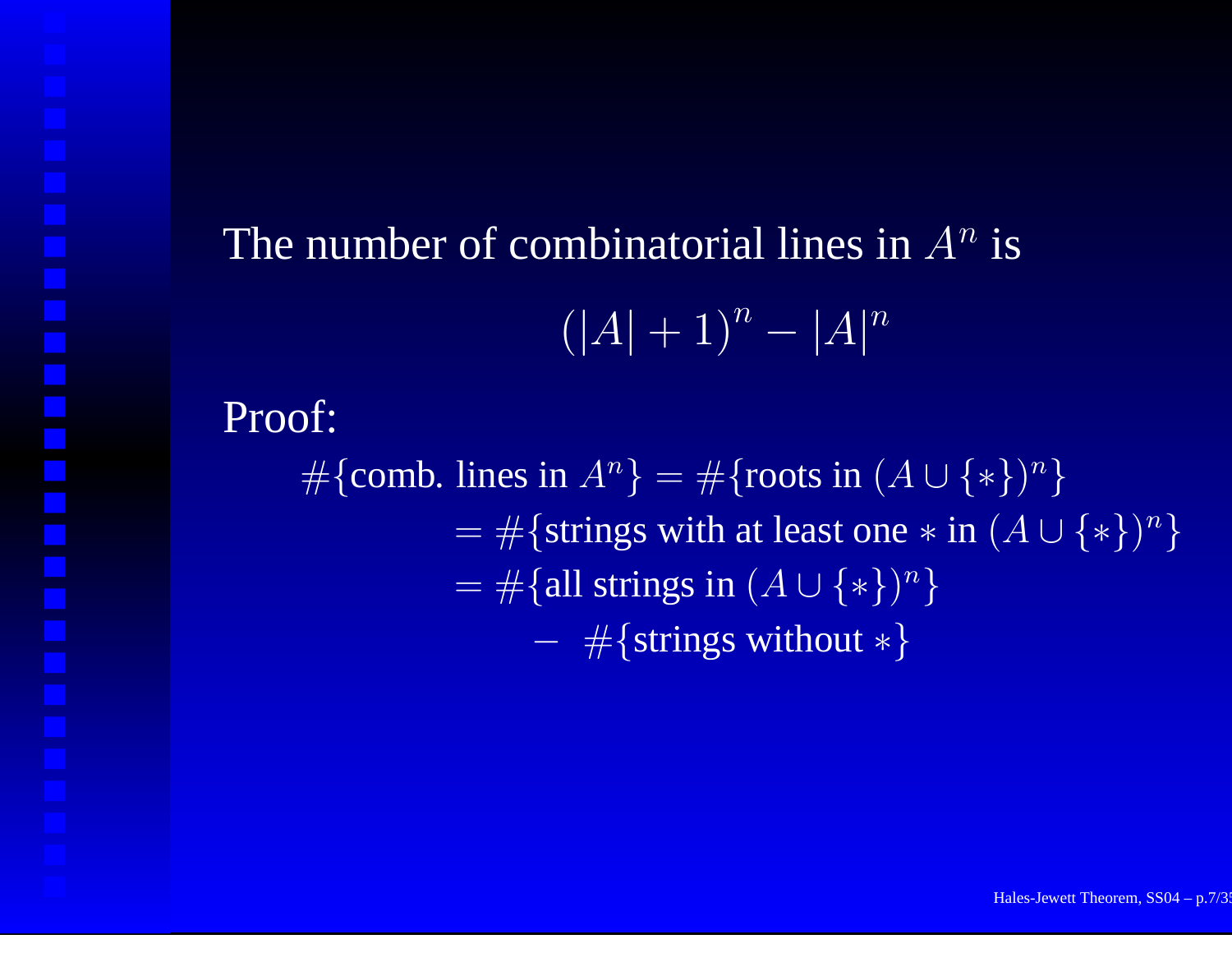# The number of combinatorial lines in  $A^n$  is  $(|A| + 1)^n - |A|^n$

#### Proof:

#{comb. lines in  $A^n$ } = #{roots in  $(A \cup \{*\})^n$ } = $=$  #{strings with at least one  $*$  in  $(A \cup \{*\})^n$ } = $=$  #{all strings in  $(A \cup \{*\})^n$ }  $-$  #{strings without  $*$ } = $=(|A|+1)^n-|A|^n$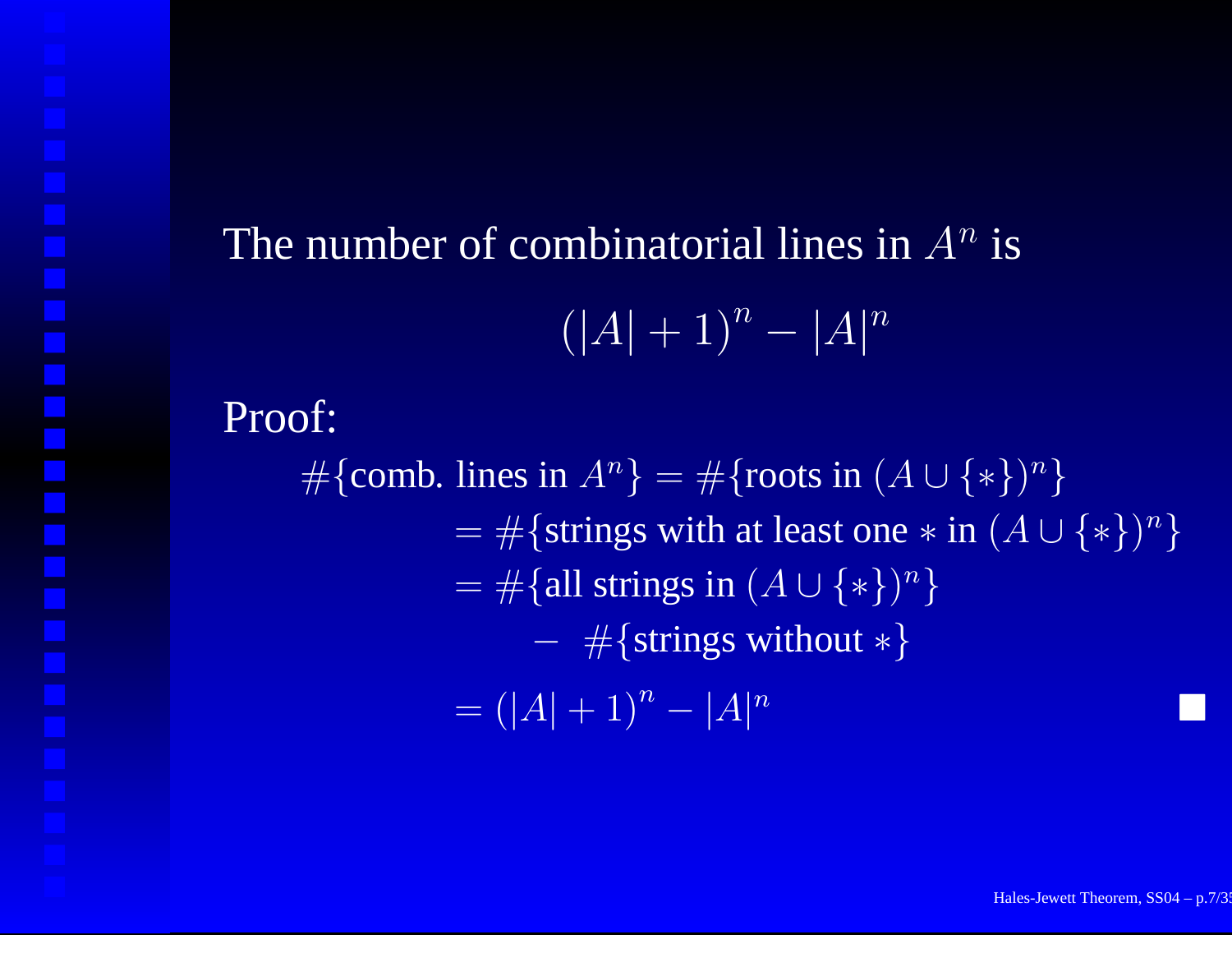# **Why combinatorial line?**

Let  $A := \{0,1,2\}$ , n=3 and  $\tau = (*,2,*)$ . Then

$$
L_{\tau} = \left\{ \begin{array}{ccc} 0 & 2 & 0 \\ 1 & 2 & 1 \\ 2 & 2 & 2 \end{array} \right\}
$$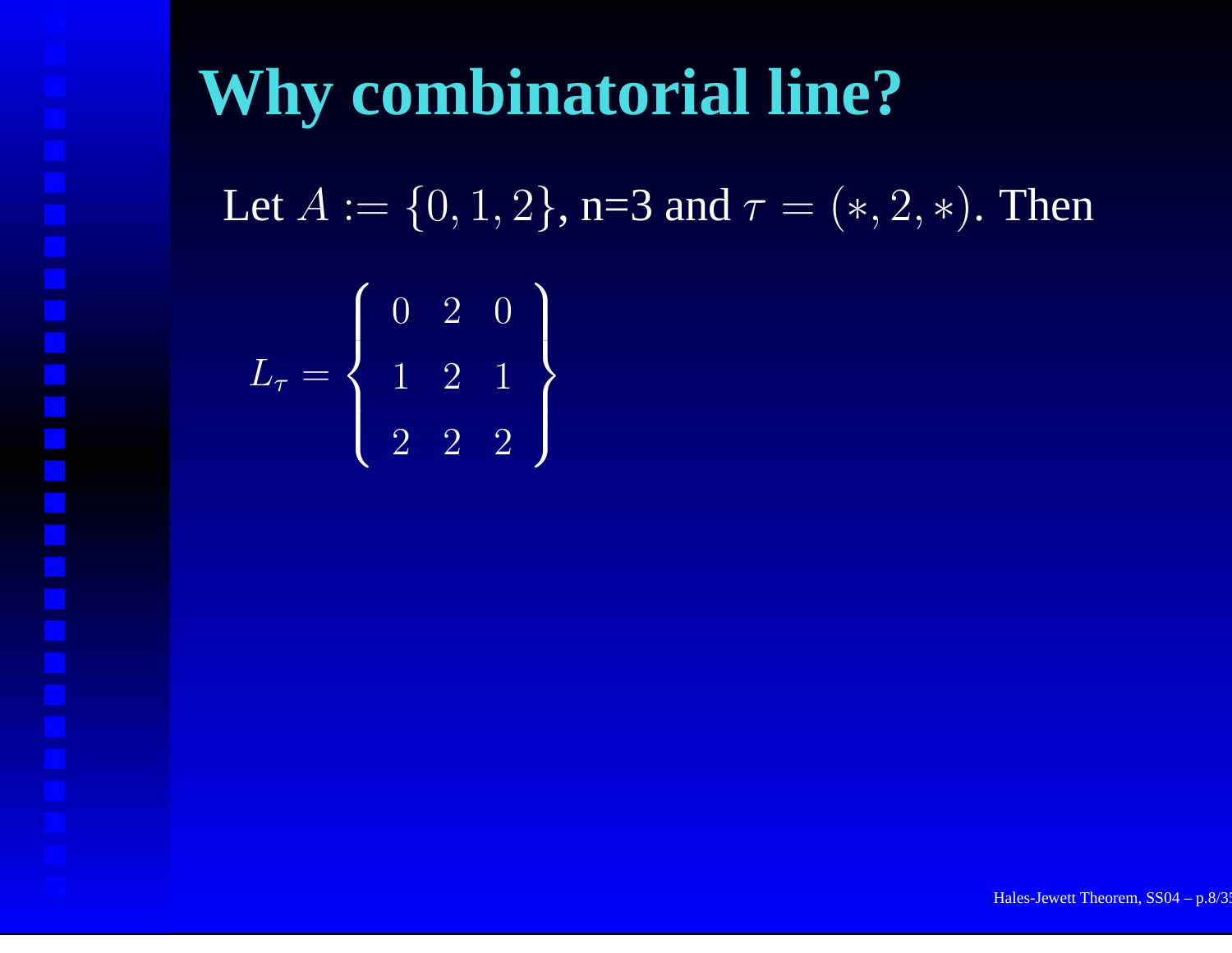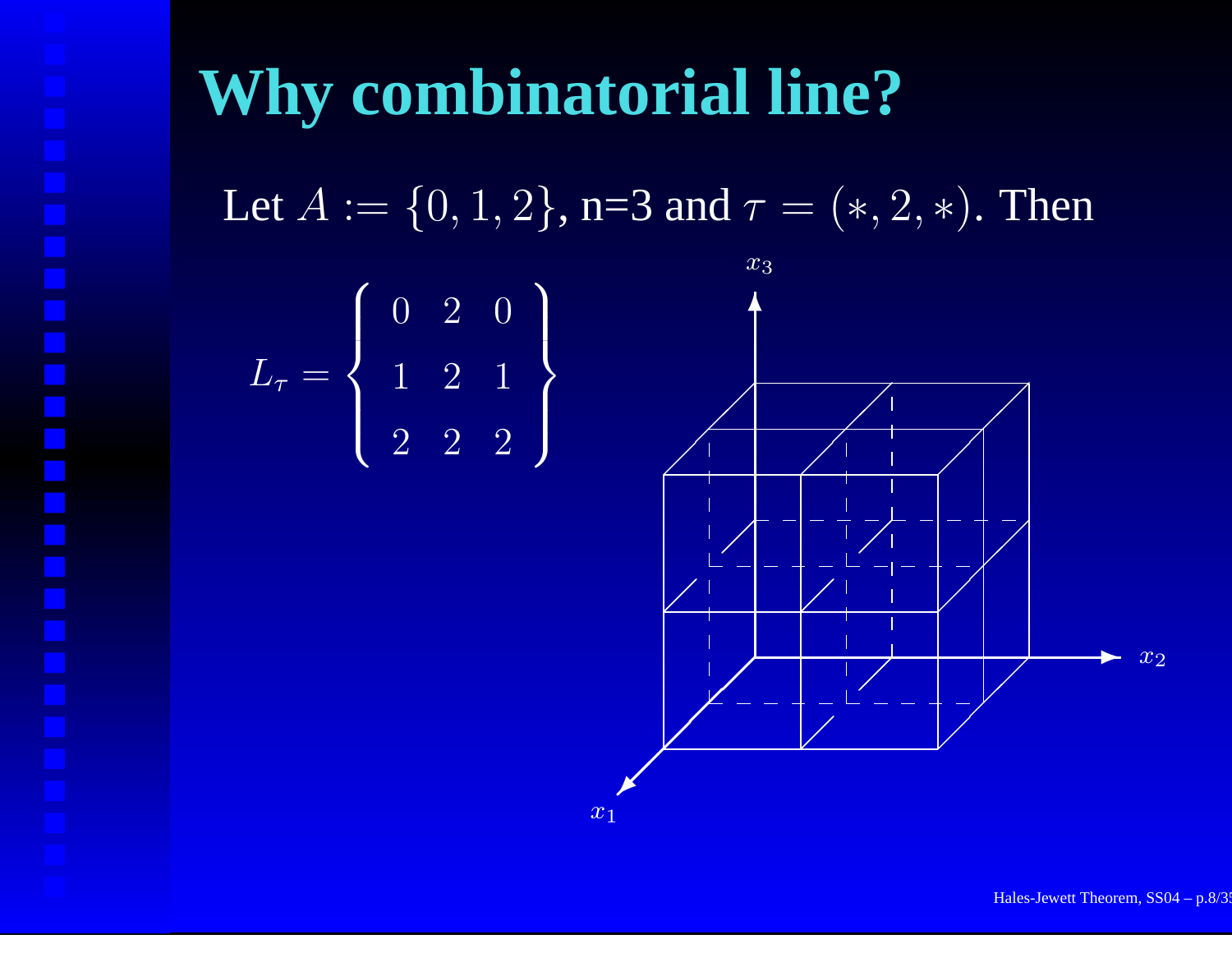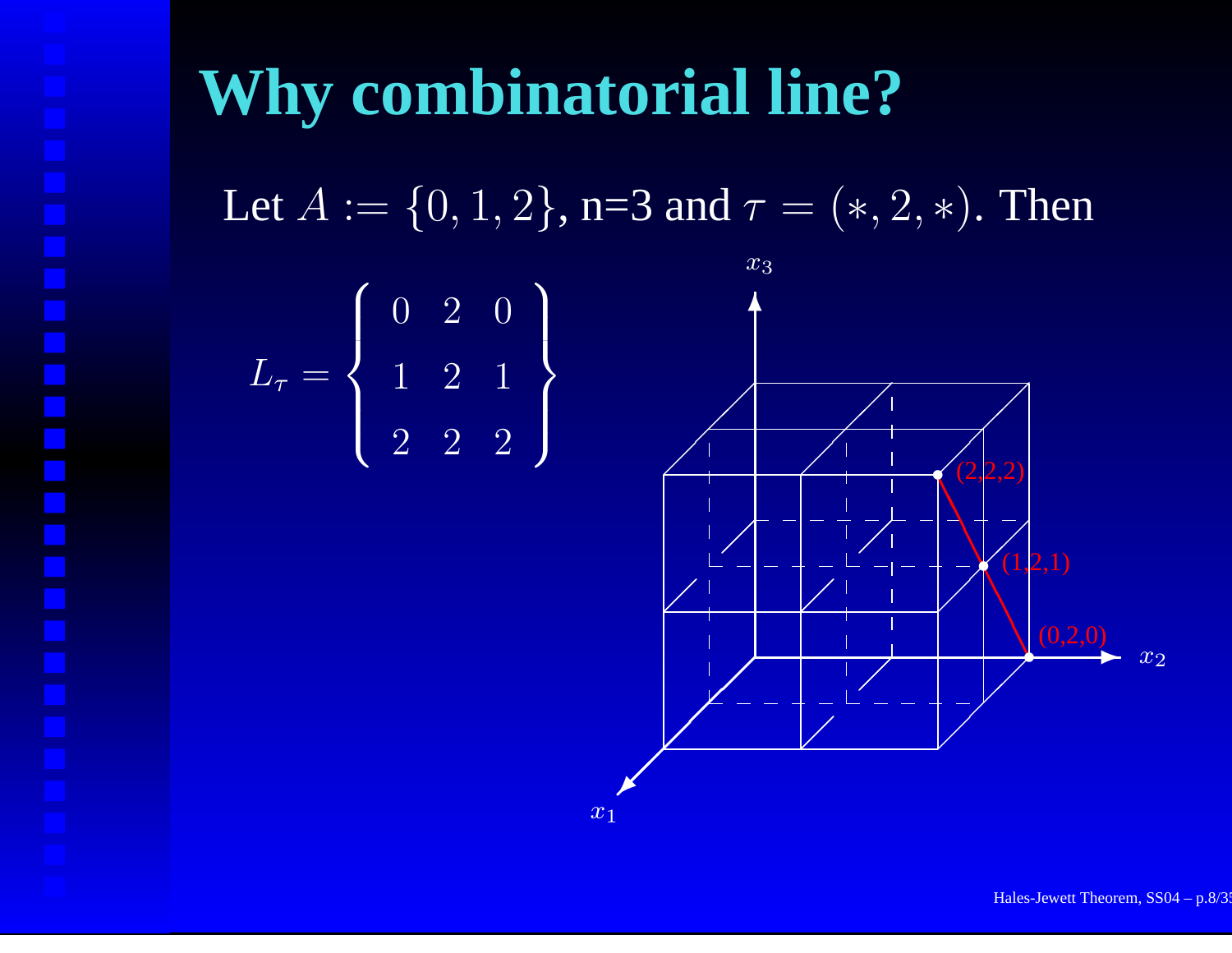# **Theorem (HJT, 1963)**

Given  $r > 0$  distinct colors and a finite alphabet A of  $t=|A|$  symbols.

There is a dimension  $n = HJ(r,t) \in \mathbb{N}$  such that for every r-coloring of the cube  $A^n$  there exists a monochromatic combinatorial line.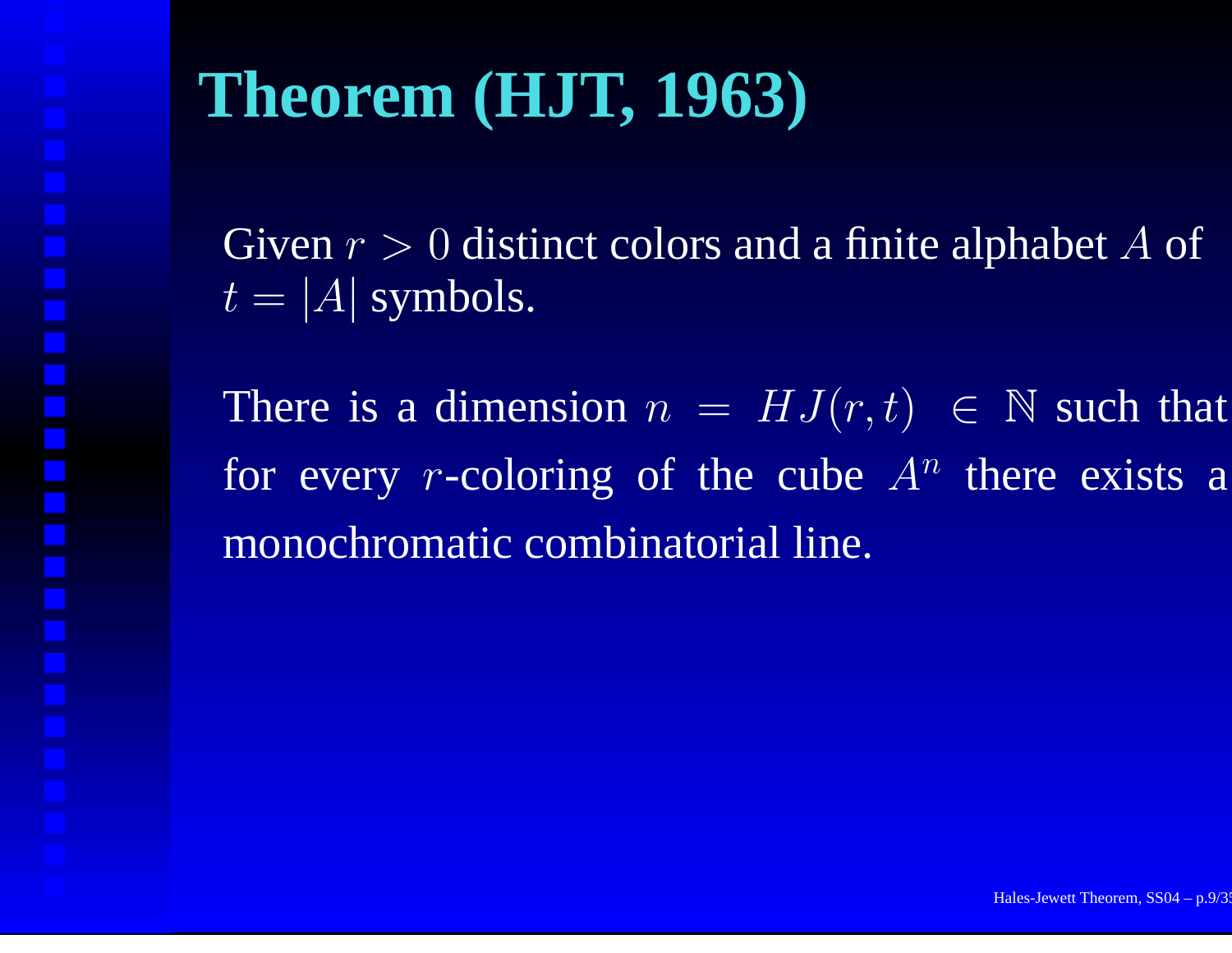• Take  $r = \#\{\text{colors}\} = 1$ . Then for any alphabet  $A$  with  $t$  symbols  $HJ(1,t) =$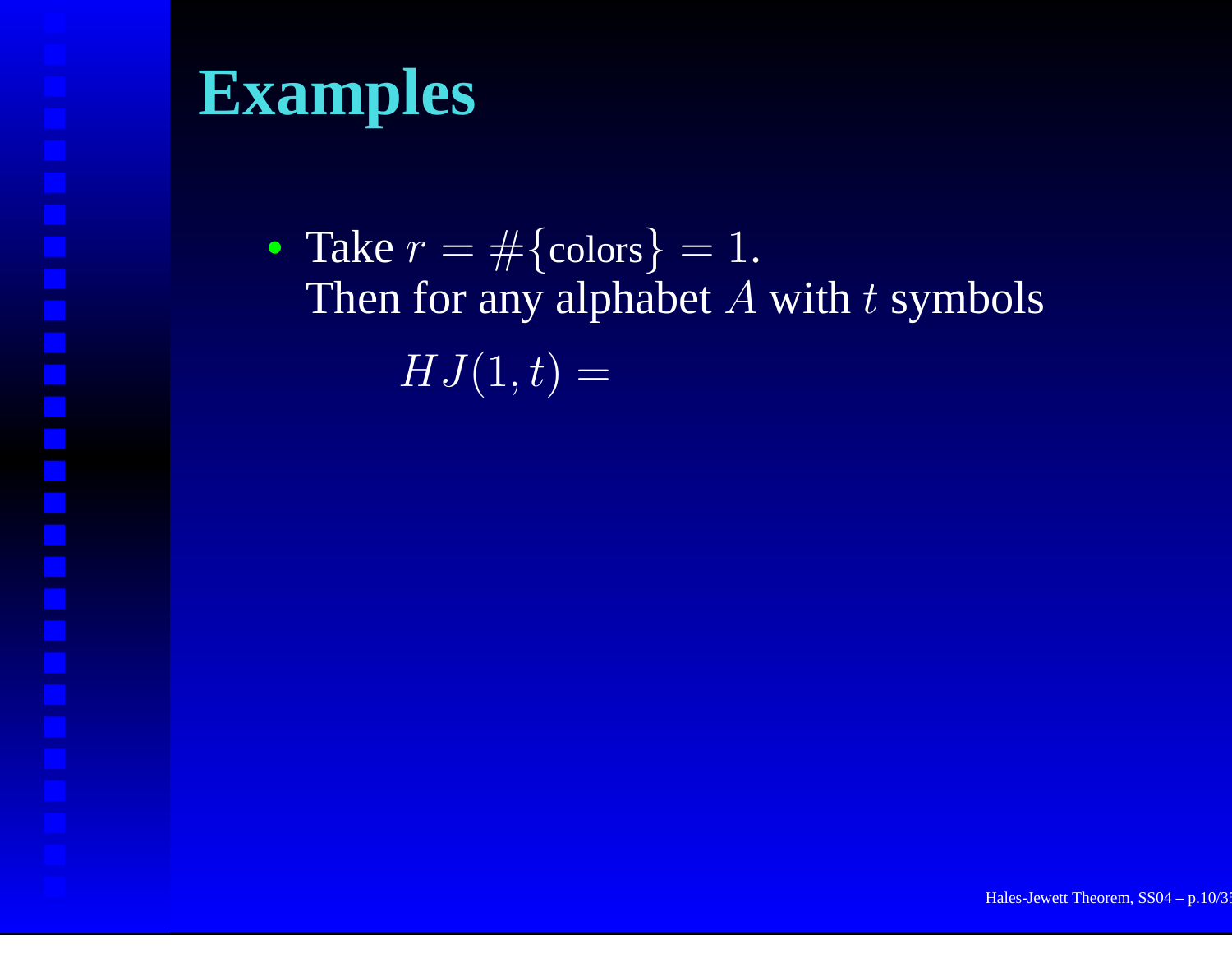• Take  $r = \#\{\text{colors}\} = 1$ . Then for any alphabet  $A$  with  $t$  symbols  $HJ(1,t) = 1$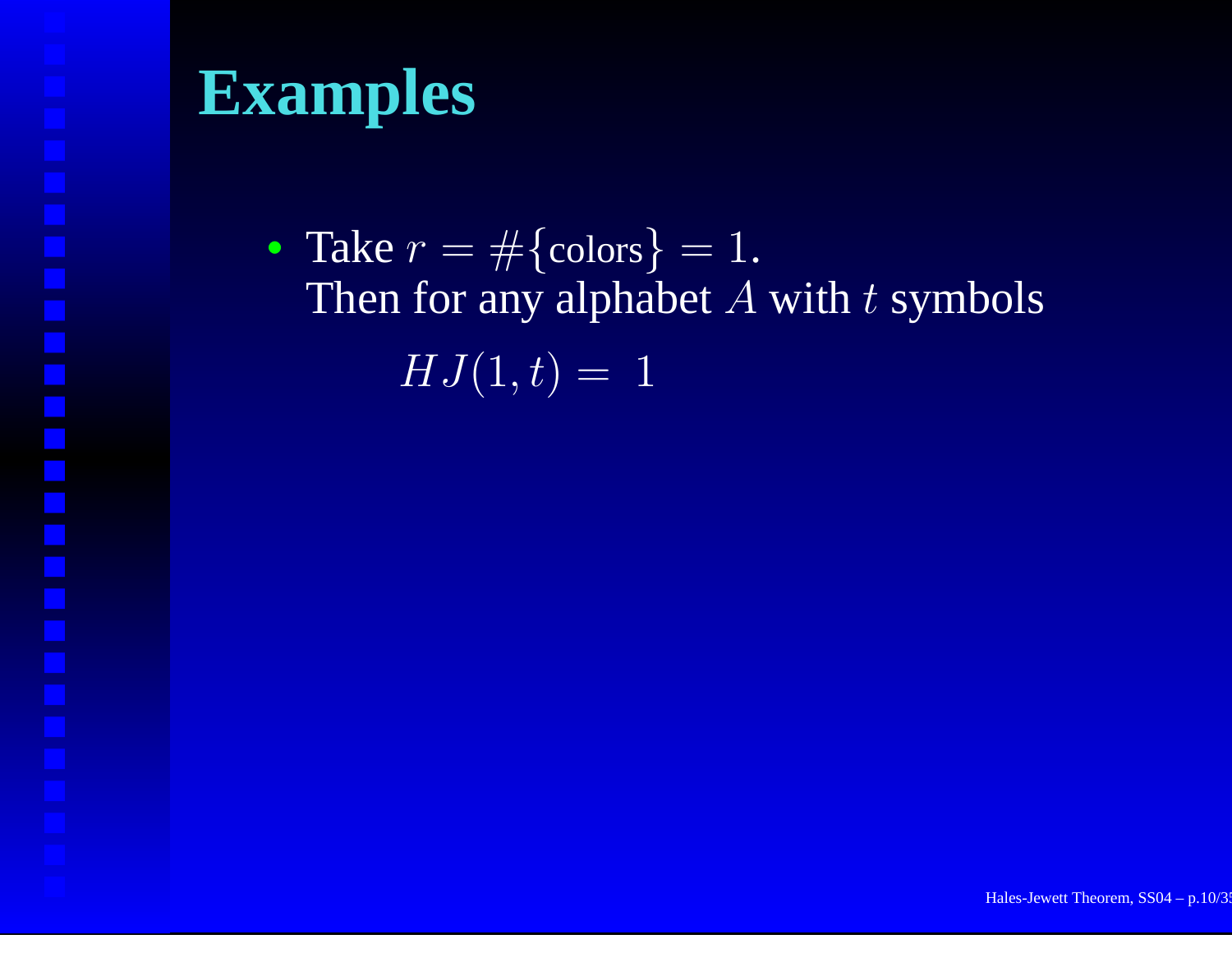- Take  $r = \#\{\text{colors}\} = 1$ . Then for any alphabet  $A$  with  $t$  symbols  $HJ(1,t) = 1$
- Let  $A = \{0,1\}$  ( $A^n$  then corresponds to  $Q^n$ ).  $r=2\text{: }\Rightarrow\;\;HJ(2,2)=$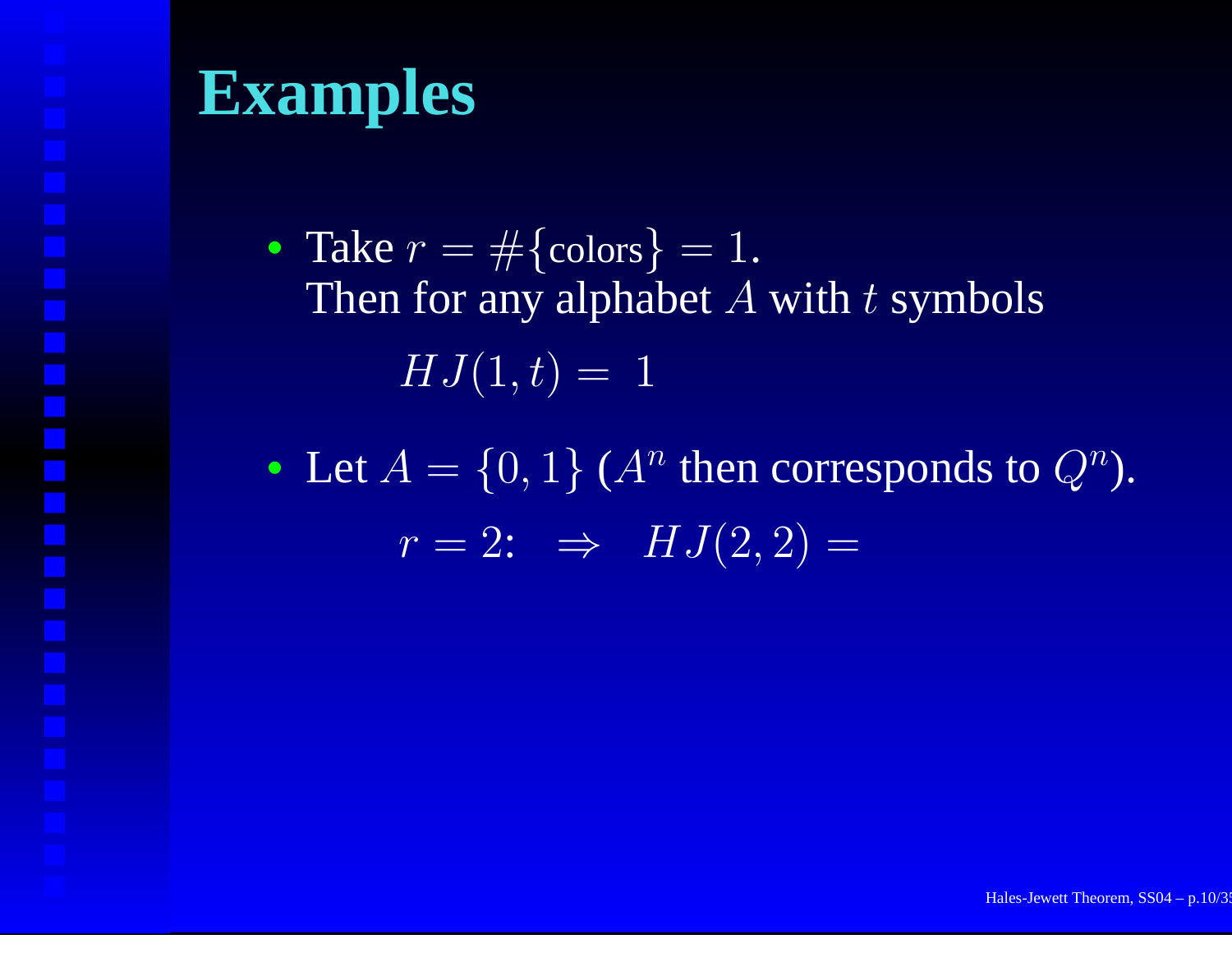- Take  $r = \#\{\text{colors}\} = 1$ . Then for any alphabet  $A$  with  $t$  symbols  $HJ(1,t) = 1$
- Let  $A = \{0,1\}$  ( $A^n$  then corresponds to  $Q^n$ ).  $r=2: \;\;\Rightarrow\;\; HJ(2,2)=\;2$  $r = 3: \;\;\Rightarrow\;\; HJ(3,2) =$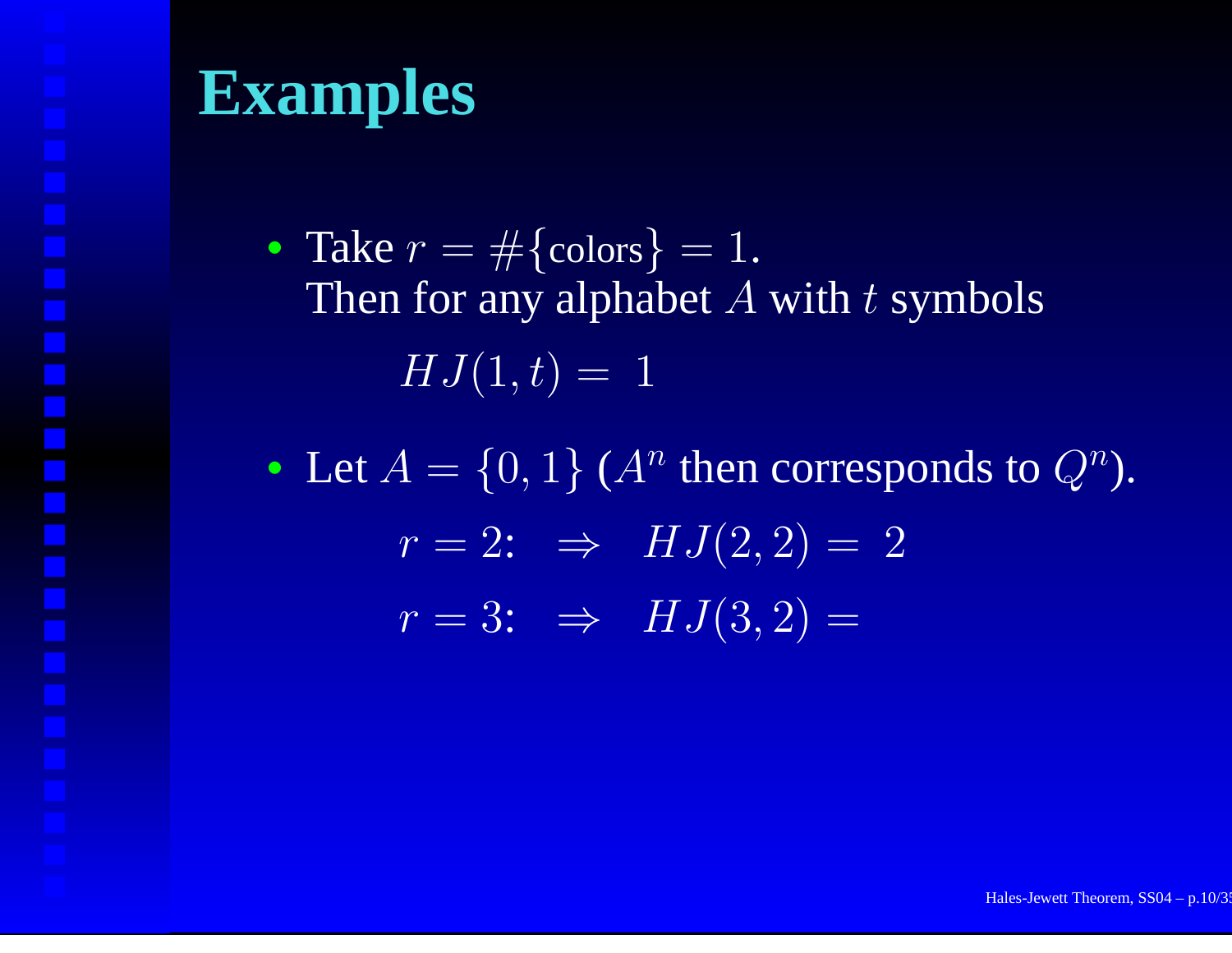- Take  $r = \#\{\text{colors}\} = 1$ . Then for any alphabet  $A$  with  $t$  symbols  $HJ(1,t) = 1$
- Let  $A = \{0,1\}$  ( $A^n$  then corresponds to  $Q^n$ ).  $r=2: \;\;\Rightarrow\;\; HJ(2,2)=\;2$  $r = 3:$   $\Rightarrow$   $HJ(3,2) = 3$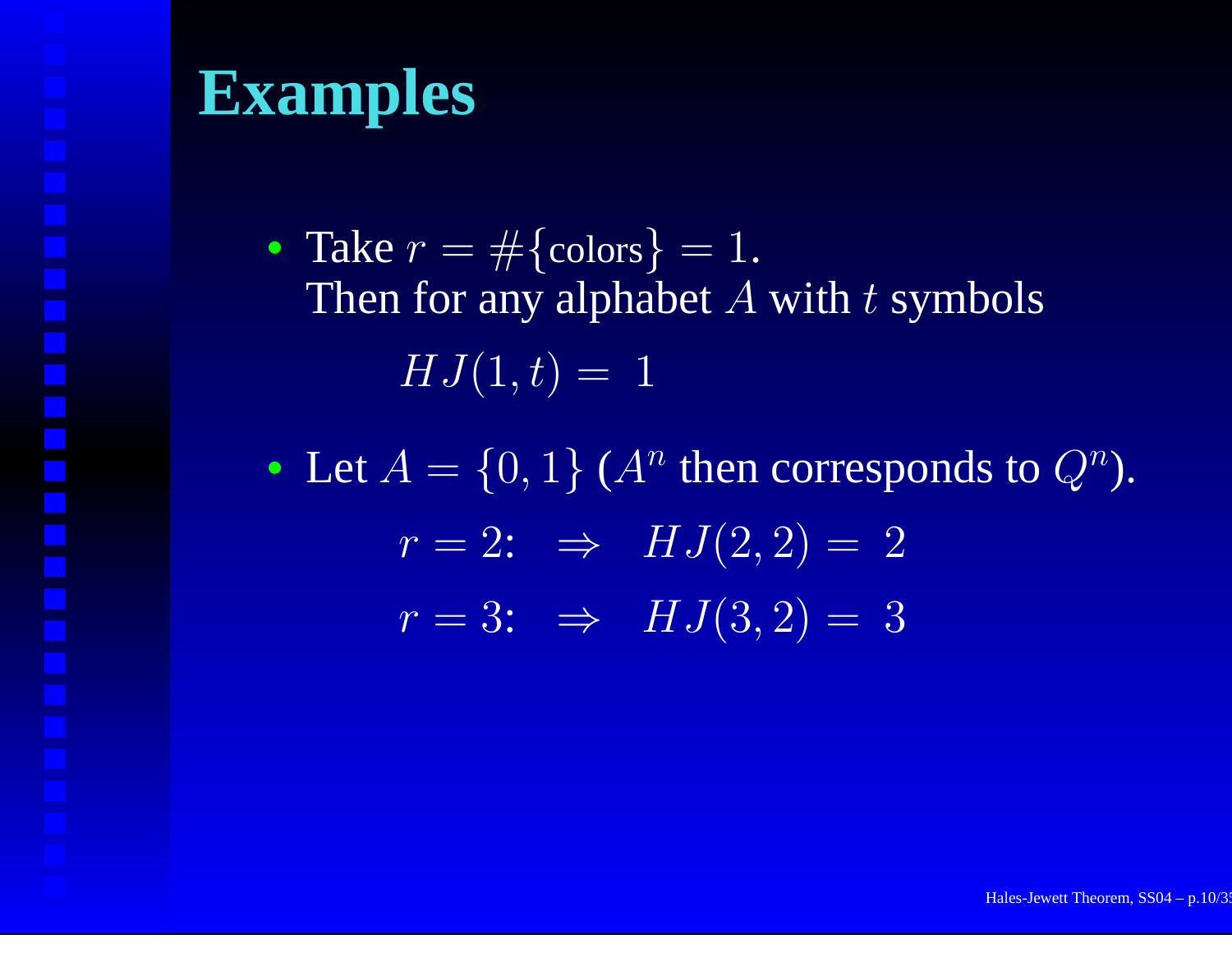# **Van der Waerden (1927)**

**Theorem:** Given  $r > 0$  distinct colors and  $t \in \mathbb{N}$ . There is a  $N=W(r,t)\in\mathbb{N}$  such that for every *r*-coloring of the set  $\{1, \ldots, N\}$  there exists at least one monochromatic arithmetic progression of  $t$  terms:

 $\{1, \ldots, a, \ldots, a + d, \ldots, a + 2d, \ldots, a + (t-1)d, \ldots, N\}$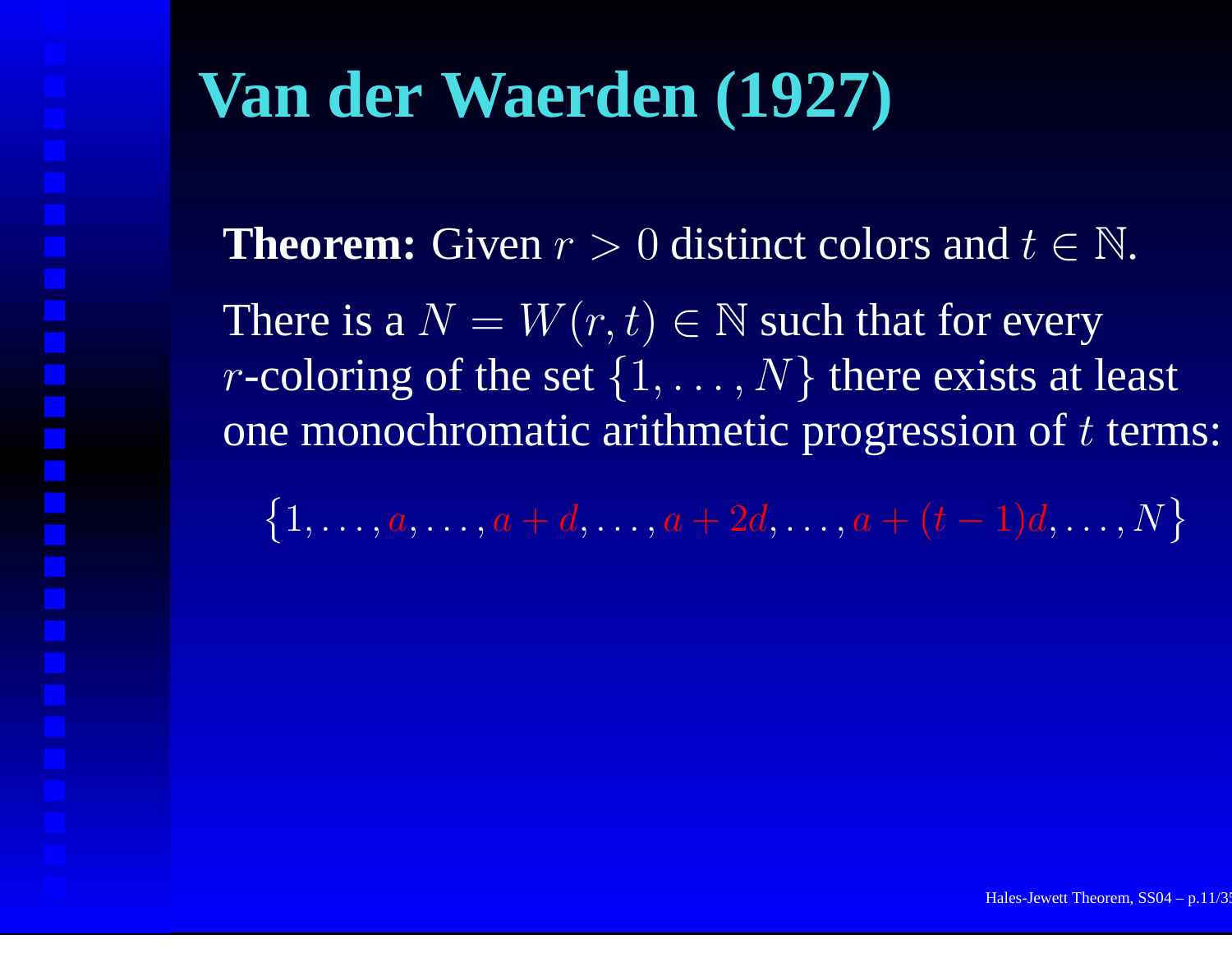# **Proof (using HJT)**

Let  $N := n(t-1)+1$  where  $n = HJ(r,t)$  from HJT.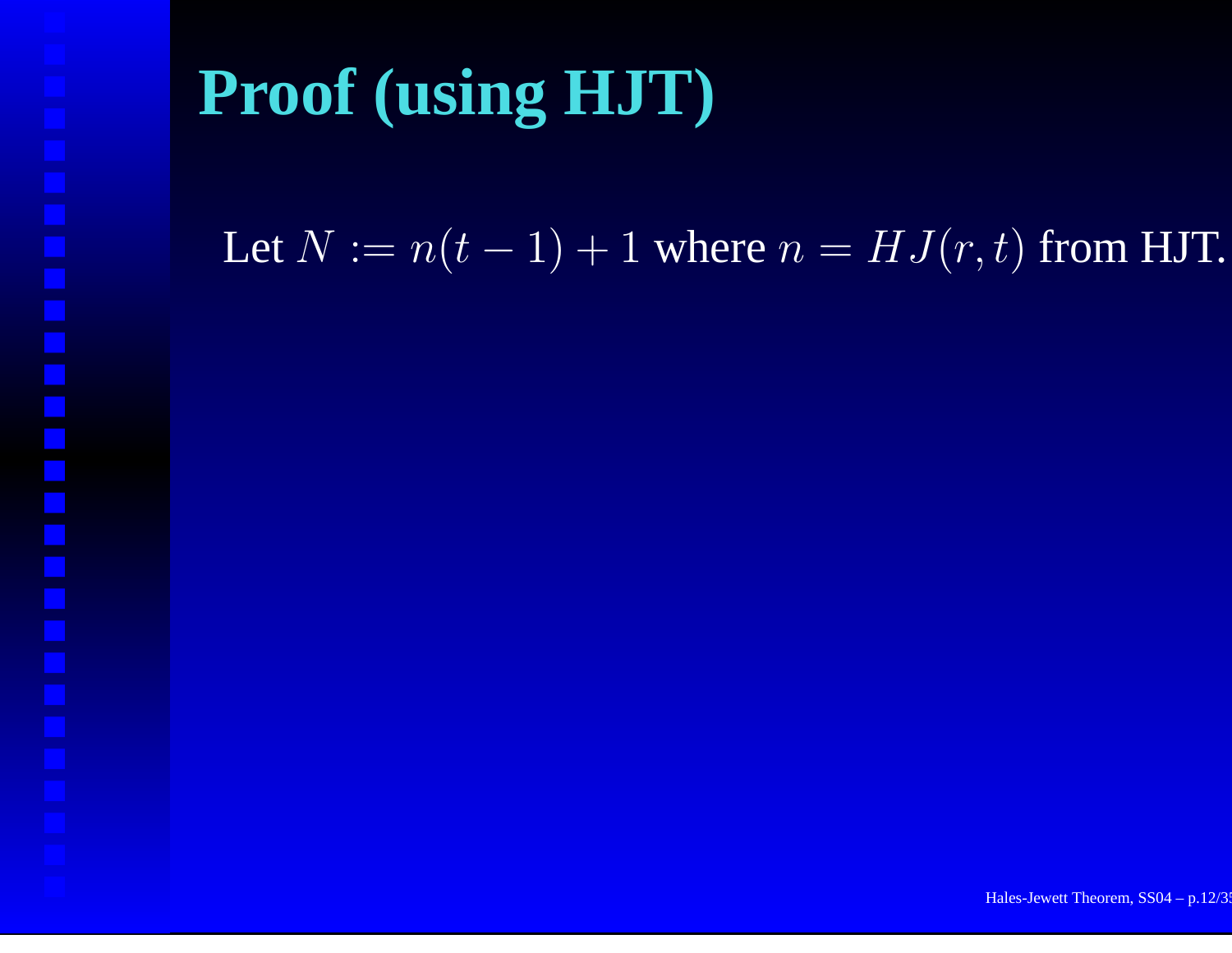# **Proof (using HJT)**

Let  $N := n(t-1)+1$  where  $n = HJ(r,t)$  from HJT.

Set  $A:=\{0,1,\ldots,t-1\}$  and define for  $x = (x_1, \ldots, x_n) \in A^n$  the mapping

$$
f: A^n \rightarrow \{1, 2, \dots, N\}
$$
  

$$
x \mapsto x_1 + x_2 + \dots + x_n + 1.
$$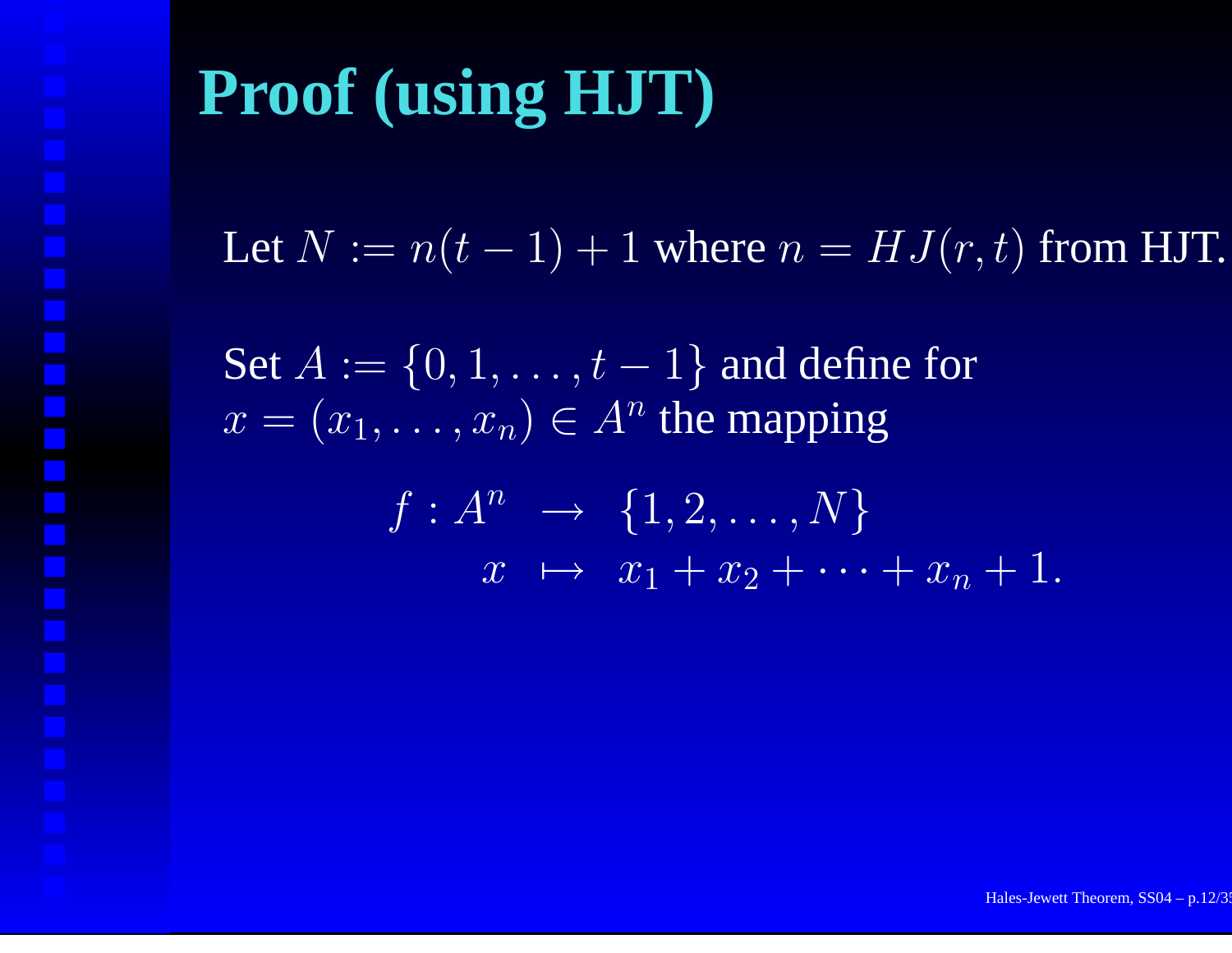Let  $N := n(t-1)+1$  where  $n = HJ(r,t)$  from HJT.

Set  $A:=\{0,1,\ldots,t-1\}$  and define for  $x = (x_1, \ldots, x_n) \in A^n$  the mapping

$$
f: A^n \rightarrow \{1, 2, \dots, N\}
$$
  

$$
x \mapsto x_1 + x_2 + \dots + x_n + 1.
$$

Thus, f induces a coloring of  $A^n$ color of  $x\in A^n:$  = color of number  $f(x).$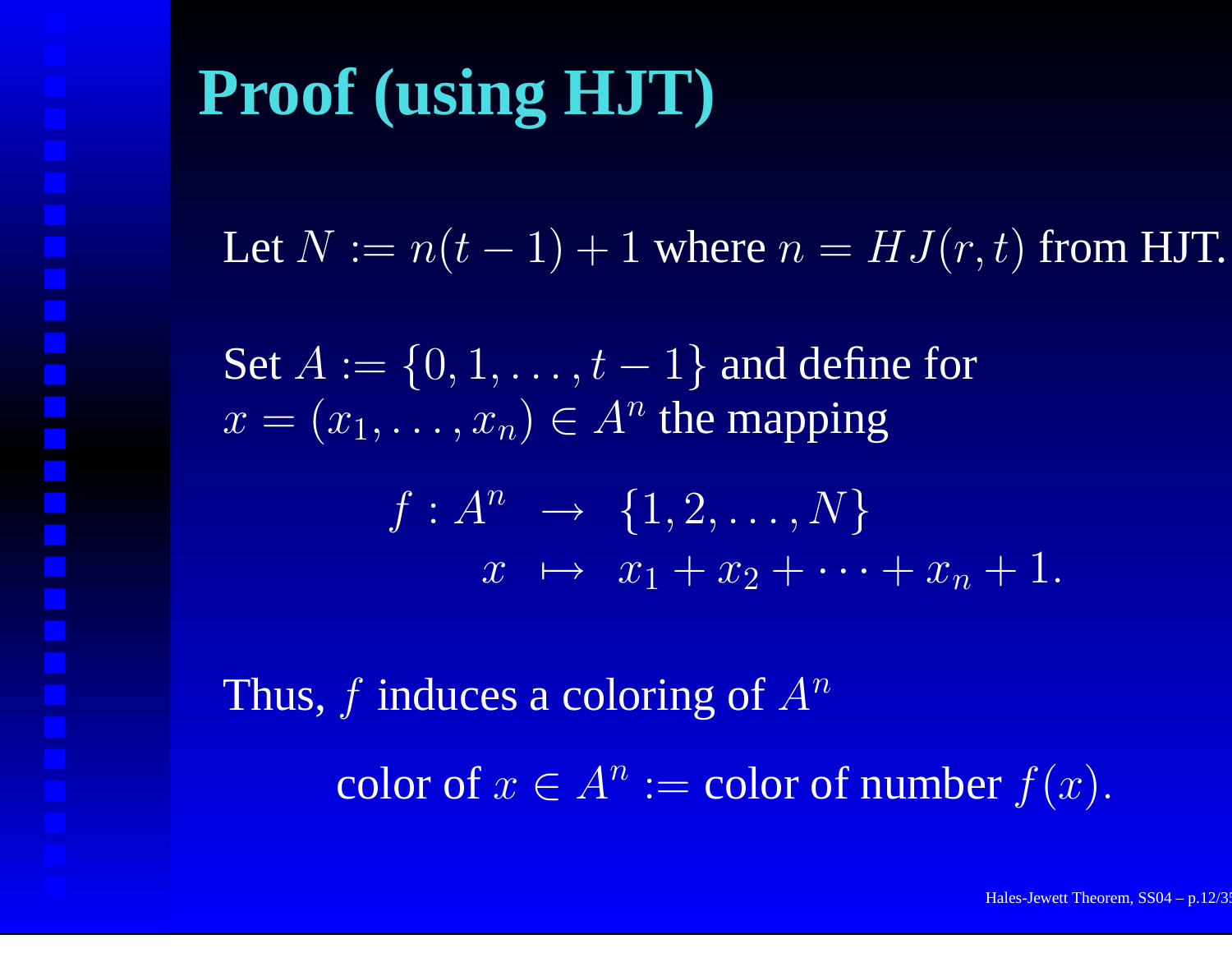Every combinatorial line

$$
L_{\tau} = \{\tau(0), \tau(1), \ldots, \tau(t-1)\}
$$

is mapped to an arithmetic progression of length  $t.$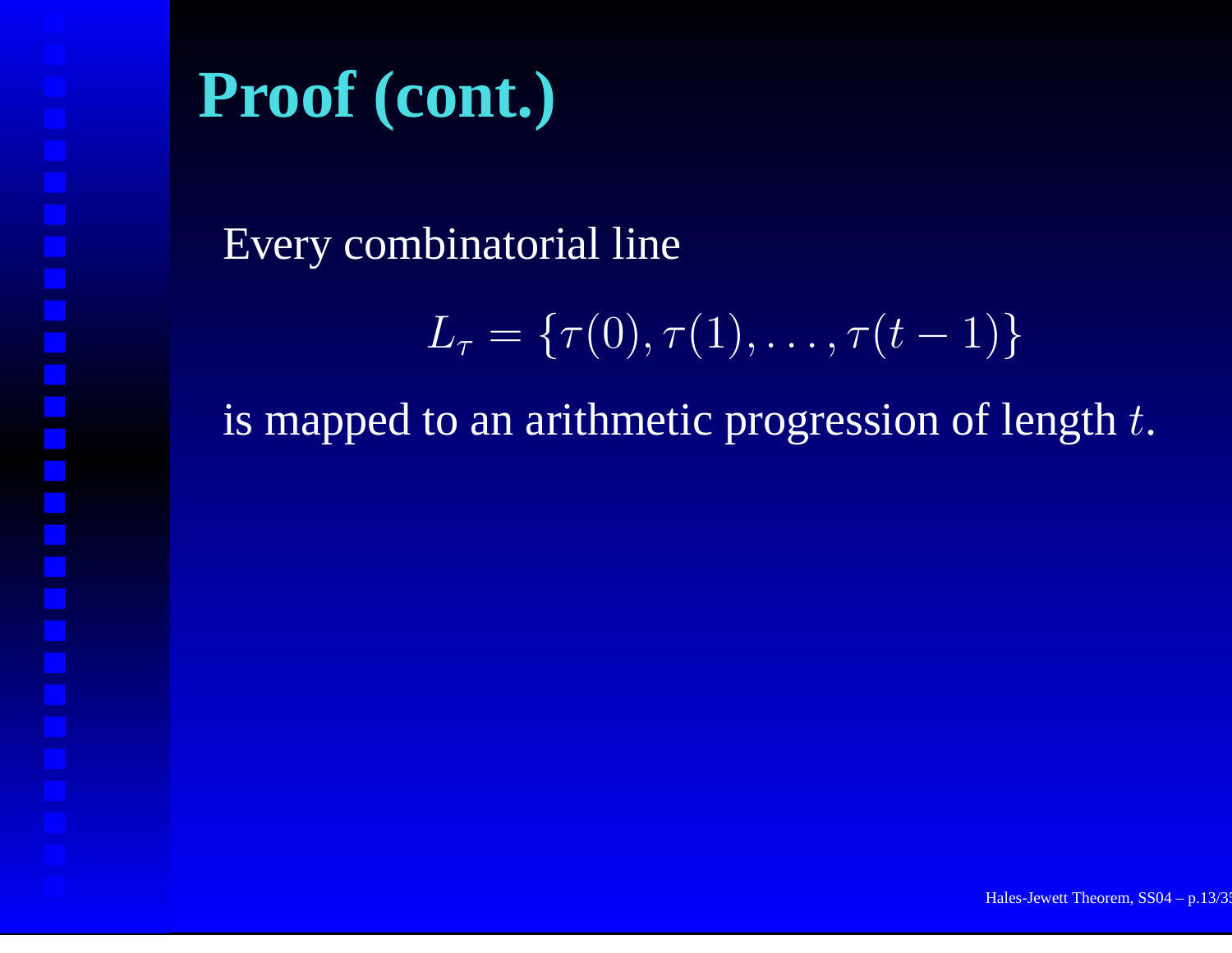#### Every combinatorial line

$$
L_{\tau} = \{\tau(0), \tau(1), \ldots, \tau(t-1)\}
$$

is mapped to an arithmetic progression of length  $t.$ 

$$
a := f(\tau(0)) + 1 \nd := \# \{ * \sin \tau \}
$$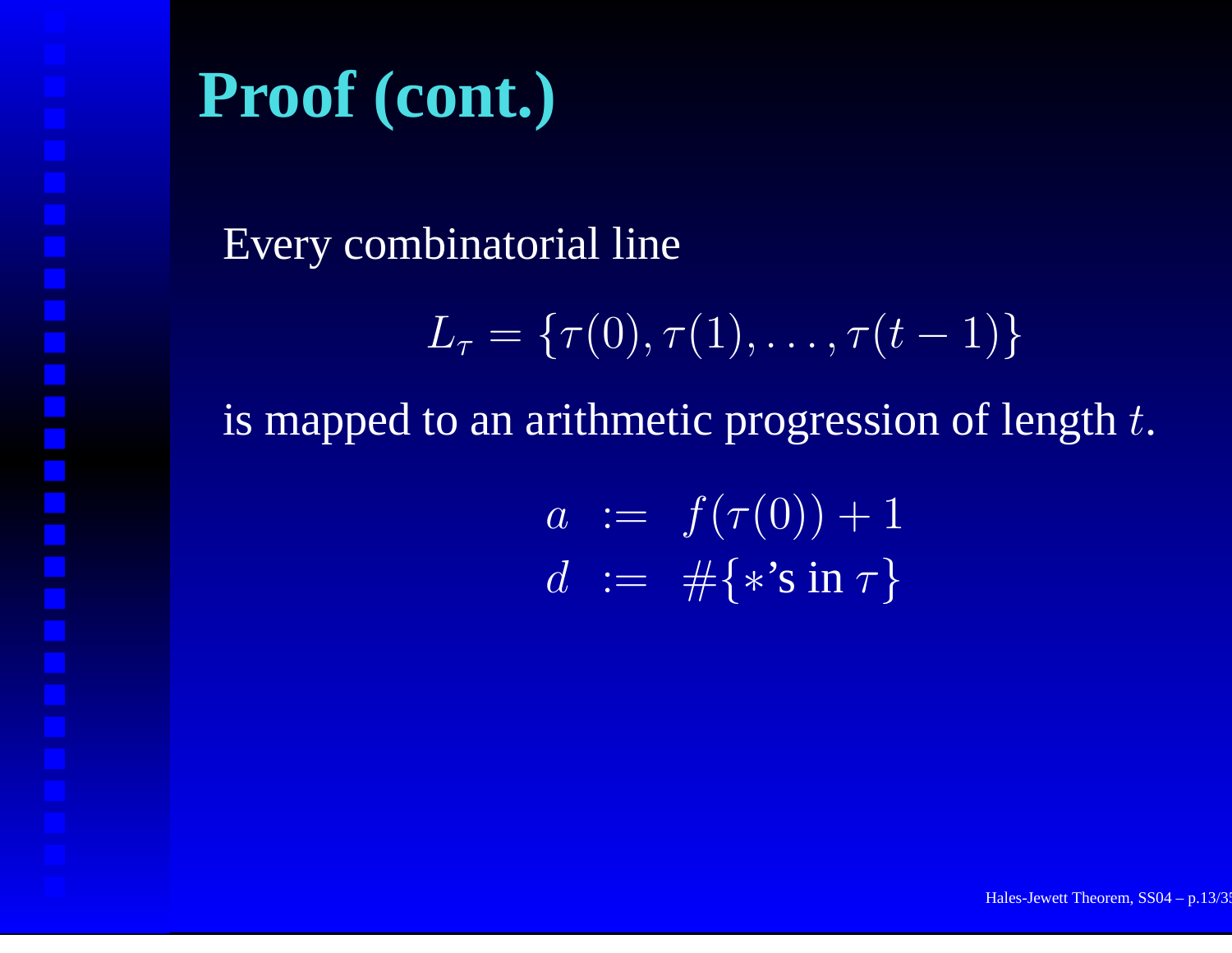Every combinatorial line

$$
L_{\tau} = \{\tau(0), \tau(1), \ldots, \tau(t-1)\}
$$

is mapped to an arithmetic progression of length  $t.$ 

$$
a := f(\tau(0)) + 1 \n d := \# \{ * \sin \tau \}
$$

By HJT there is a monochromatic line in  $A<sup>n</sup>$ , which corresponds to <sup>a</sup> monochromatic arithmetic progression of length  $t$ .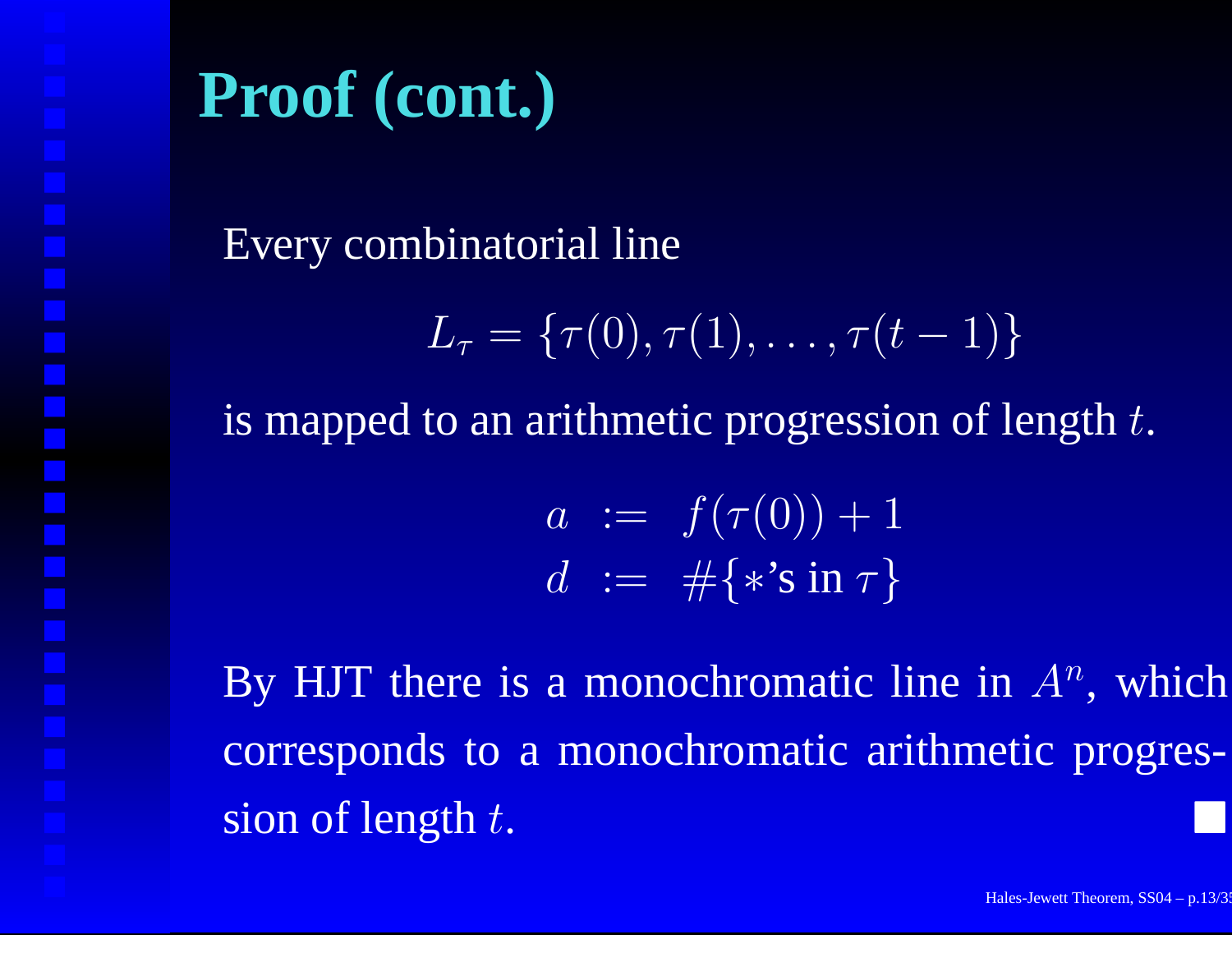# **Gallai-Witt (1943,1951)**

A set of vectors  $U\subseteq\mathbb{Z}^m$  is a *homothetic copy* of  $V \subset \mathbb{Z}^m$  if there is a vector  $u \in \mathbb{Z}^m$  and a constant  $\lambda \in \mathbb{N}$ , such that

$$
U = u + \lambda V := \{u + \lambda v | v \in V\}
$$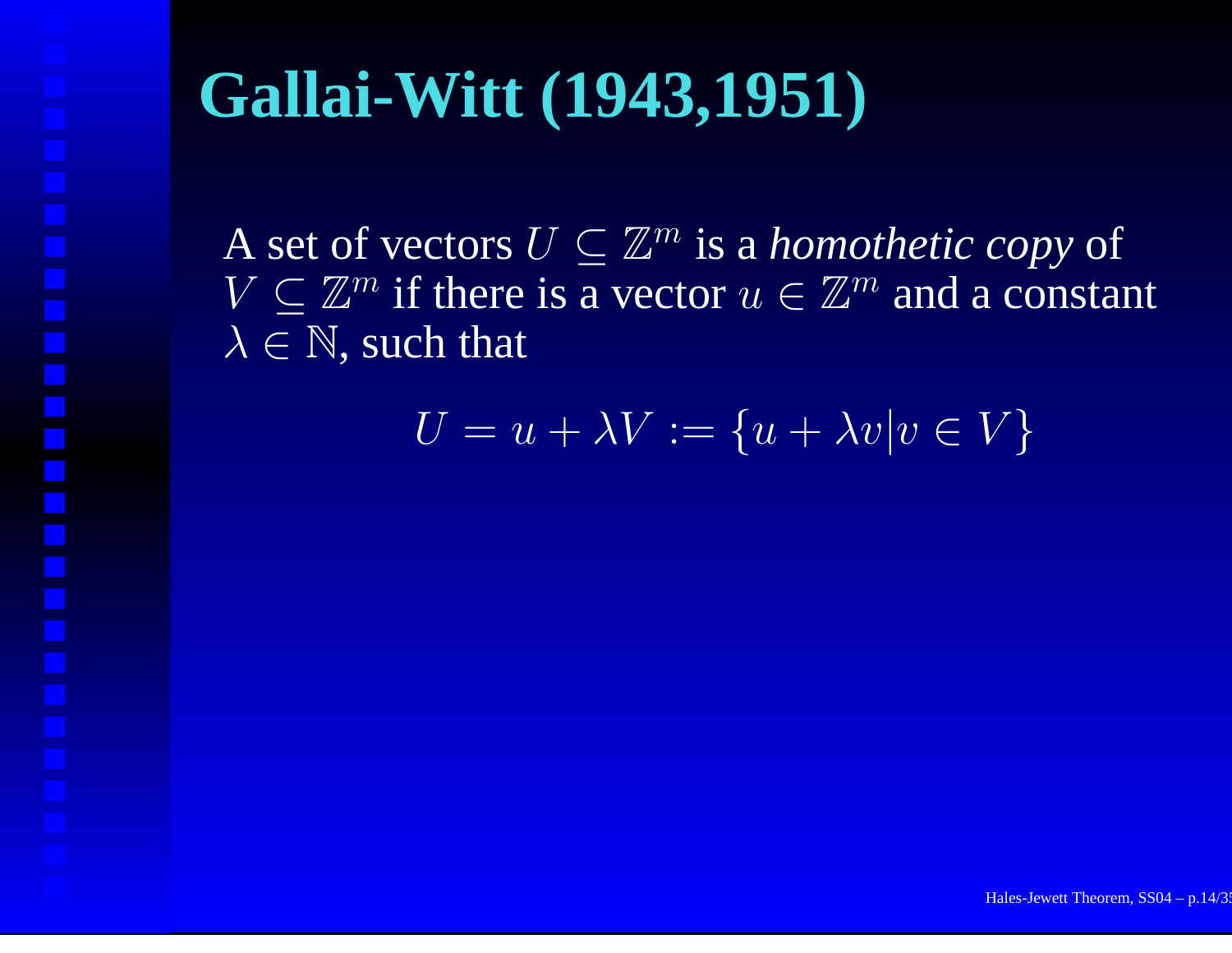# **Gallai-Witt (1943,1951)**

A set of vectors  $U\subseteq\mathbb{Z}^m$  is a *homothetic copy* of  $V \subset \mathbb{Z}^m$  if there is a vector  $u \in \mathbb{Z}^m$  and a constant  $\lambda \in \mathbb{N}$ , such that

$$
U = u + \lambda V := \{u + \lambda v | v \in V\}
$$

**Theorem:** Given  $r > 0$  distinct colors and let the vectors of  $\mathbb{Z}^m$  be *r*-colored. Then every finite subset  $V\, \subset\, {\mathbb Z}^m$  has a homothetic copy which is monochromatic.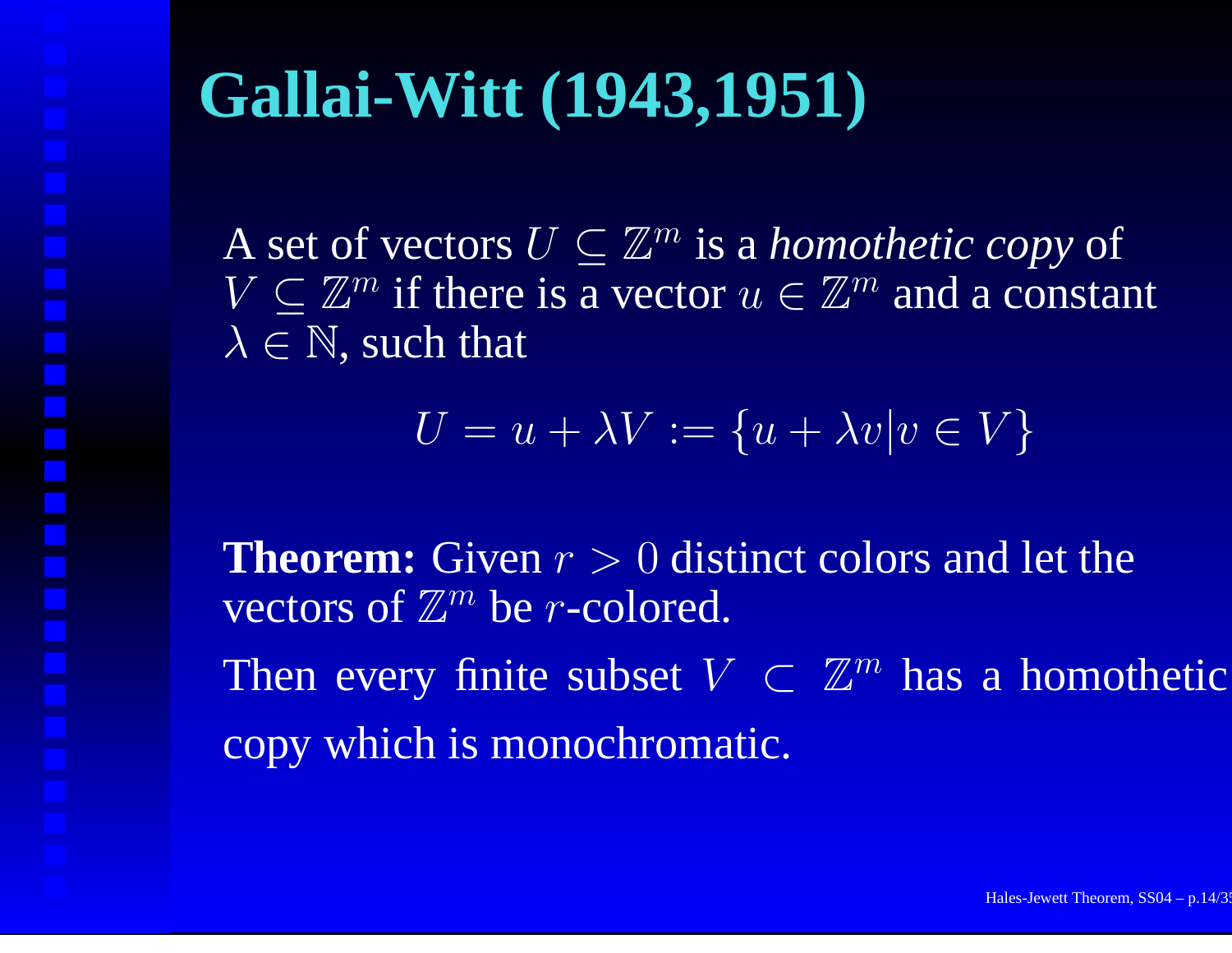Let  $r:=\#\{\textrm{colors}\}$  and  $V:=\{v_0,\ldots,v_{t-1}\}=A.$ Set  $n=HJ(r,t)$  and consider

 $A^n \ni x = (x_1, \ldots, x_n)$   $x_i \in \{v_0, \ldots, v_{t-1}\}.$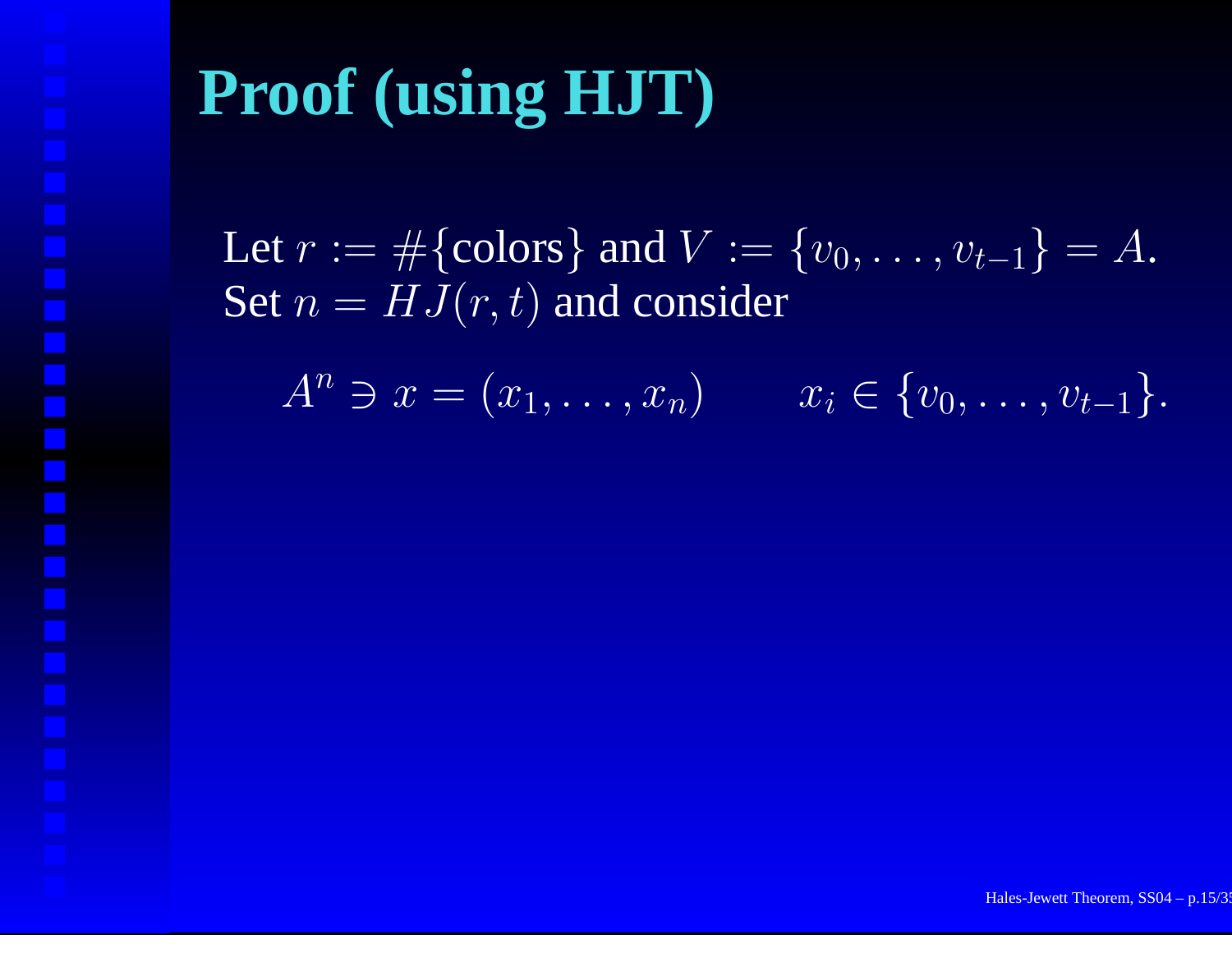Let  $r:=\#\{\textrm{colors}\}$  and  $V:=\{v_0,\ldots,v_{t-1}\}=A.$ Set  $n=HJ(r,t)$  and consider

 $A^n \ni x = (x_1, \ldots, x_n)$   $x_i \in \{v_0, \ldots, v_{t-1}\}.$ 

Define  $f: A^n \to \mathbb{Z}^m$  by  $f(x) = x_1 + \cdots + x_n.$ This induces a  $r$ -coloring of  $A^n.$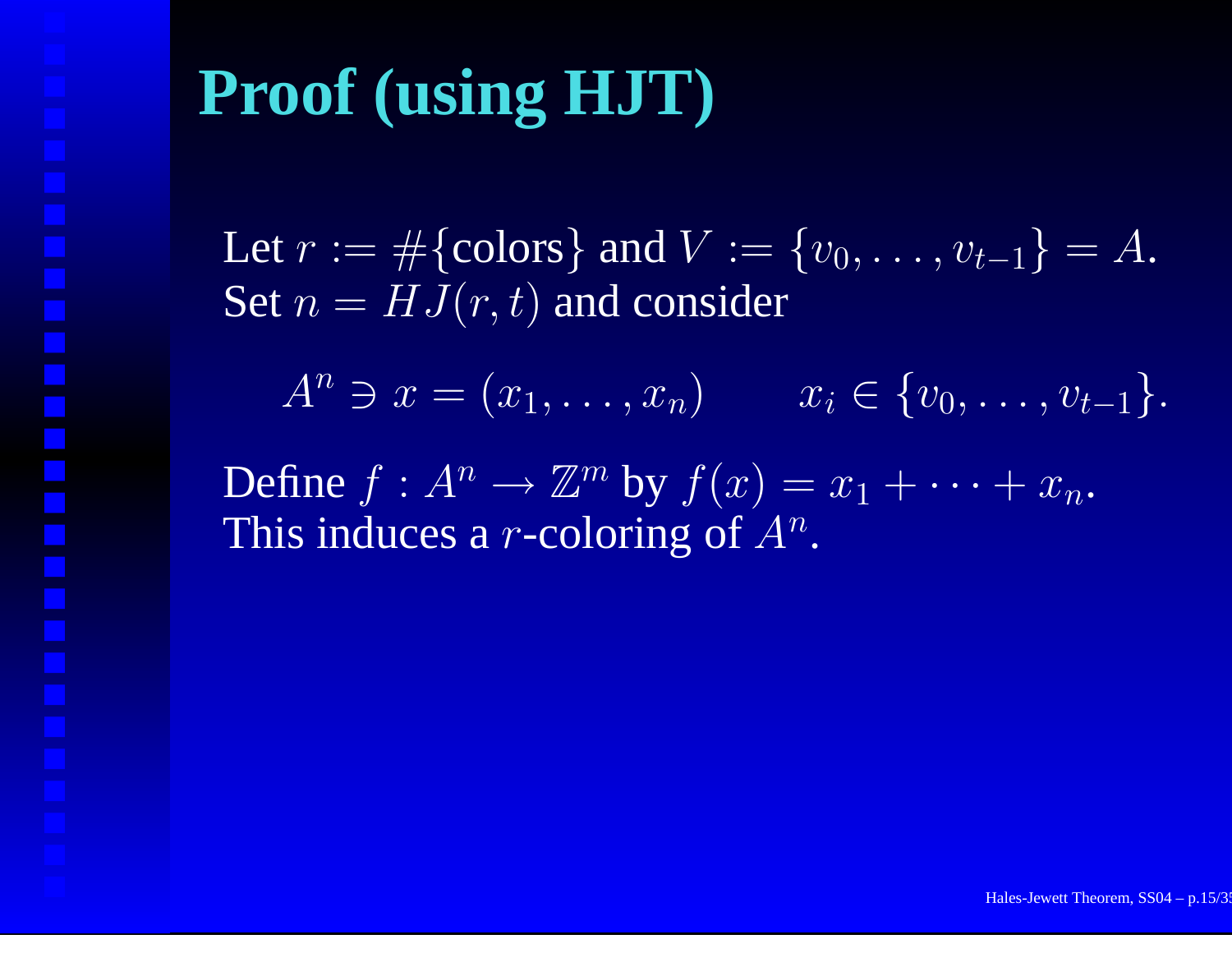Let  $r:=\#\{\textrm{colors}\}$  and  $V:=\{v_0,\ldots,v_{t-1}\}=A.$ Set  $n=HJ(r,t)$  and consider

 $A^n \ni x = (x_1, \ldots, x_n)$   $x_i \in \{v_0, \ldots, v_{t-1}\}.$ 

Define  $f: A^n \to \mathbb{Z}^m$  by  $f(x) = x_1 + \cdots + x_n.$ This induces a  $r$ -coloring of  $A^n.$ 

By HJT there is <sup>a</sup> monochromatic combinatorial line

 $L_\tau = \{\tau(v_0), \ldots, \tau(v_{t-1})\} \subseteq A^n.$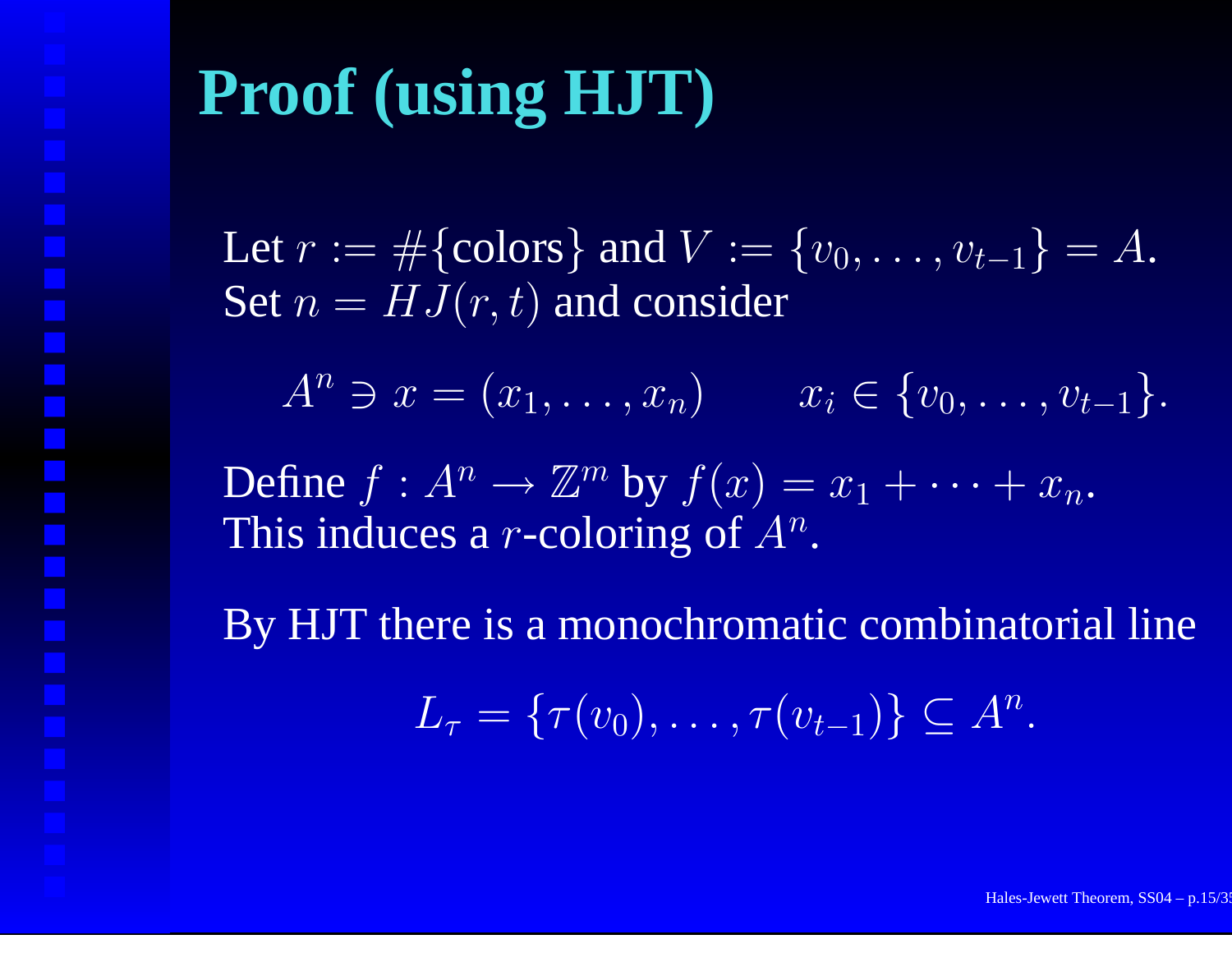Let  $I = \{i | \tau_i \neq *\},$  and  $\lambda:=\#\{\ast\text{'s in }\tau\}=n-|I|>0.$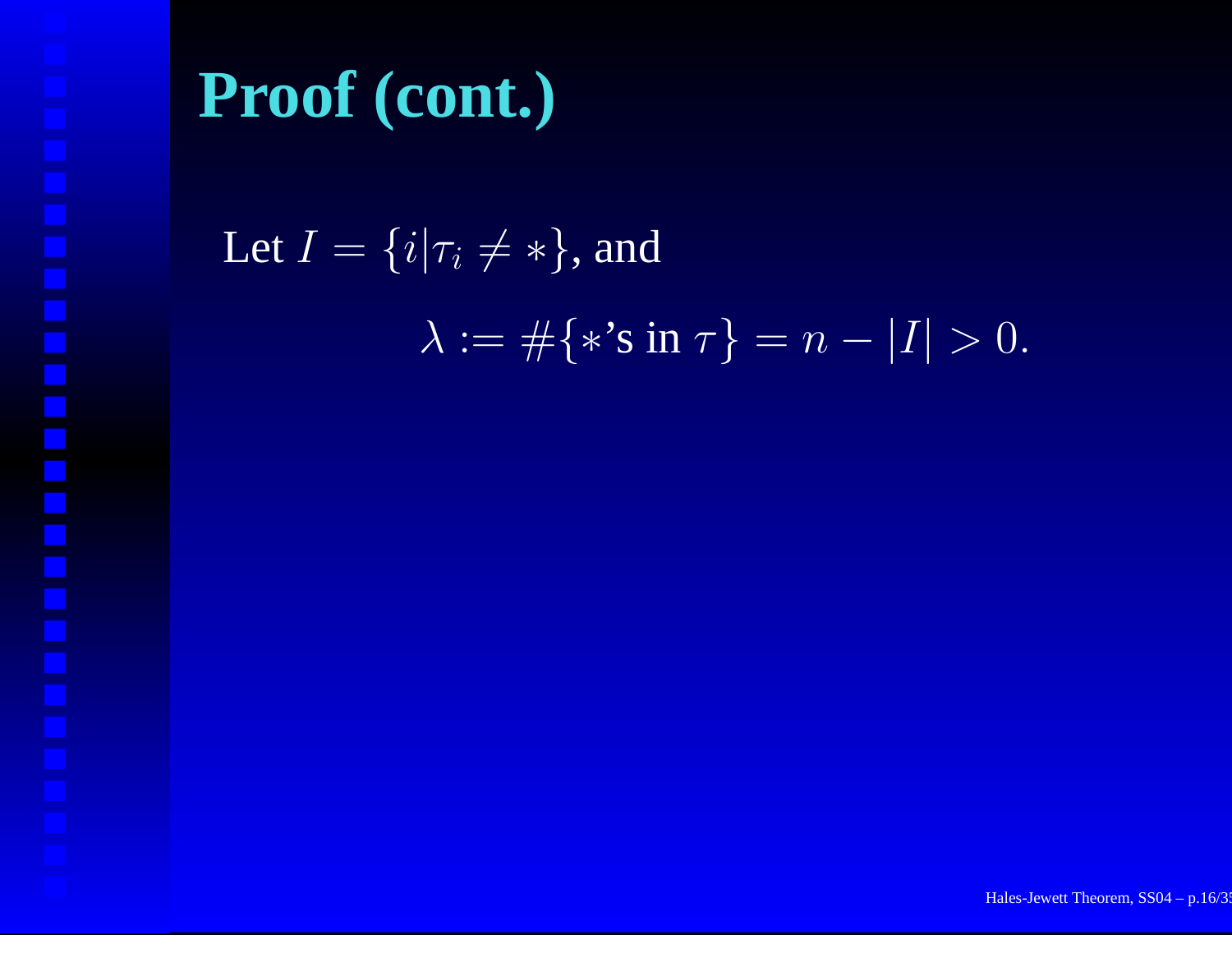Let 
$$
I = \{i | \tau_i \neq * \}
$$
, and  
\n
$$
\lambda := \#\{\ast \text{'s in } \tau\} = n - |I| > 0.
$$

Then

$$
f(L_{\tau}) = \left\{ u + \lambda v_j \; \middle| \; u = \sum_{i \in I} v_i \; ; \; j = 0, \ldots, t - 1 \right\}
$$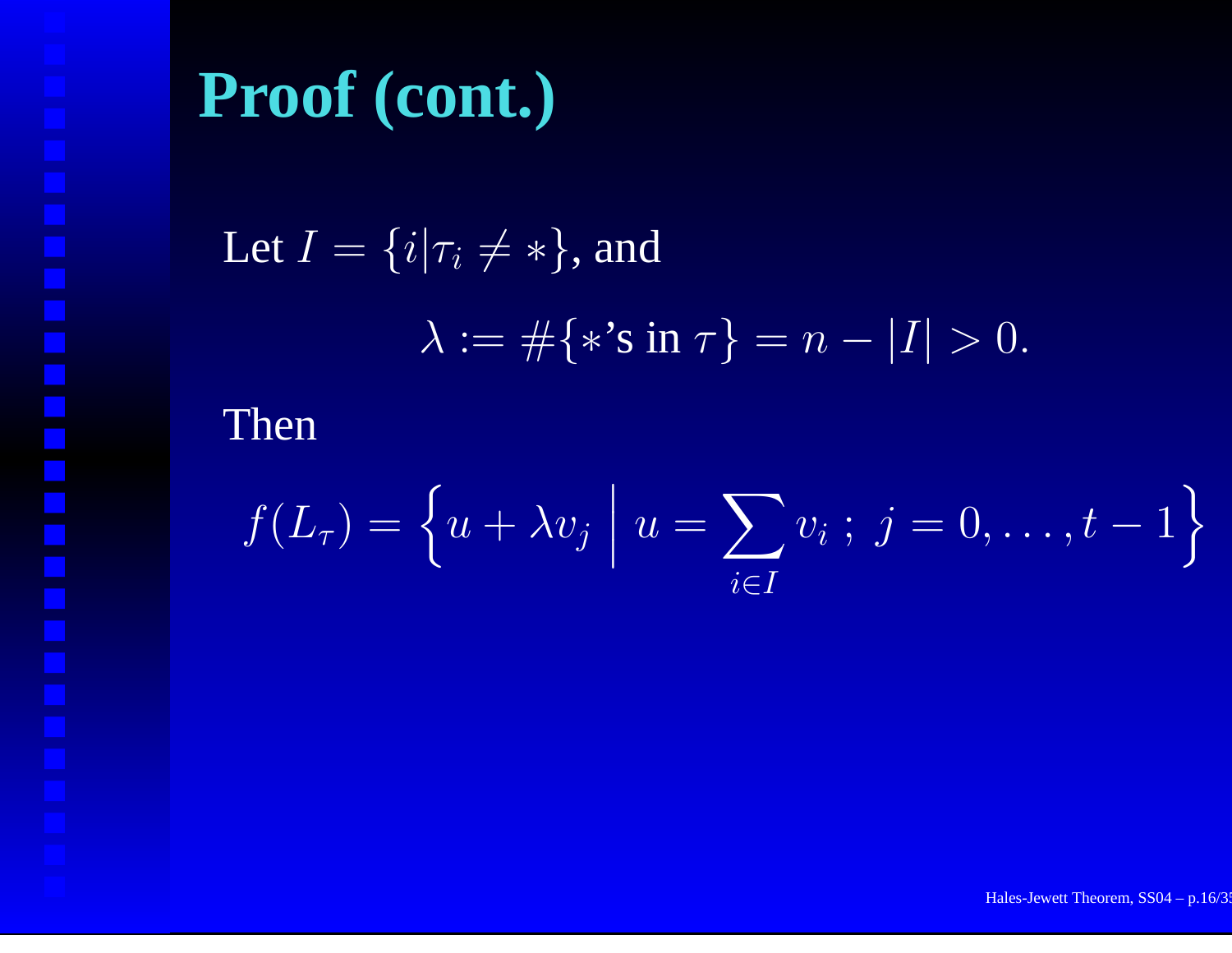Let 
$$
I = \{i | \tau_i \neq * \}
$$
, and  
\n
$$
\lambda := \#\{\ast \text{'s in } \tau\} = n - |I| > 0.
$$

Then

$$
f(L_{\tau}) = \left\{ u + \lambda v_j \; \middle| \; u = \sum_{i \in I} v_i \; ; \; j = 0, \ldots, t - 1 \right\}
$$

This is a homothetic copy of  $V = \{v_0, \ldots, v_{t-1}\}.$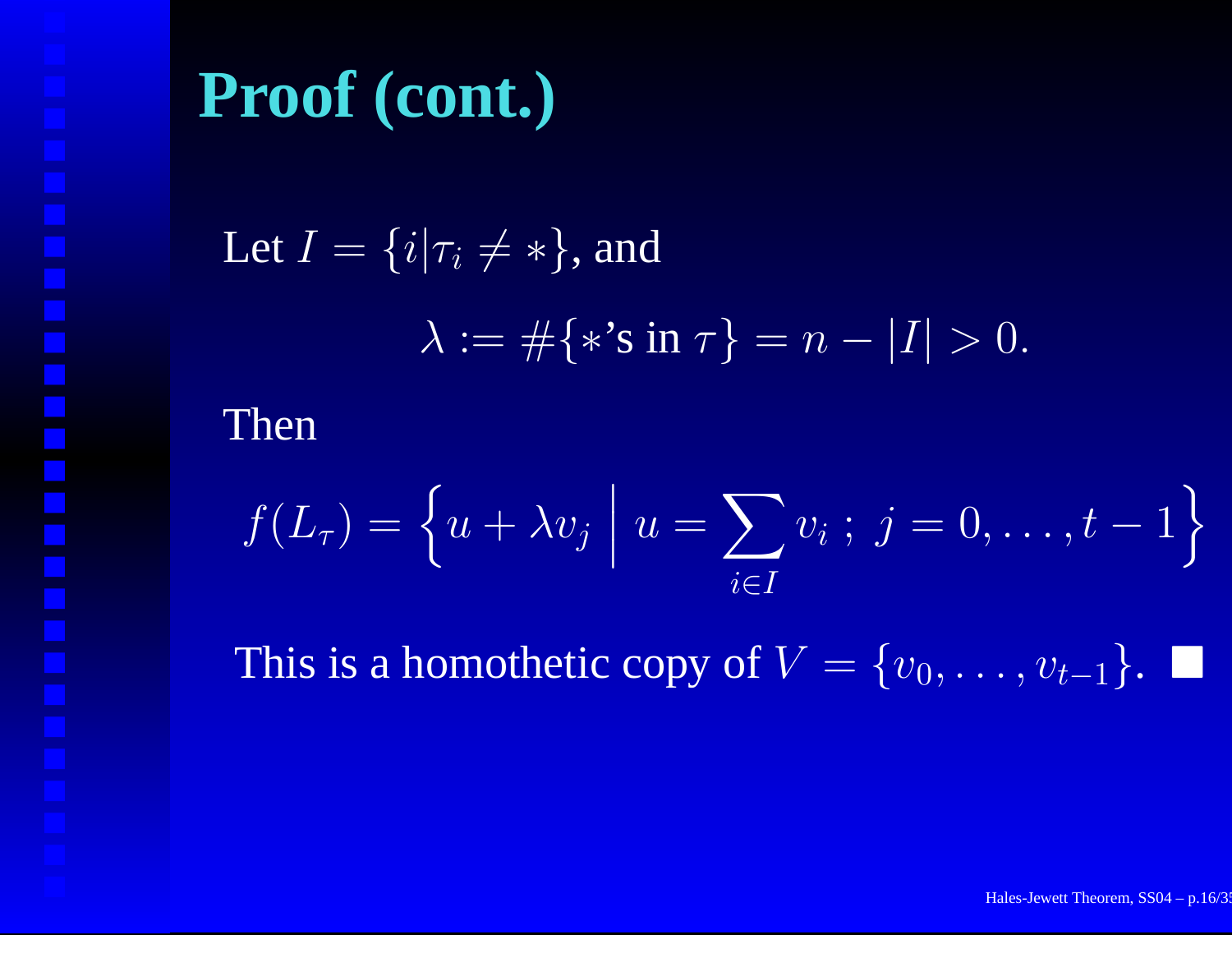• Van der Waerden's Theorem was originally conjectured by Baudet. The theorem is <sup>a</sup> corollary of Szemerédi's theorem.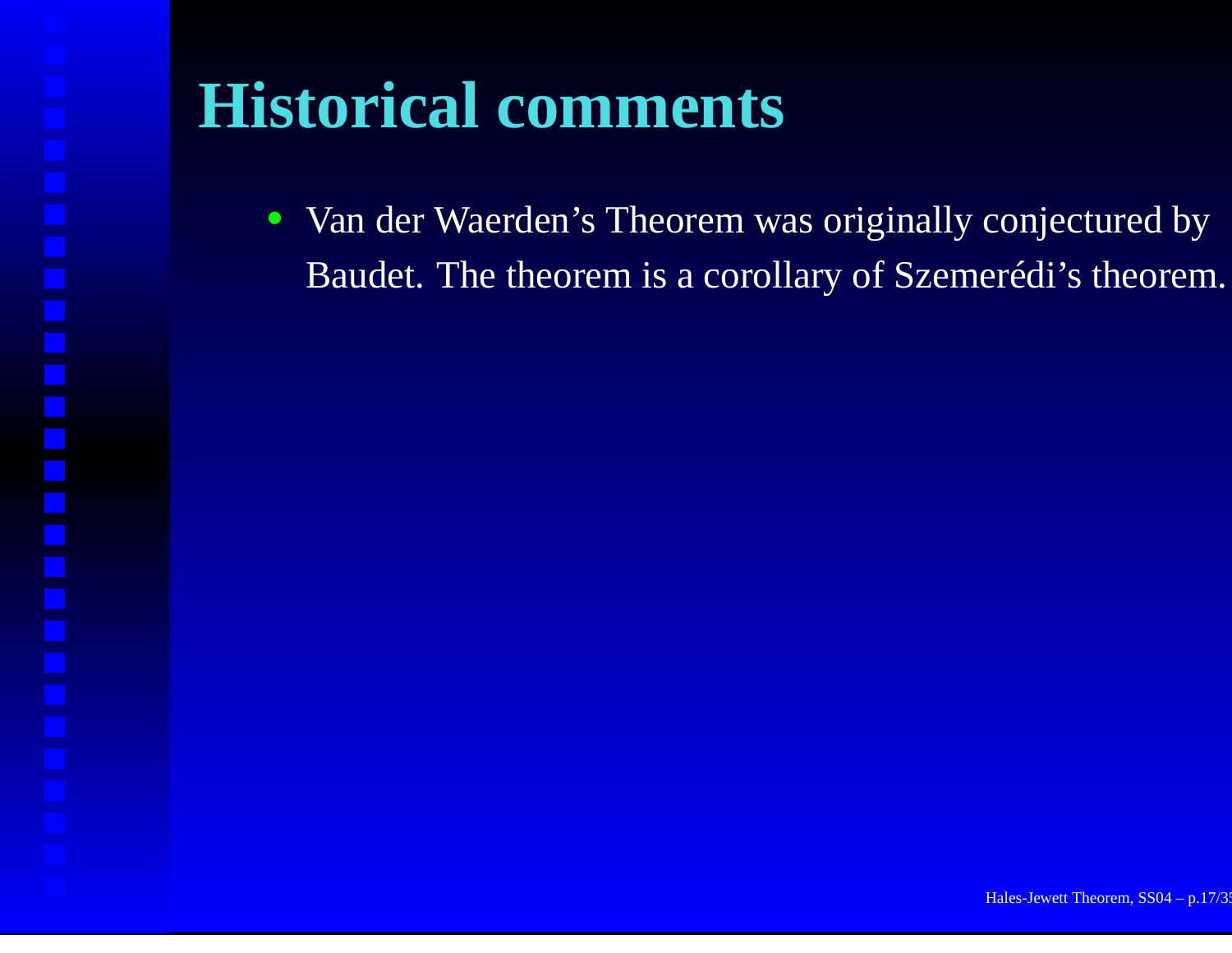- • Van der Waerden's Theorem was originally conjectured by Baudet. The theorem is <sup>a</sup> corollary of Szemerédi's theorem.
- Szemerédi's theorem was conjectured in 1936 by Erdos and Turán. Roth (1953) proved the case  $t=3$  (mentioned in his Fields Medal citation). Szemerédi proved the case  $t=4$ (1969), and the general theorem in 1975.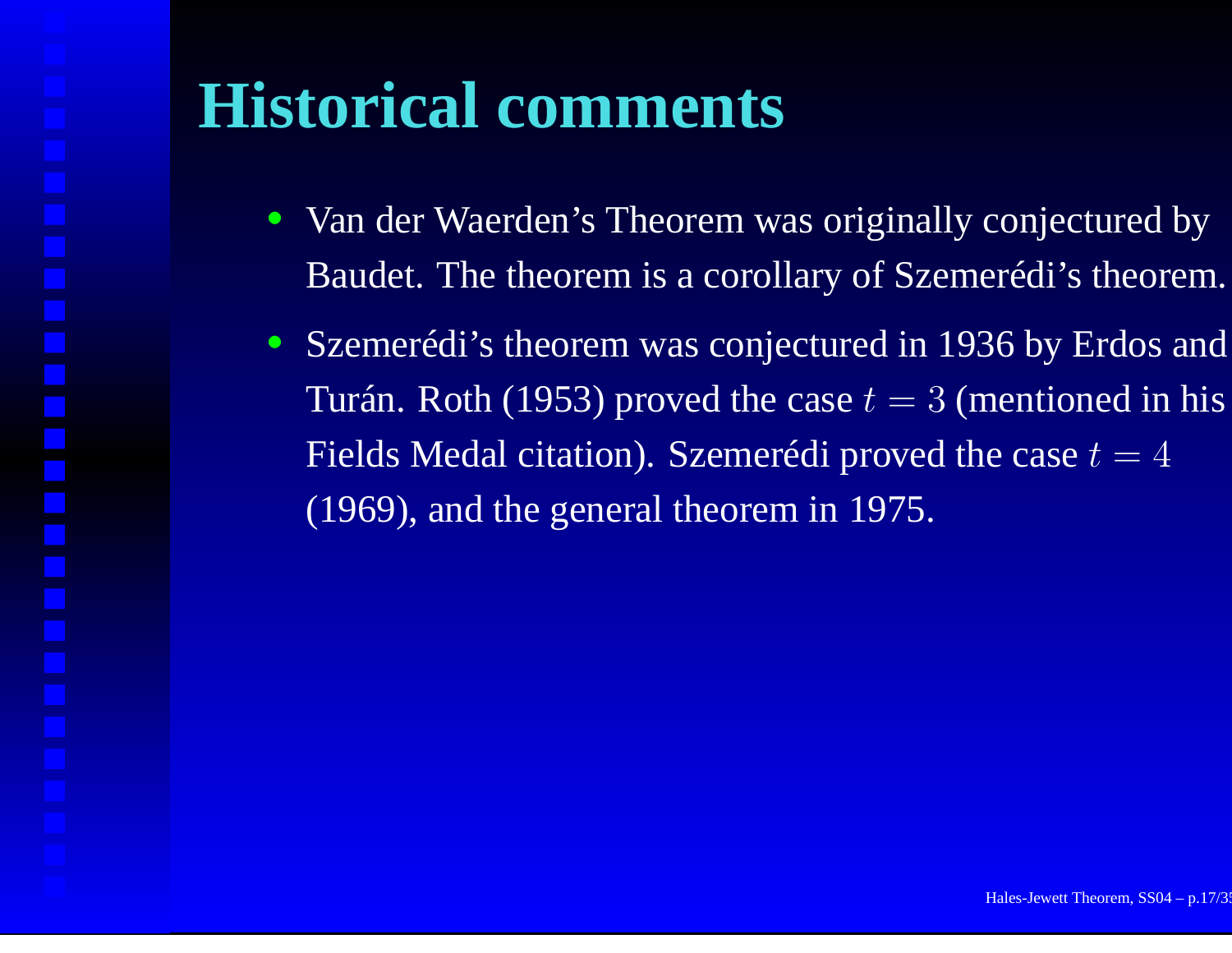- • Van der Waerden's Theorem was originally conjectured by Baudet. The theorem is <sup>a</sup> corollary of Szemerédi's theorem.
- Szemerédi's theorem was conjectured in 1936 by Erdos and Turán. Roth (1953) proved the case  $t=3$  (mentioned in his Fields Medal citation). Szemerédi proved the case  $t=4$ (1969), and the general theorem in 1975.
- Fürstenberg and Katznelson proved Szemerédi's theorem using ergodic theory in 1979.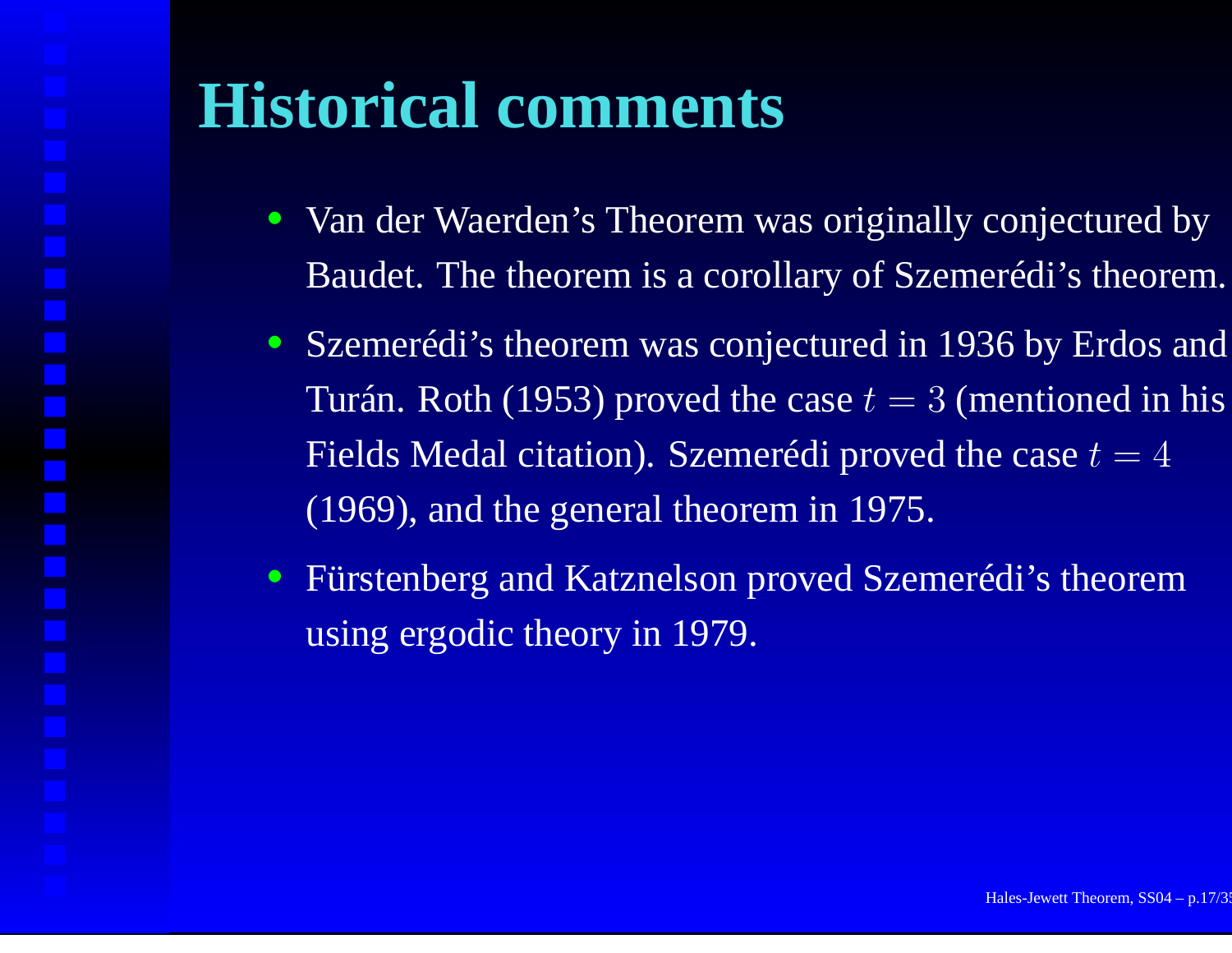- Van der Waerden's Theorem was originally conjectured by Baudet. The theorem is <sup>a</sup> corollary of Szemerédi's theorem.
- Szemerédi's theorem was conjectured in 1936 by Erdos and Turán. Roth (1953) proved the case  $t=3$  (mentioned in his Fields Medal citation). Szemerédi proved the case  $t=4$ (1969), and the general theorem in 1975.
- Fürstenberg and Katznelson proved Szemerédi's theorem using ergodic theory in 1979.
- Gowers gave a new proof (1998), with a better bound on  $W(r, t)$ , for the case  $t = 4$  (mentioned in his Fields Medal citation).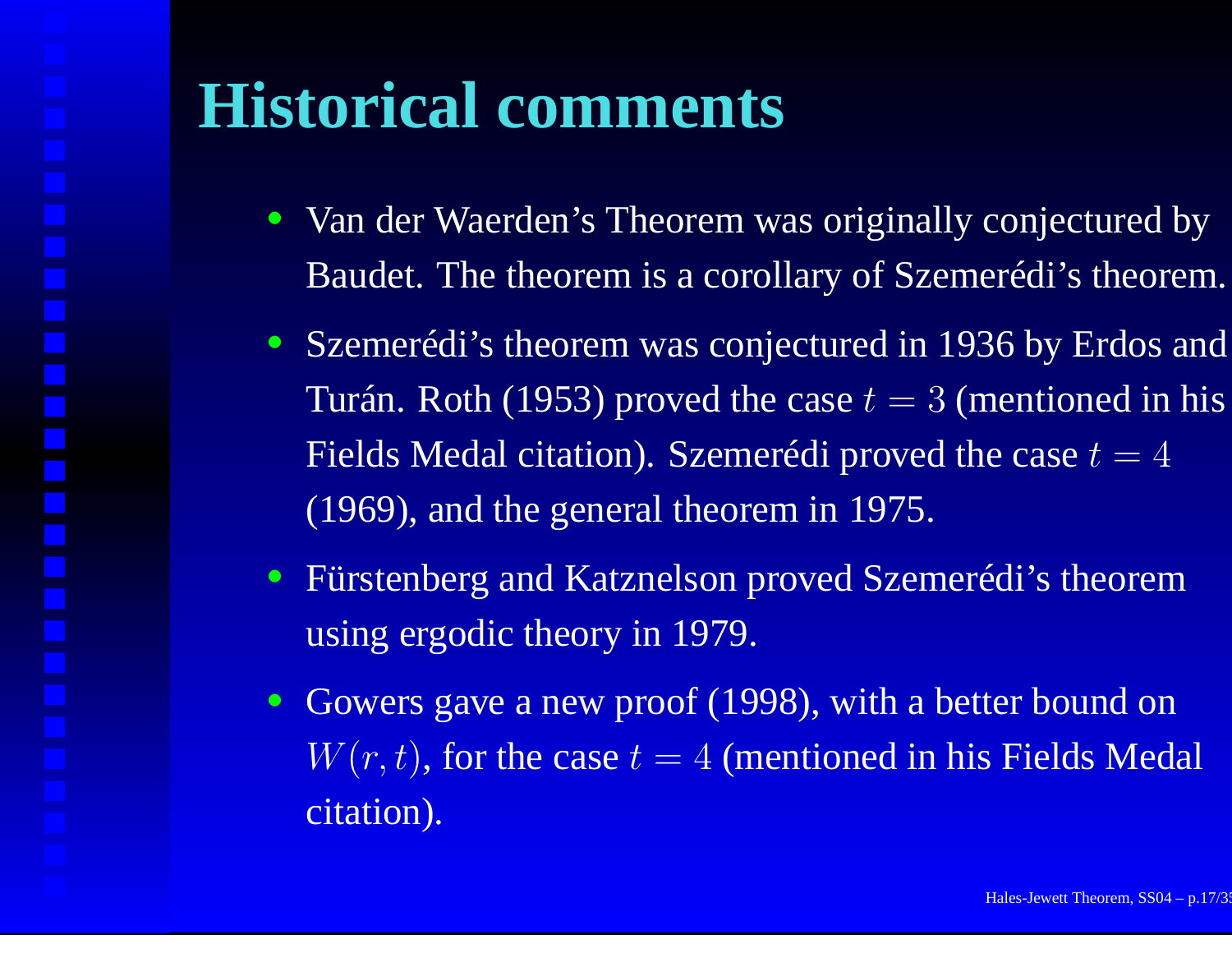# **Known**  $W(r,t)$

• The following table shows all exactly known van der Waerden numbers (the nontrivials marked red)

|                                                                 |  | $r/t$ $\boxed{t=1$ $t=2$ $\boxed{t=3}$ $t=4$ $\boxed{t=5}$ |  |
|-----------------------------------------------------------------|--|------------------------------------------------------------|--|
|                                                                 |  | $r=1$ 1 2 3 4 5                                            |  |
| $r=2$   1                                                       |  | 3 9 35 178                                                 |  |
| $r = 3 \begin{array}{ c c } \hline 1 & 1 \\ \hline \end{array}$ |  | $\boxed{4}$ 27                                             |  |
| $r=4$ 1 5 76                                                    |  |                                                            |  |

Eric W. Weisstein et al. "van der Waerden Number." From MathWorld–A Wolfram Web Resource.

http://mathworld.wolfram.com/vanderWaerdenNumber.html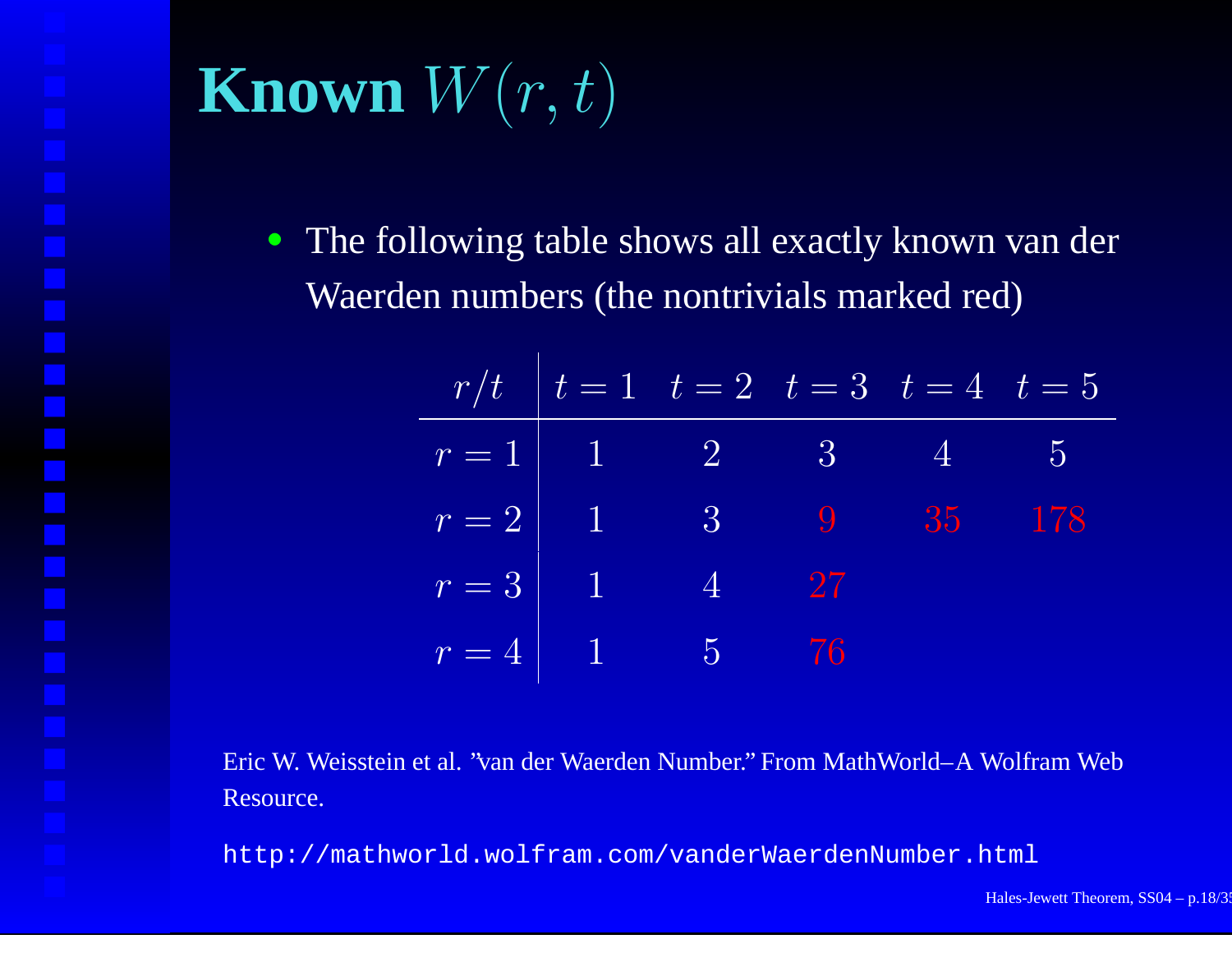### **Some bounds**

#### It is known that

$$
W(r,3) \le e^{r^{c_1}}
$$

#### and

$$
W(r, 4) \le e^{e^{r^{c_2}}}
$$

#### for some constants  $c_1, c_2.$

Eric W. Weisstein et al. "van der Waerden Number." From MathWorld–A Wolfram Web Resource.

http://mathworld.wolfram.com/vanderWaerdenNumber.html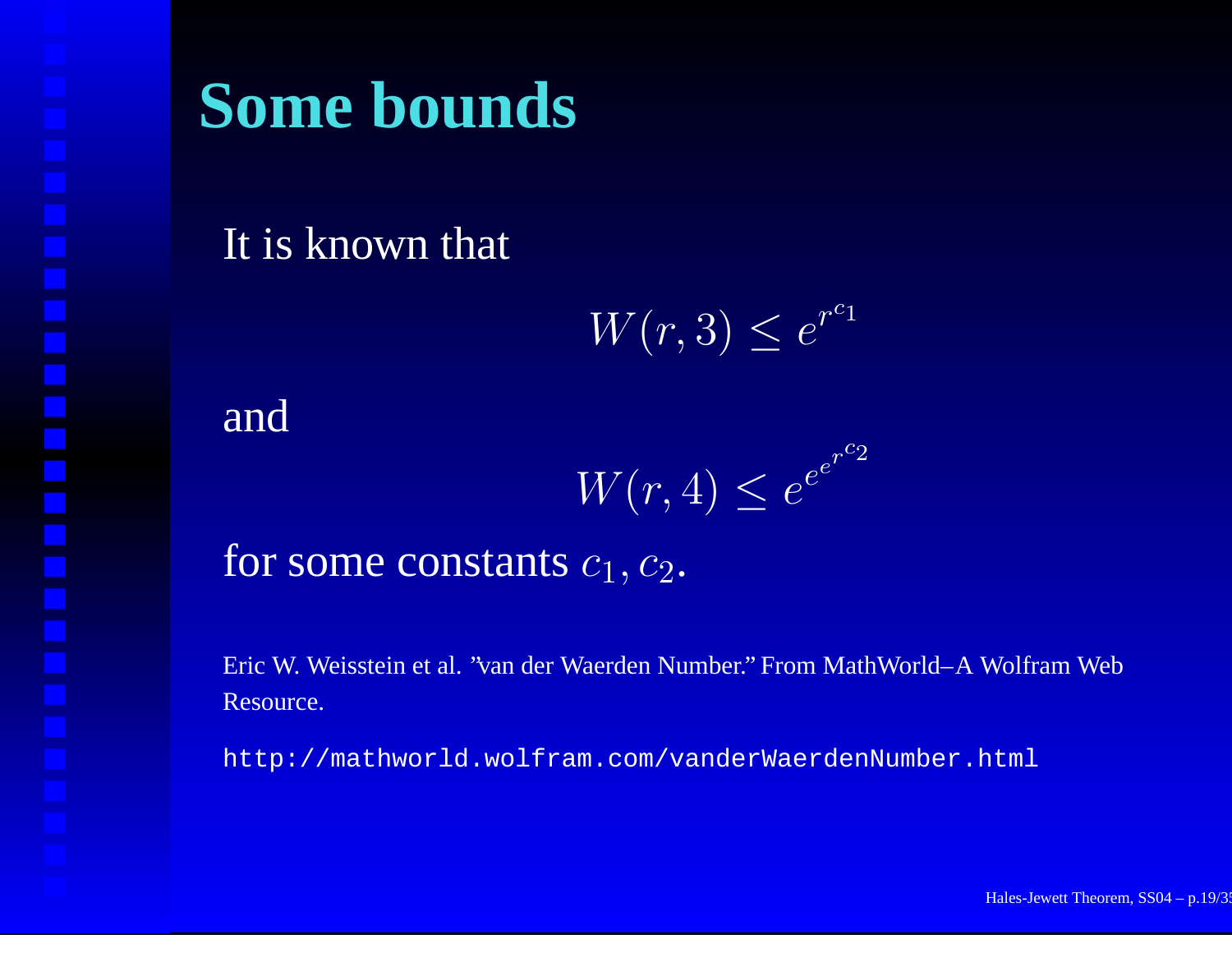# **History of HJT**

Various proofs of the Hales-Jewett theorem are known.

• The original proof of Hales and Jewett is quite short but provides an extremely fast growing upper bound for  $\overline{HJ(r,t)}.$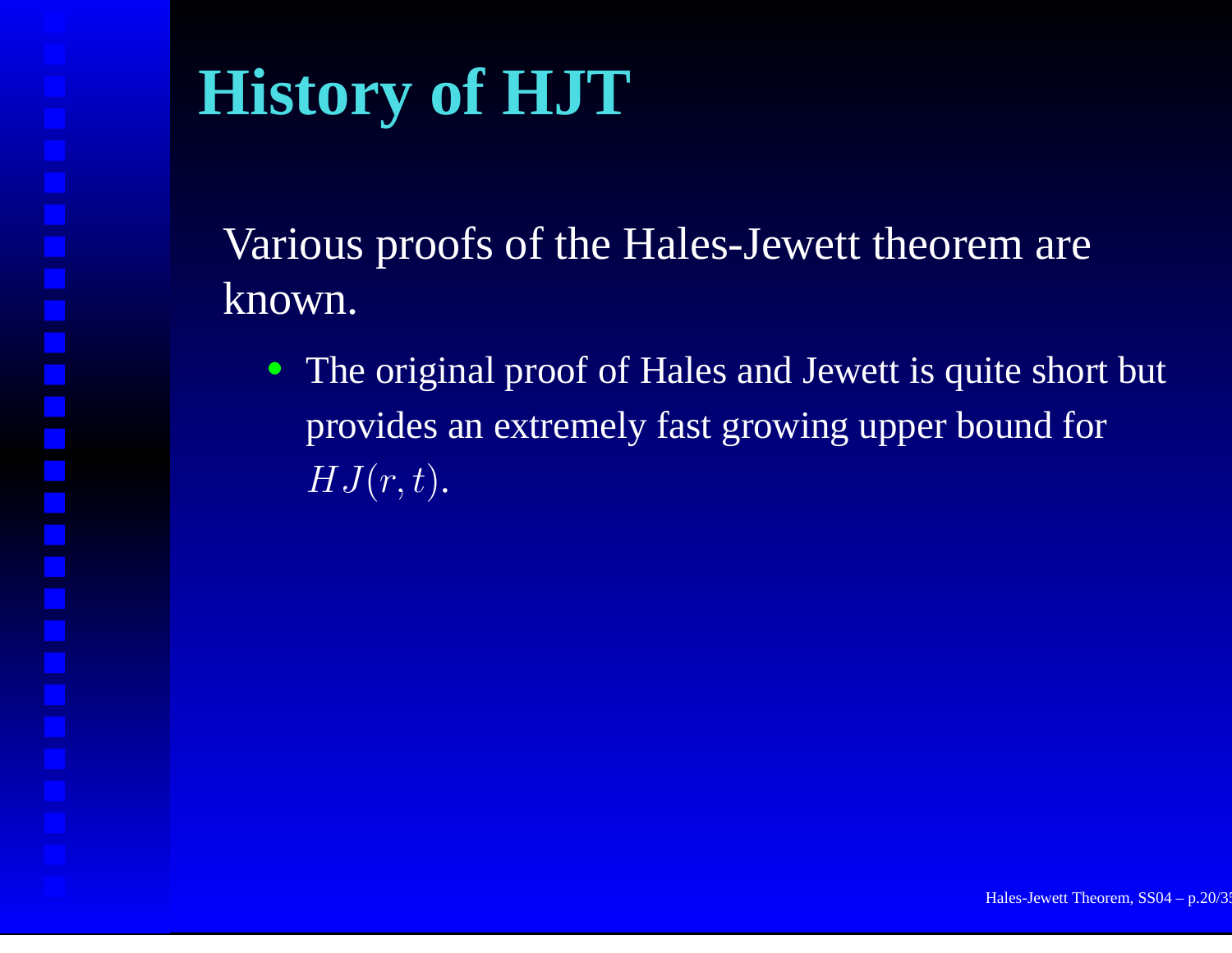# **History of HJT**

Various proofs of the Hales-Jewett theorem are known.

- The original proof of Hales and Jewett is quite short but provides an extremely fast growing upper bound for  $HJ(r,t).$
- Shelah (1988) found a completely new proof which yields a much smaller (a primitive recursive) bound. A function that can be implemented using only for-loops (which have <sup>a</sup> fixed iteration limit) is called primitive recursive.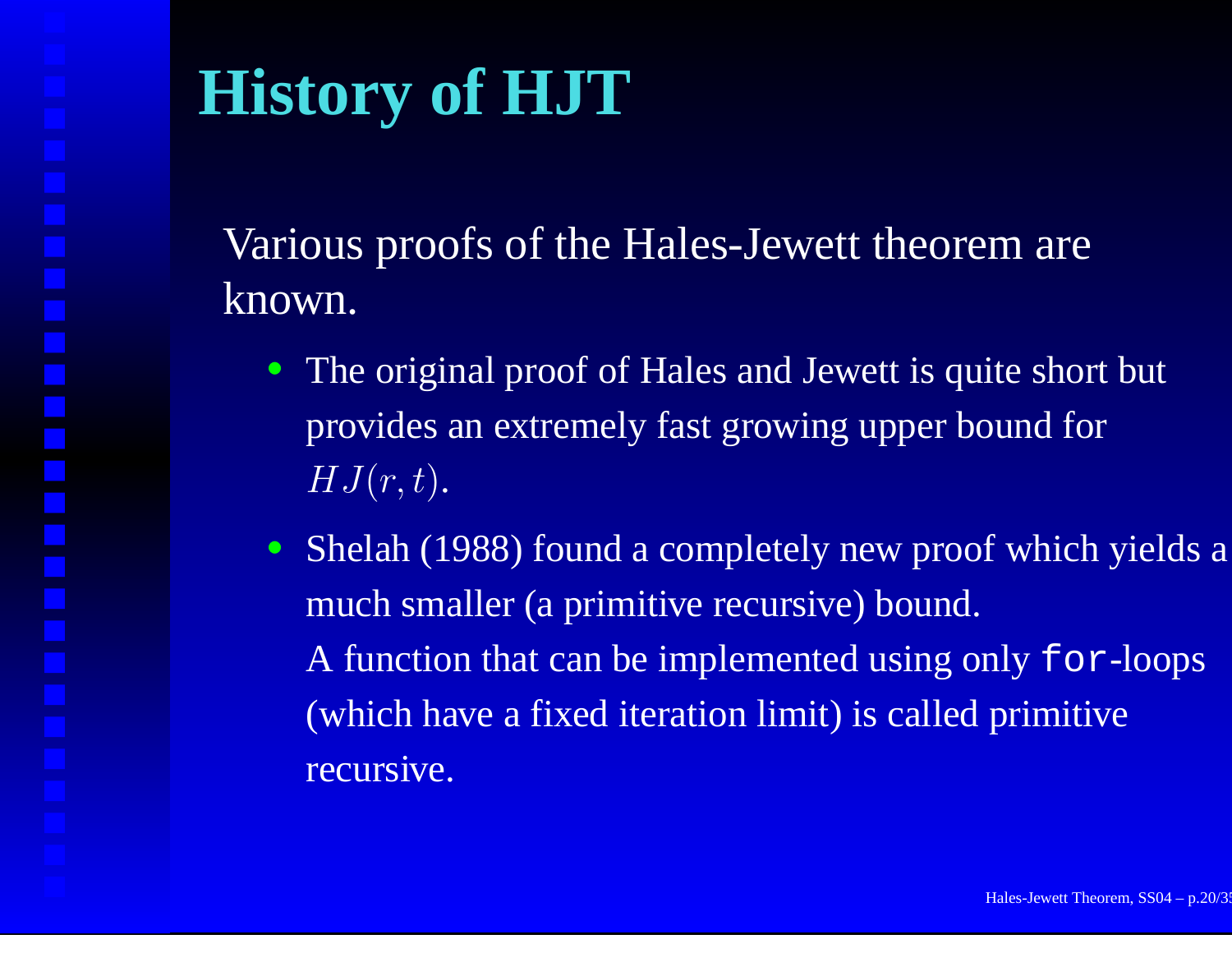# **History of HJT**

Various proofs of the Hales-Jewett theorem are known.

- The original proof of Hales and Jewett is quite short but provides an extremely fast growing upper bound for  $HJ(r,t).$
- Shelah (1988) found a completely new proof which yields a much smaller (a primitive recursive) bound. A function that can be implemented using only for-loops (which have <sup>a</sup> fixed iteration limit) is called primitive recursive.
- We will follow the compac<sup>t</sup> version of Shelah's proof from  $\rm A.\ Nilli\ (1990) \ (c/o\ Noga\ Alon).$  Hales-Jewett Theorem, SS04 – p.20/3: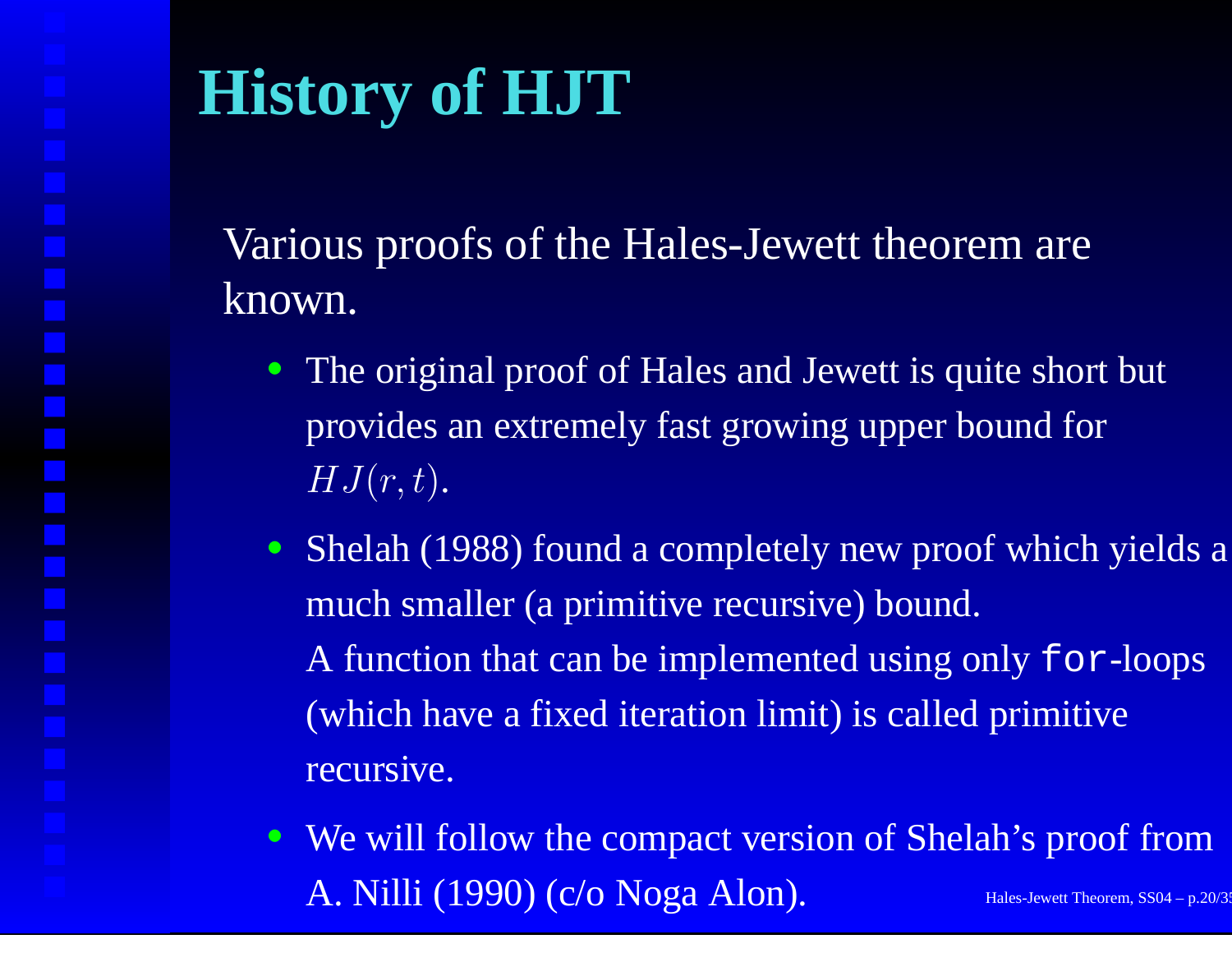By induction on  $t = |A|$ . Let  $r := \#\{\text{colors}\}.$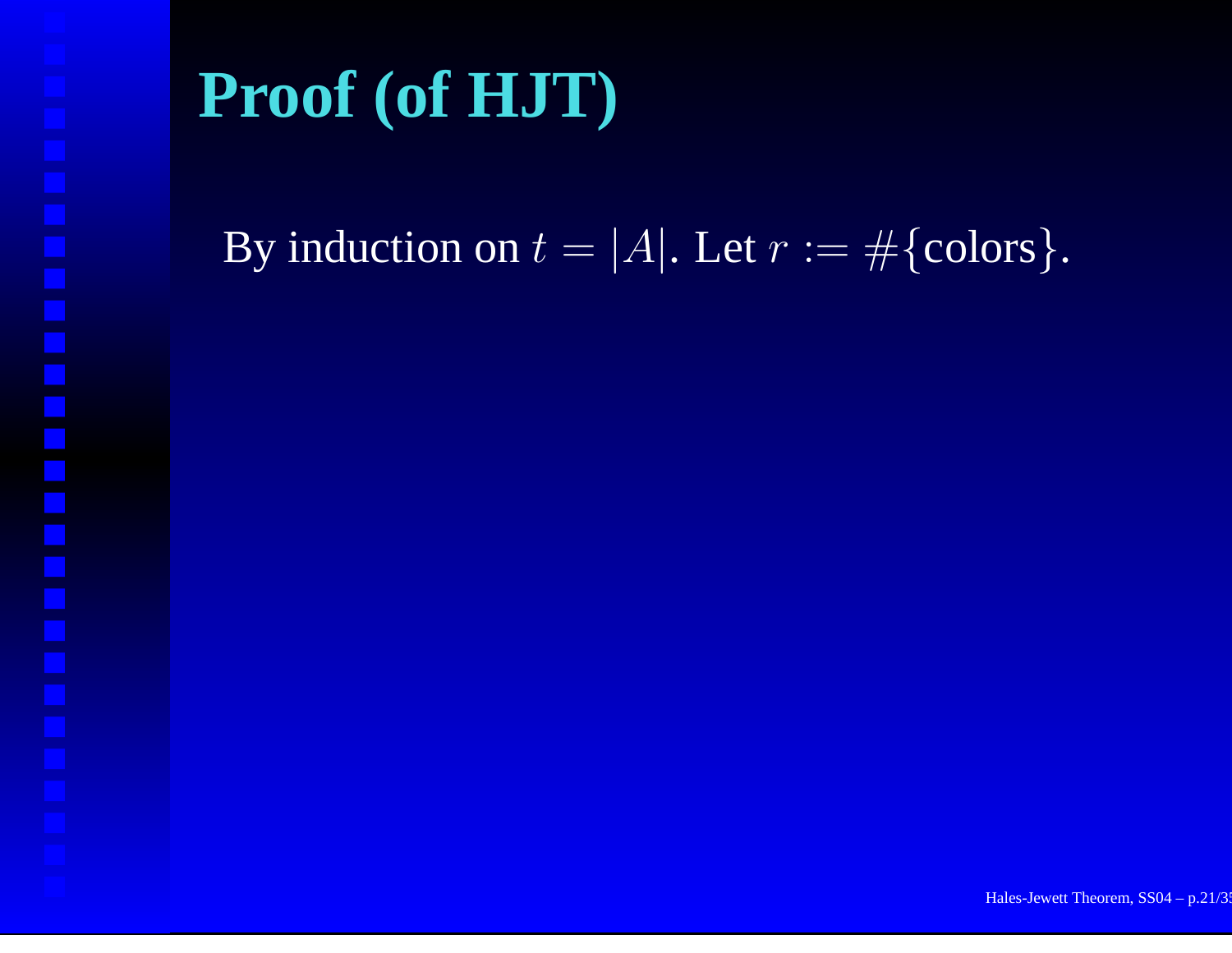By induction on  $t = |A|$ . Let  $r := \#\{\text{colors}\}.$ 

•  $t = 1$ : trivial,  $HJ(r, 1) = 1$ 

•  $t-1 \rightarrow t$ : Assume HJT holds for  $t-1$  (and r).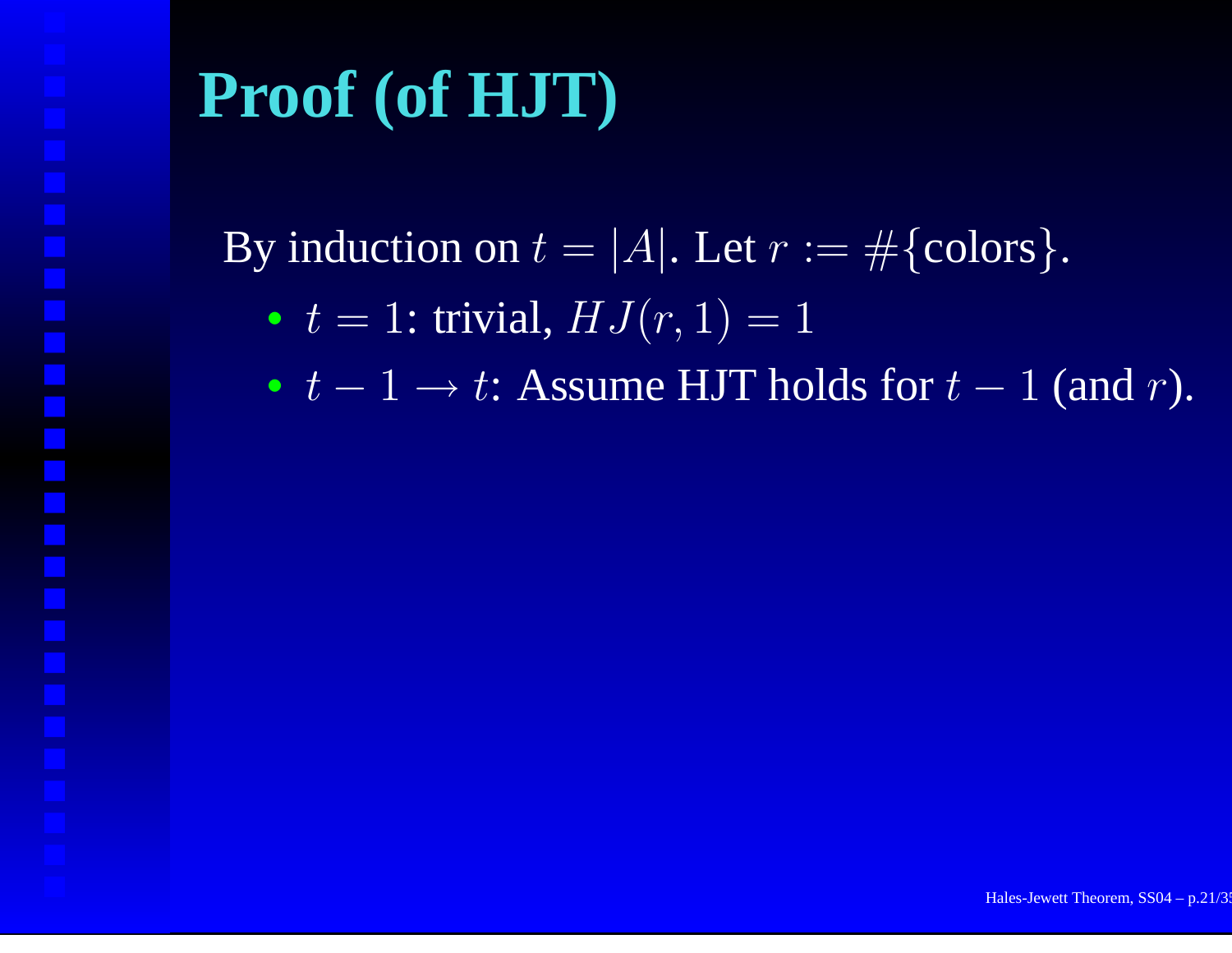By induction on  $t = |A|$ . Let  $r := \#\{\text{colors}\}.$ 

•  $t = 1$ : trivial,  $HJ(r, 1) = 1$ 

•  $t-1 \rightarrow t$ : Assume HJT holds for  $t-1$  (and r). Set  $n := HJ(r,t-1)$  and define a sequence  $N_1<\ldots < N_n$ 

$$
N_1 := r^{t^n} \qquad N_i := r^{t^n + \sum_{j=1}^{i-1} N_j} \quad i \ge 2
$$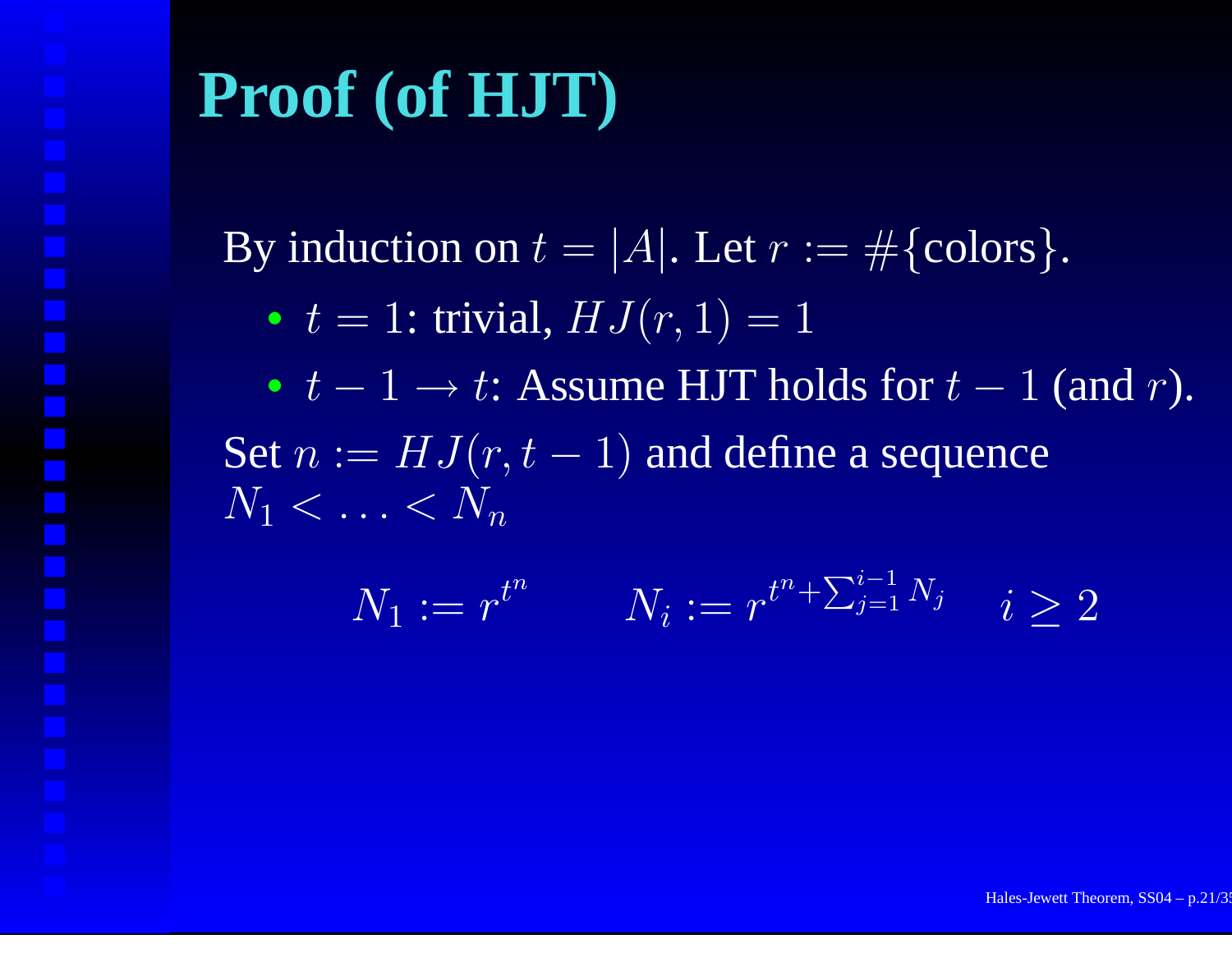By induction on  $t = |A|$ . Let  $r := \#\{\text{colors}\}.$ 

•  $t = 1$ : trivial,  $HJ(r, 1) = 1$ 

•  $t-1 \rightarrow t$ : Assume HJT holds for  $t-1$  (and r). Set  $n := HJ(r,t-1)$  and define a sequence  $N_1<\ldots < N_n$ 

$$
N_1 := r^{t^n} \qquad N_i := r^{t^n + \sum_{j=1}^{i-1} N_j} \quad i \ge 2
$$

Define as a new Dimension

$$
N := N_1 + \cdots + N_n.
$$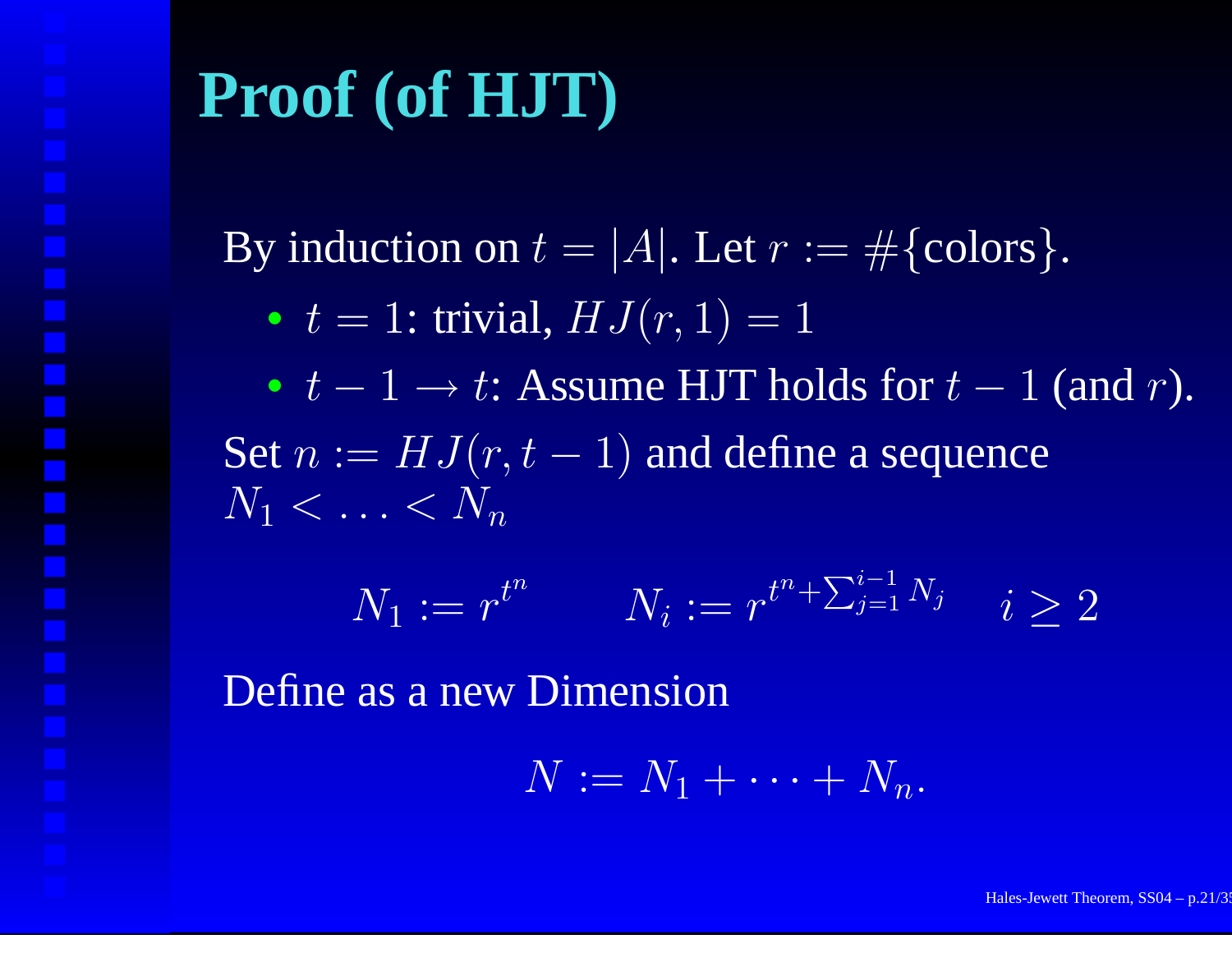$$
\chi:A^N\to\{1,\ldots,r\}
$$

there is at least one monochromatic combinatorial line, that is,  $HJ(r,t) \leq N$ .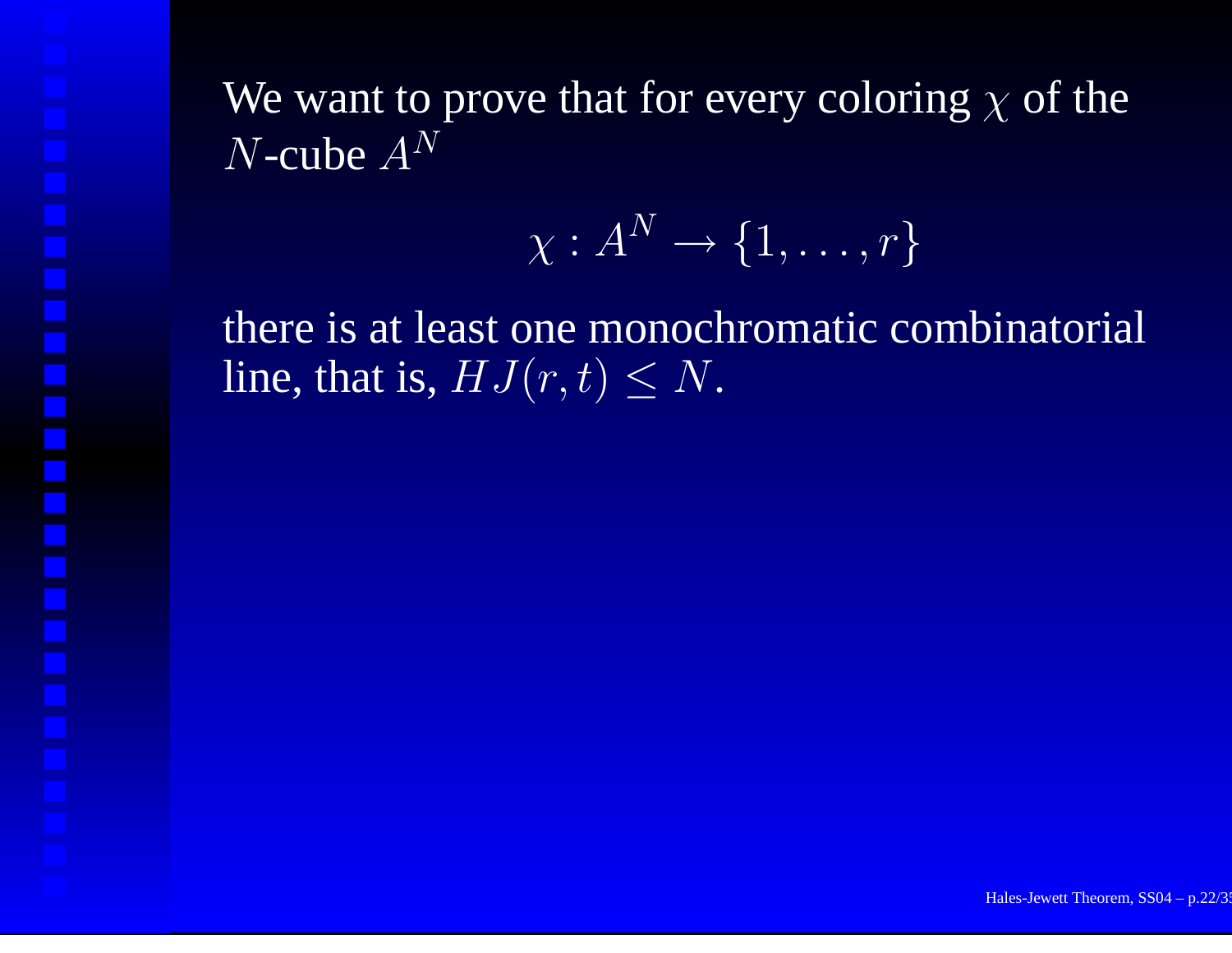$$
\chi:A^N\to\{1,\ldots,r\}
$$

there is at least one monochromatic combinatorial line, that is,  $HJ(r,t) \leq N$ .

How large is this  $N?$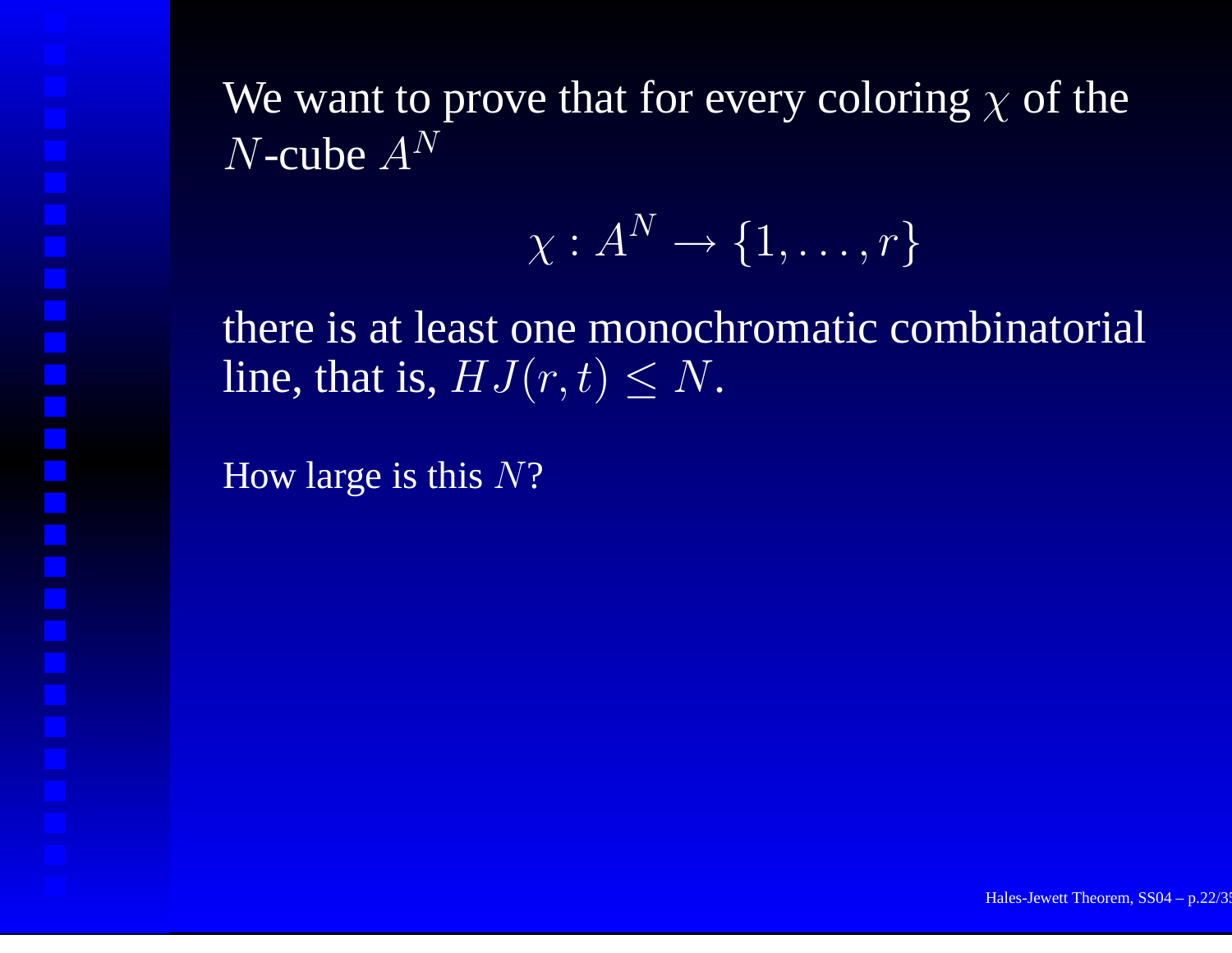$$
\chi:A^N\to\{1,\ldots,r\}
$$

there is at least one monochromatic combinatorial line, that is,  $HJ(r,t) \leq N$ .

How large is this  $N?$ We have  $n = HJ(r,t-1)$ . Estimate N

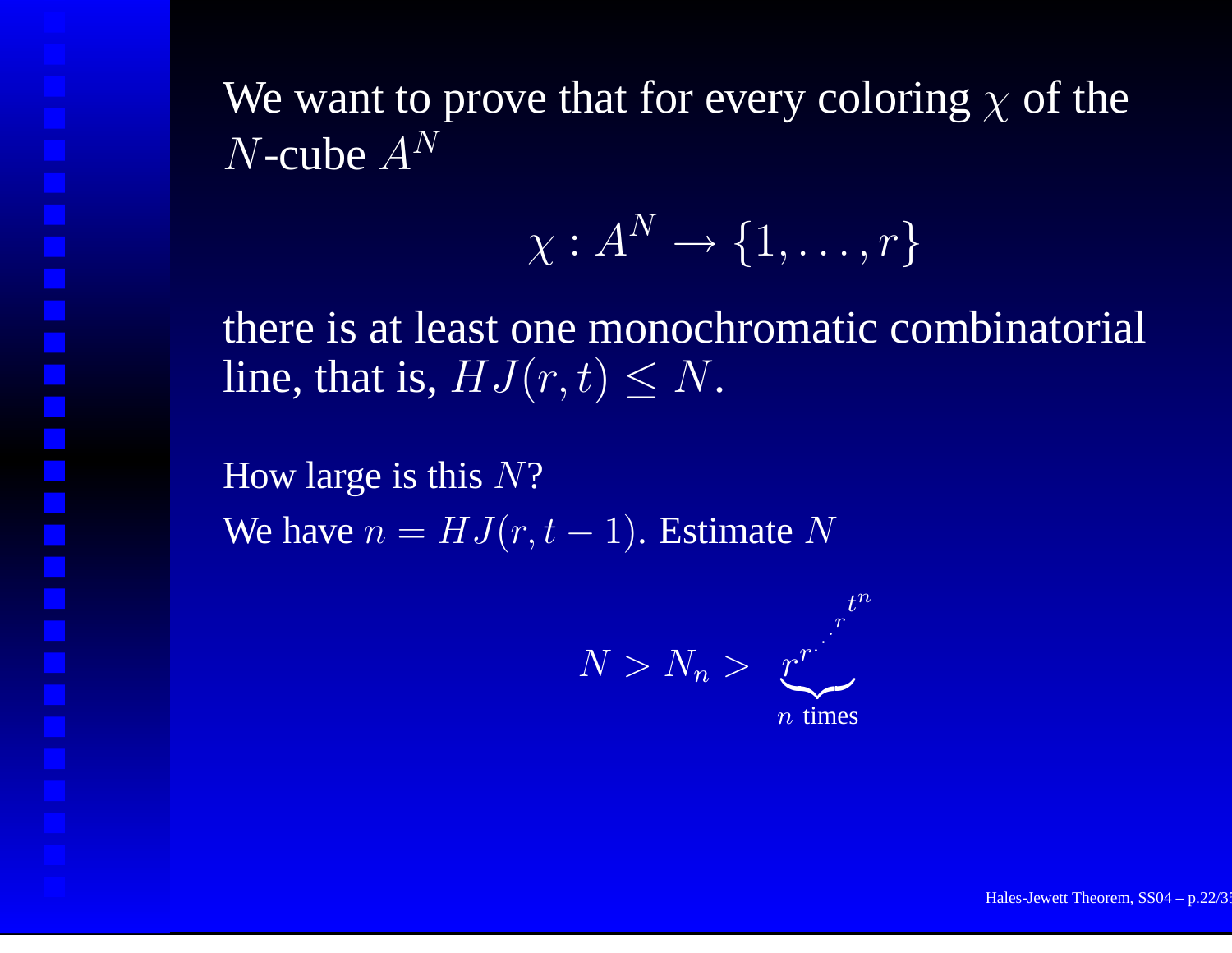$$
\chi:A^N\to\{1,\ldots,r\}
$$

there is at least one monochromatic combinatorial line, that is,  $HJ(r,t) \leq N$ .

How large is this  $N?$ We have  $n = HJ(r,t-1)$ . Estimate N



Example: Take  $r = 2$  and  $t = 3$ .  $n = HJ(2, 2) = 2$ . Then

$$
N > 2^{2^{3^2}} = 2^{512}
$$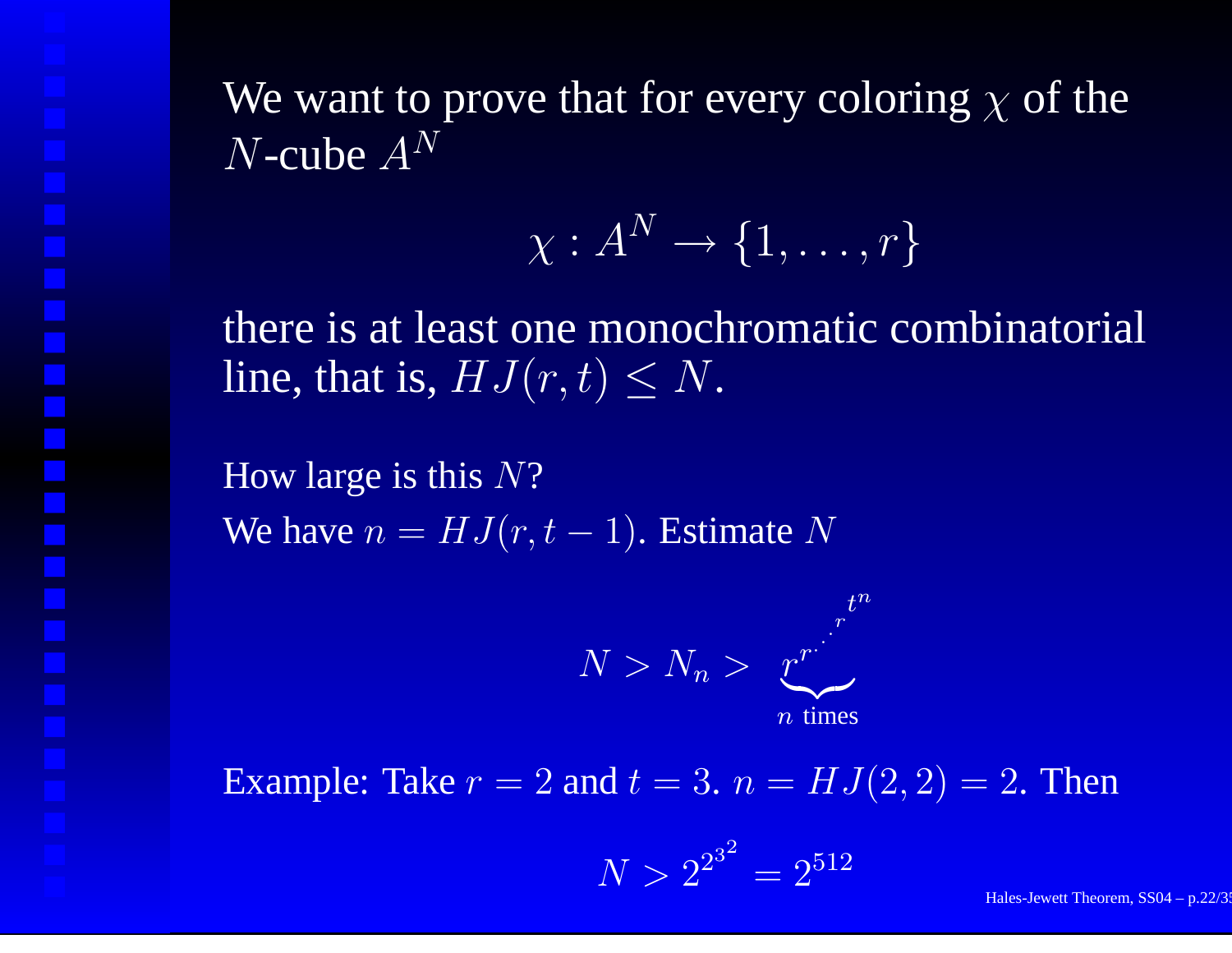# **Definition: Neighbors**

 $a, b \in A^n$  are *neighbors* if they differ in exactly one coordinate.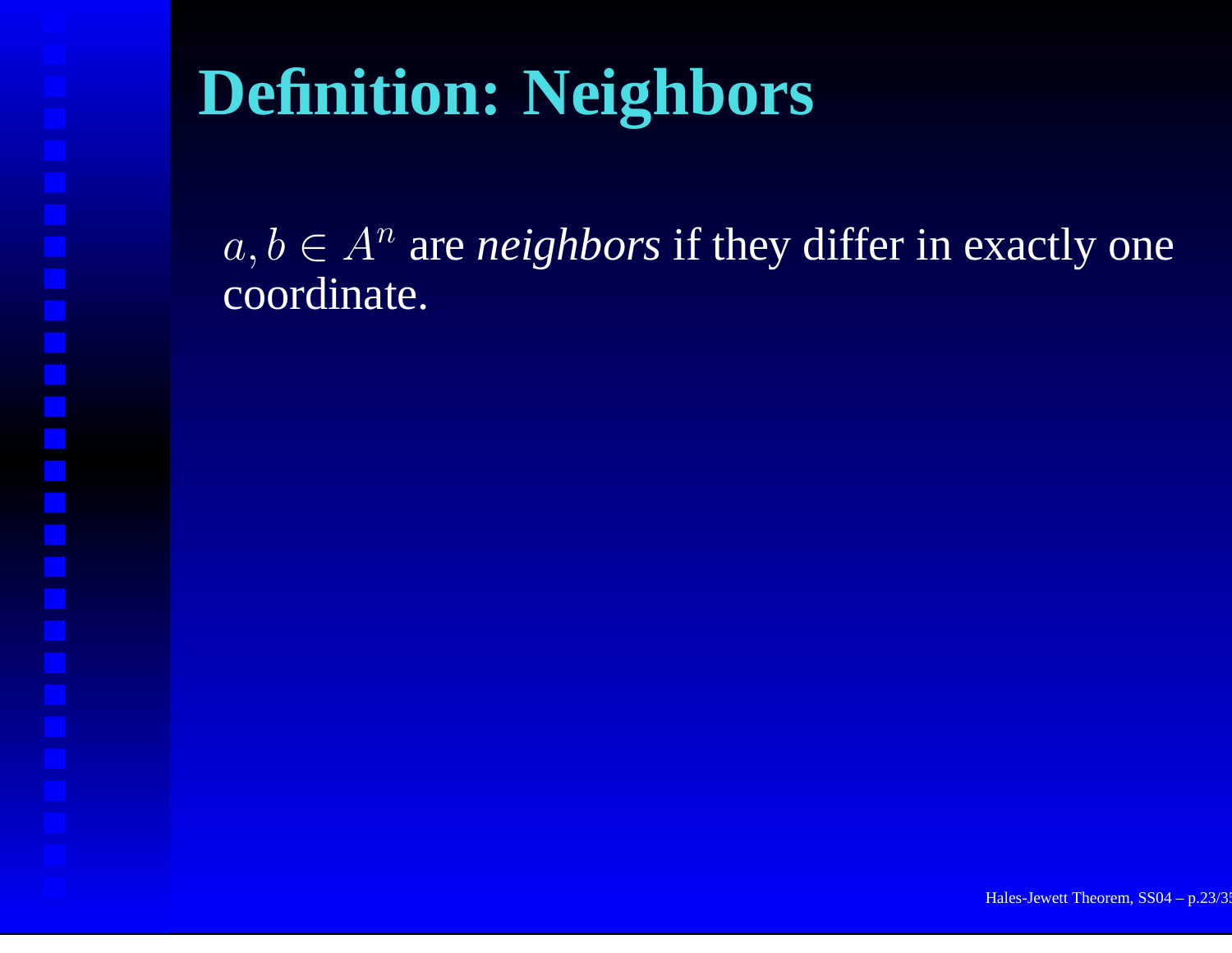# **Definition: Neighbors**

 $a, b \in A^n$  are *neighbors* if they differ in exactly one coordinate.

Example:  $a, b \in A^n$  differ in the *i*-th coordinate

$$
a = a_1 \dots a_{i-1} 0 a_{i+1} \dots a_n
$$
  

$$
b = a_1 \dots a_{i-1} 1 a_{i+1} \dots a_n
$$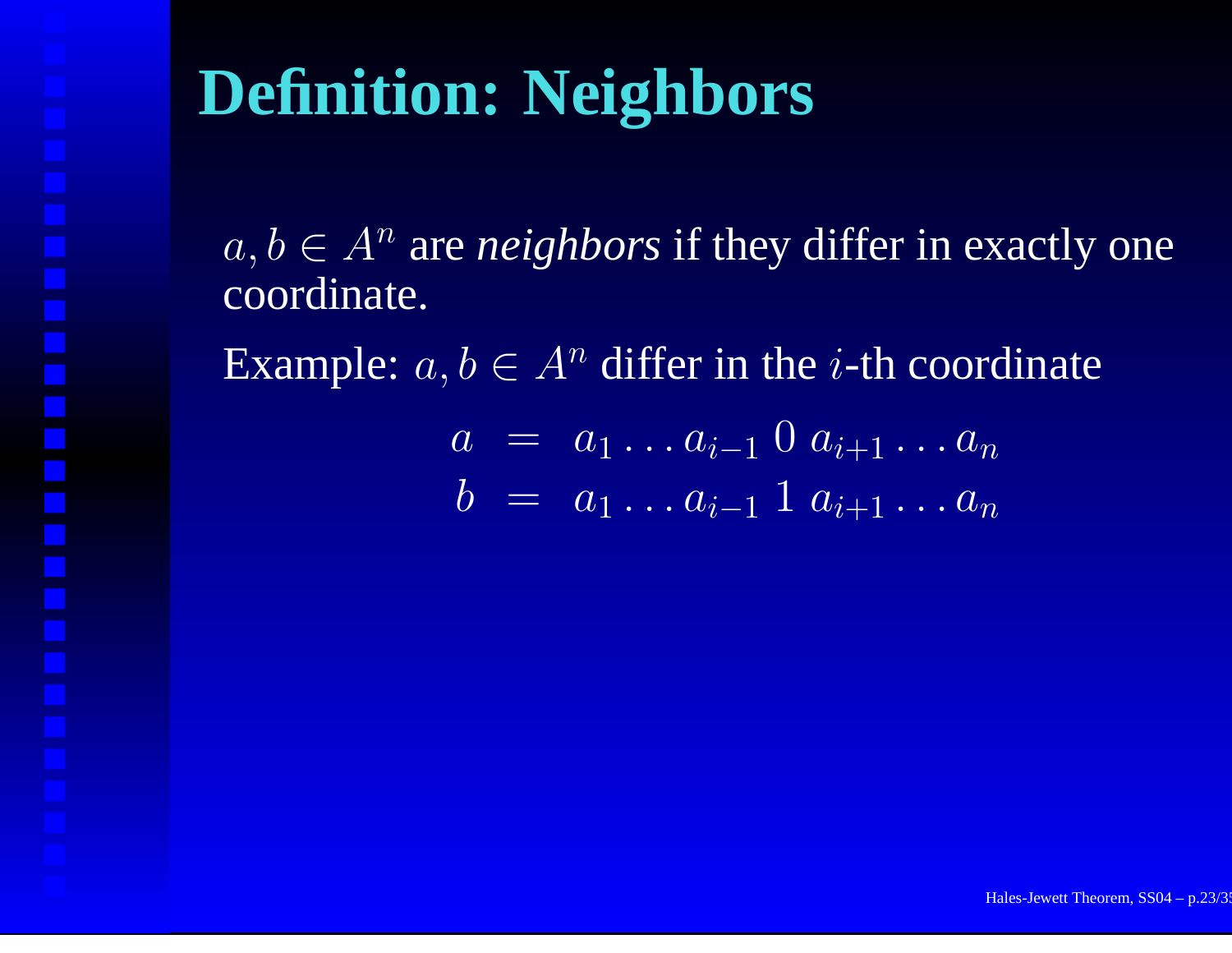# **Definition: Neighbors**

 $a, b \in A^n$  are *neighbors* if they differ in exactly one coordinate.

Example:  $a, b \in A^n$  differ in the *i*-th coordinate

$$
a = a_1 \dots a_{i-1} 0 a_{i+1} \dots a_n
$$
  

$$
b = a_1 \dots a_{i-1} 1 a_{i+1} \dots a_n
$$

For  $a=a_1\ldots a_n\in A^n$  and a concatenation of  $n$  roots

 $\tau = \tau_1 \dots \tau_n \qquad |\tau_i| = N_i \quad \forall i = 1, \dots, n$ 

denote

 $\tau(a)=\tau_1(a_1)\ldots\tau_n(a_n) \qquad |\tau(a)|=N.$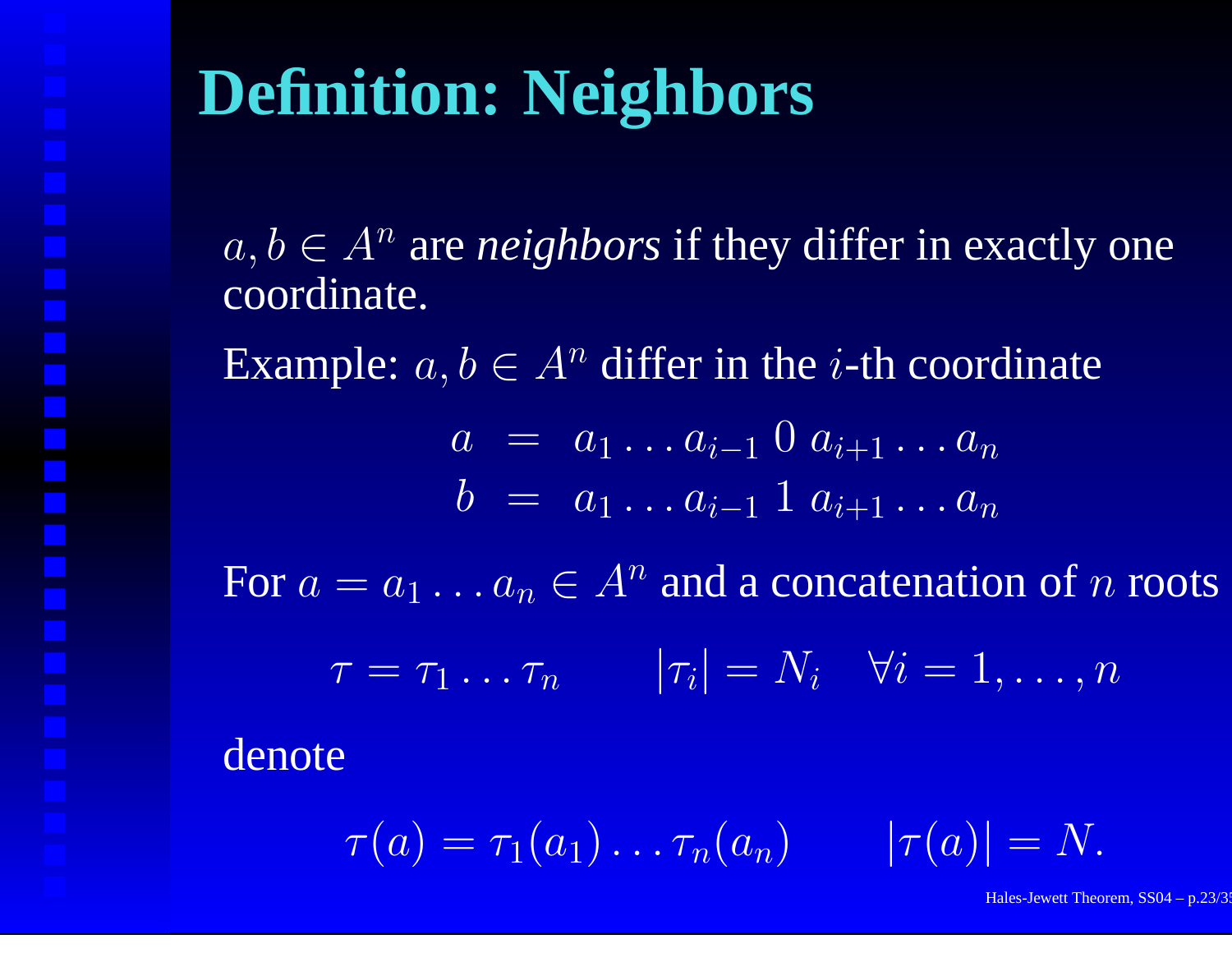### **Claim**

**Claim:** There are n roots  $\tau_1, \ldots, \tau_n$  of length  $|\tau_i| = N_i$  such that for their concatenation  $\tau$ 

 $\chi(\tau(a)) = \chi(\tau(b))$ 

for any two neighbors  $a,b\in A^n.$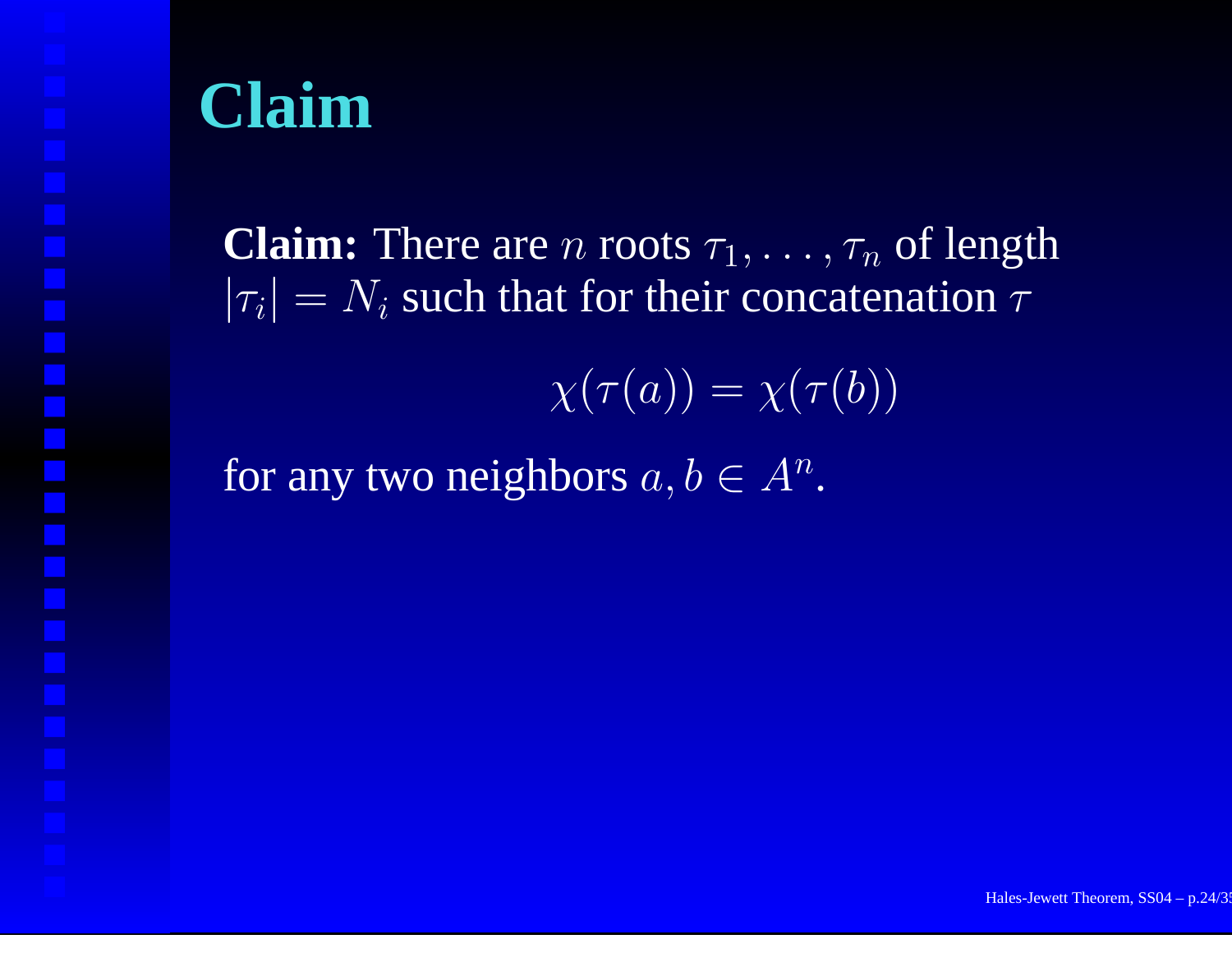### **Claim**

**Claim:** There are n roots  $\tau_1, \ldots, \tau_n$  of length  $|\tau_i| = N_i$  such that for their concatenation  $\tau$ 

 $\chi(\tau(a)) = \chi(\tau(b))$ 

for any two neighbors  $a,b\in A^n.$ How does this imply the theorem?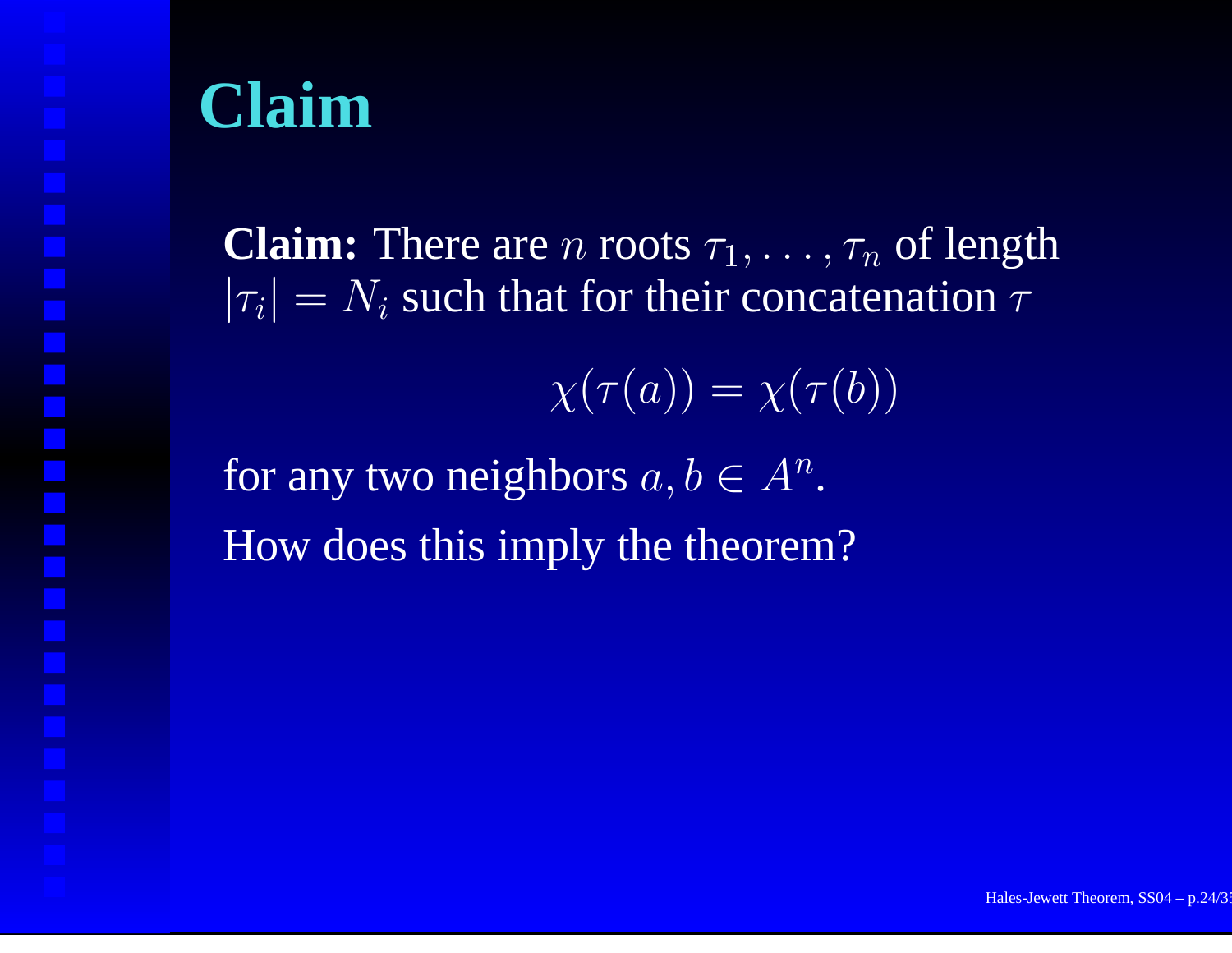### **Claim**

**Claim:** There are n roots  $\tau_1, \ldots, \tau_n$  of length  $|\tau_i| = N_i$  such that for their concatenation  $\tau$ 

 $\chi(\tau(a)) = \chi(\tau(b))$ 

for any two neighbors  $a,b\in A^n.$ How does this imply the theorem?

Take such a  $\tau$  from the claim and define a new coloring  $\chi'$  for the n-cube  $(A - \{0\})^n$ 

 $\chi'(a) := \chi(\tau(a)) \qquad \quad \chi: A^N \to \{1, \ldots, r\}.$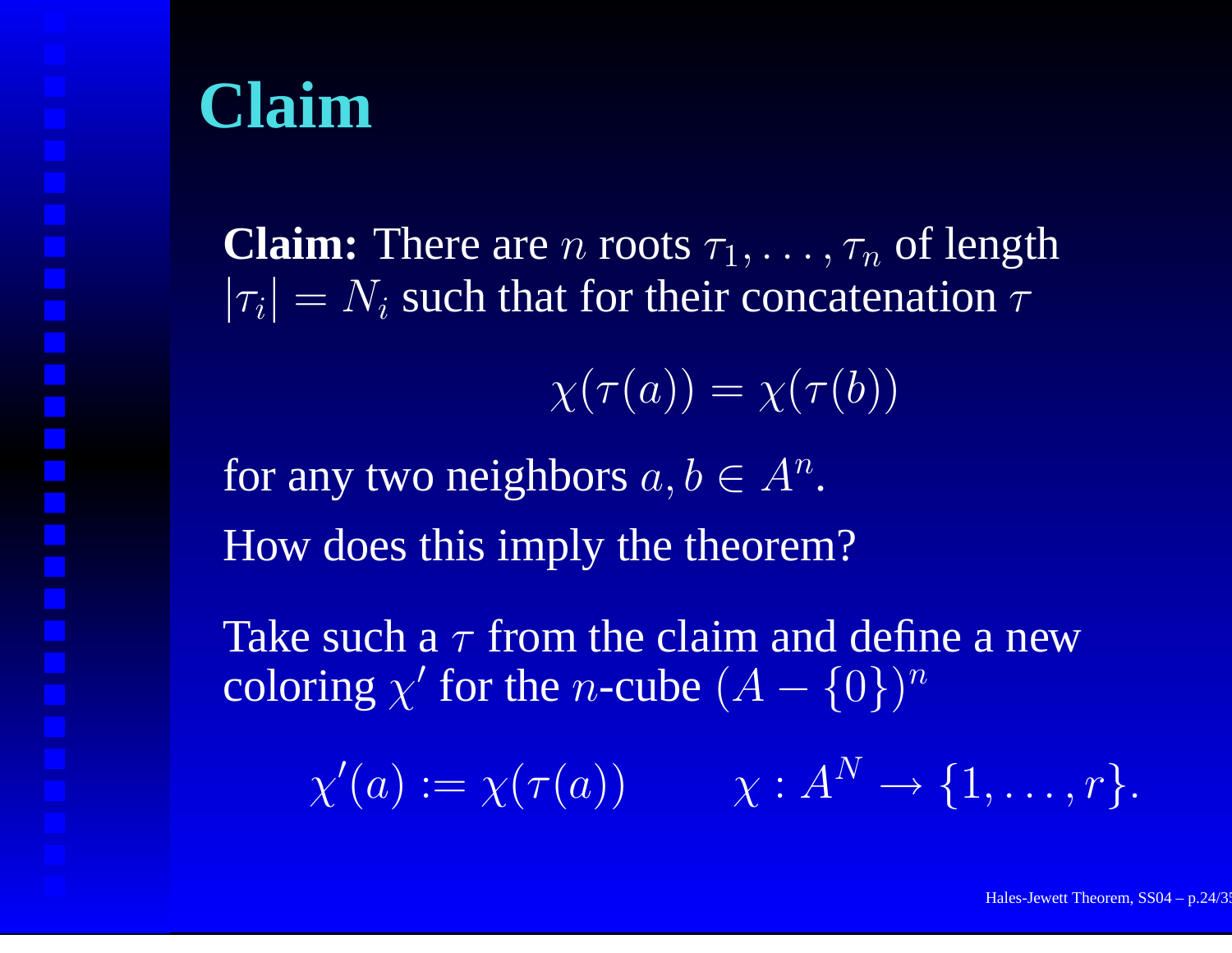Since  $|A - \{0\}| = t - 1$  and  $n = HJ(r, t - 1)$  by induction assumption there is <sup>a</sup> root

$$
\nu=\nu_1\ldots\nu_n\in\big((A-\{0\})\cup\{*\}\big)^n
$$

such that the combinatorial line

$$
L_{\nu} = {\nu(1), \nu(2), \ldots, \nu(t-1)}
$$

is monochromatic with respect to  $\chi'$ .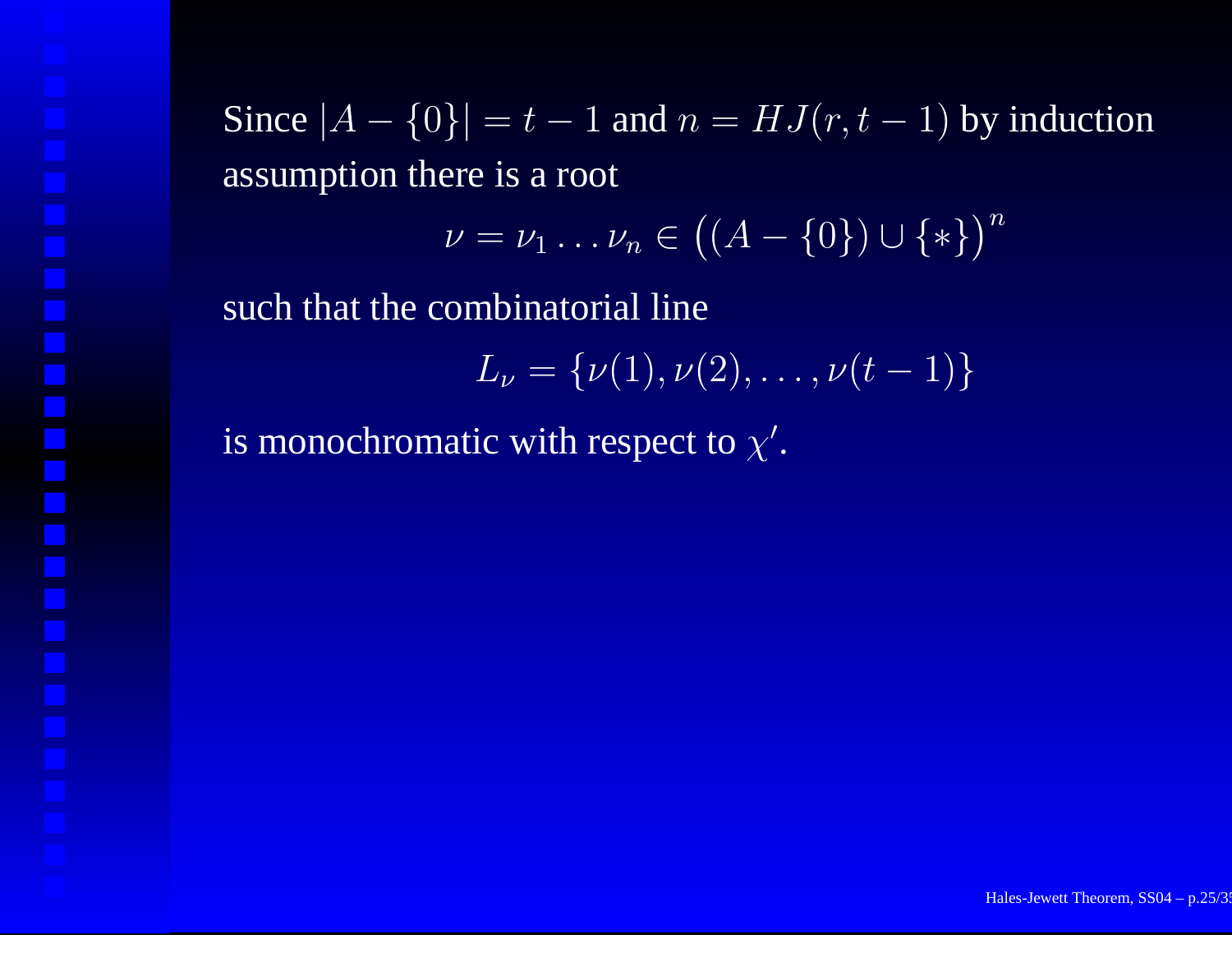Since  $|A - \{0\}| = t - 1$  and  $n = HJ(r, t - 1)$  by induction assumption there is <sup>a</sup> root

$$
\nu = \nu_1 \dots \nu_n \in ((A - \{0\}) \cup \{*\})^n
$$

such that the combinatorial line

$$
L_{\nu} = {\nu(1), \nu(2), \ldots, \nu(t-1)}
$$

is monochromatic with respect to  $\chi'$ .

Consider the root

$$
\tau(\nu) = \tau_1(\nu_1) \ldots \tau_n(\nu_n) \qquad |\tau(\nu)| = N.
$$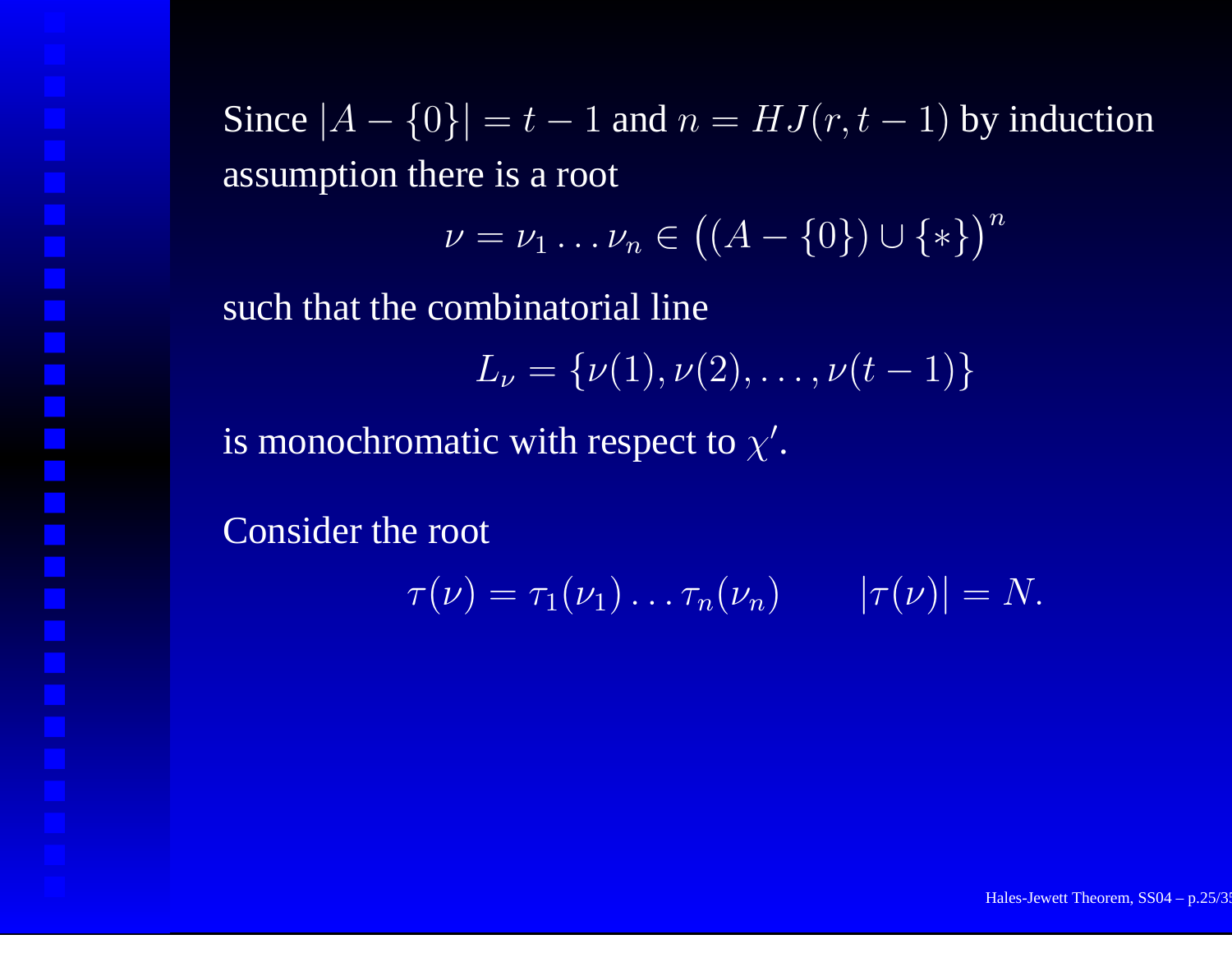Since  $|A - \{0\}| = t - 1$  and  $n = HJ(r, t - 1)$  by induction assumption there is <sup>a</sup> root

$$
\nu = \nu_1 \dots \nu_n \in ((A - \{0\}) \cup \{*\})^n
$$

such that the combinatorial line

$$
L_{\nu} = {\nu(1), \nu(2), \ldots, \nu(t-1)}
$$

is monochromatic with respect to  $\chi'$ .

Consider the root

$$
\tau(\nu) = \tau_1(\nu_1) \dots \tau_n(\nu_n) \qquad |\tau(\nu)| = N.
$$

We will show that the line

 $L_{\tau(\nu)} = \{\tau(\nu(0)), \tau(\nu(1)), \ldots, \tau(\nu(t-1))\}$ 

is monochromatic with respect to  $\chi.$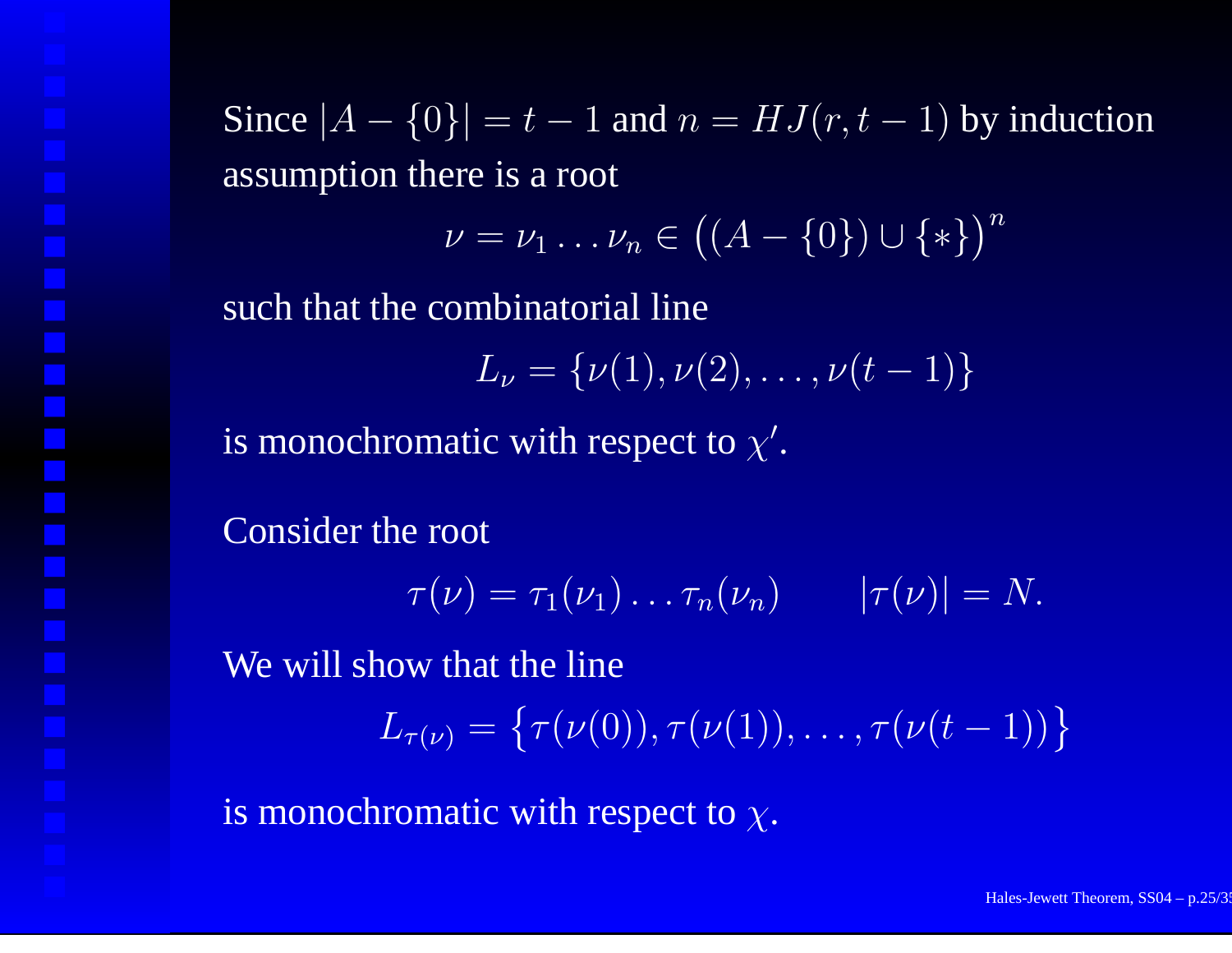#### Since  $L_{\nu}$  is monochromatic w.r.t.  $\chi^{\prime}$

$$
\chi'(\nu(1))=\ldots=\chi'(\nu(t-1)).
$$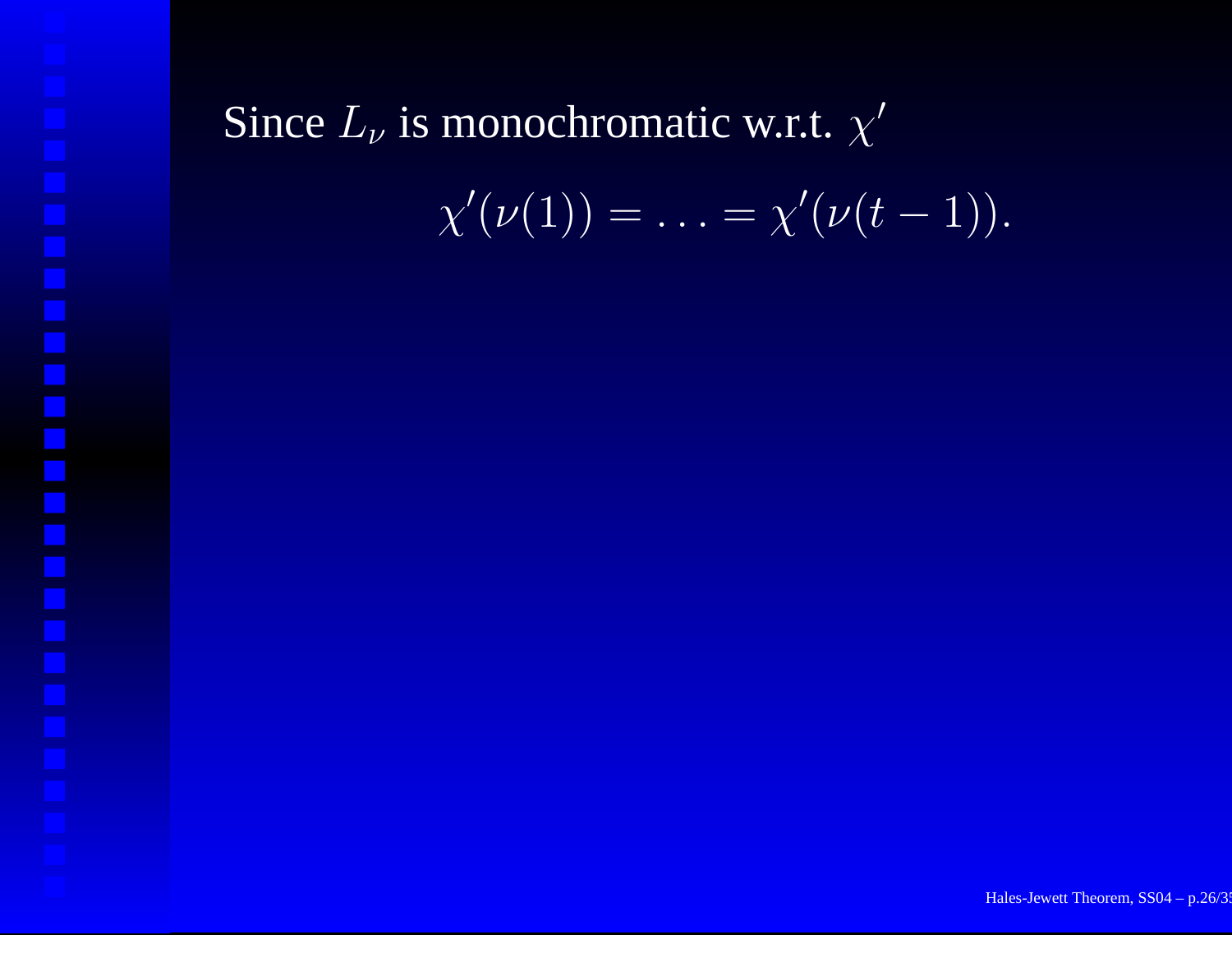Since  $L_{\nu}$  is monochromatic w.r.t.  $\chi^{\prime}$  $\chi'(\nu(1))=\ldots=\chi'(\nu(t-1)).$ By definition of  $\chi'$  $\chi(\tau(\nu(1))) = \ldots = \chi(\tau(\nu(t-1))).$ What about  $\chi(\tau(\nu(0))) = ?$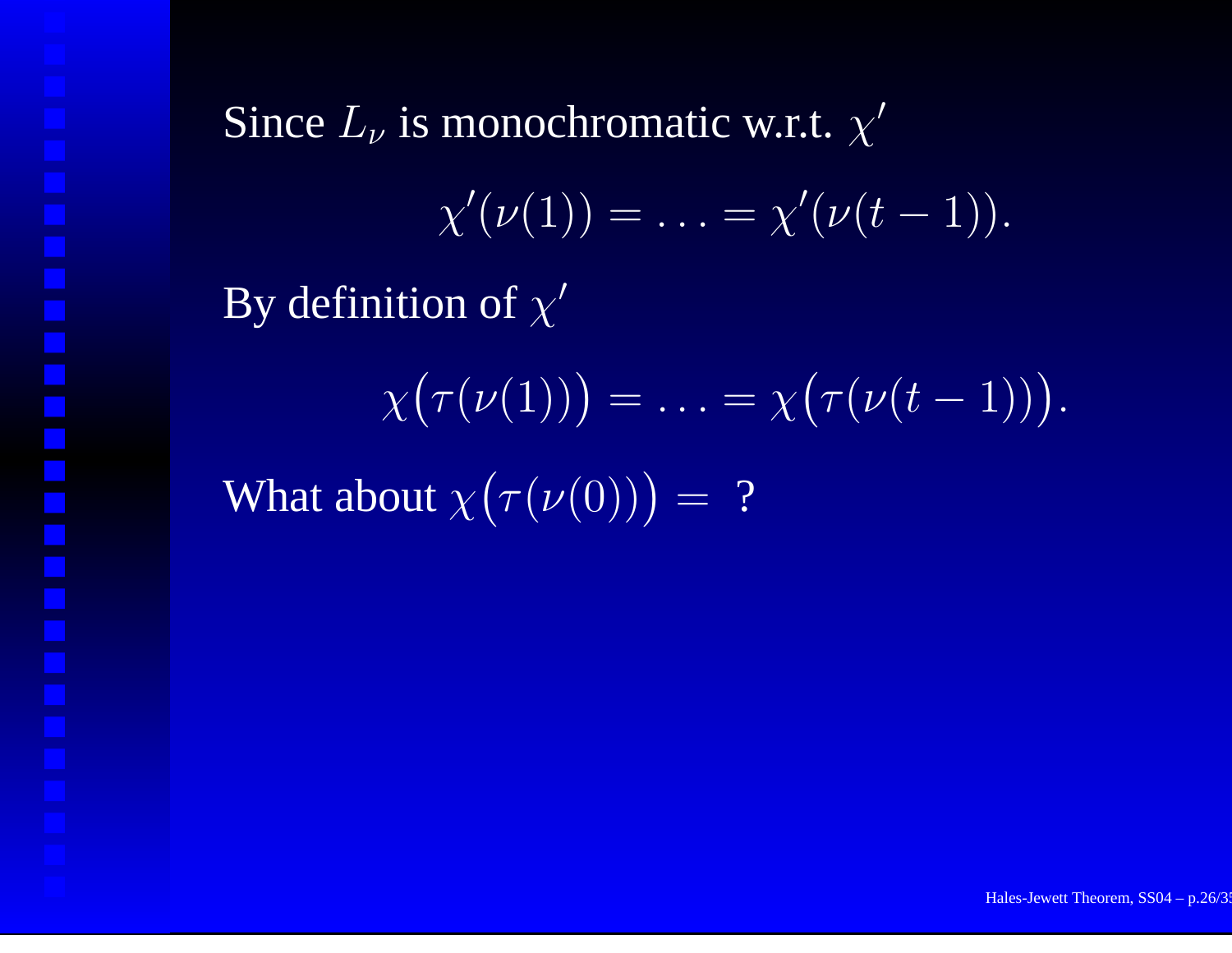Since  $L_{\nu}$  is monochromatic w.r.t.  $\chi^{\prime}$  $\chi'(\nu(1))=\ldots=\chi'(\nu(t-1)).$ By definition of  $\chi'$  $\left(\chi\big(\tau(\nu(1)\big)\right) = \ldots = \chi\big(\tau(\nu(t-1))\big).$ What about  $\chi(\tau(\nu(0))) = ?$ If  $\#\{\ast\text{'s in }\nu\}=1,$  then  $\tau(\nu(0))$  is neighbor of  $\tau(\nu(1)).$  By the claim  $\chi(\tau(\nu(0))) = \chi(\tau(\nu(1))).$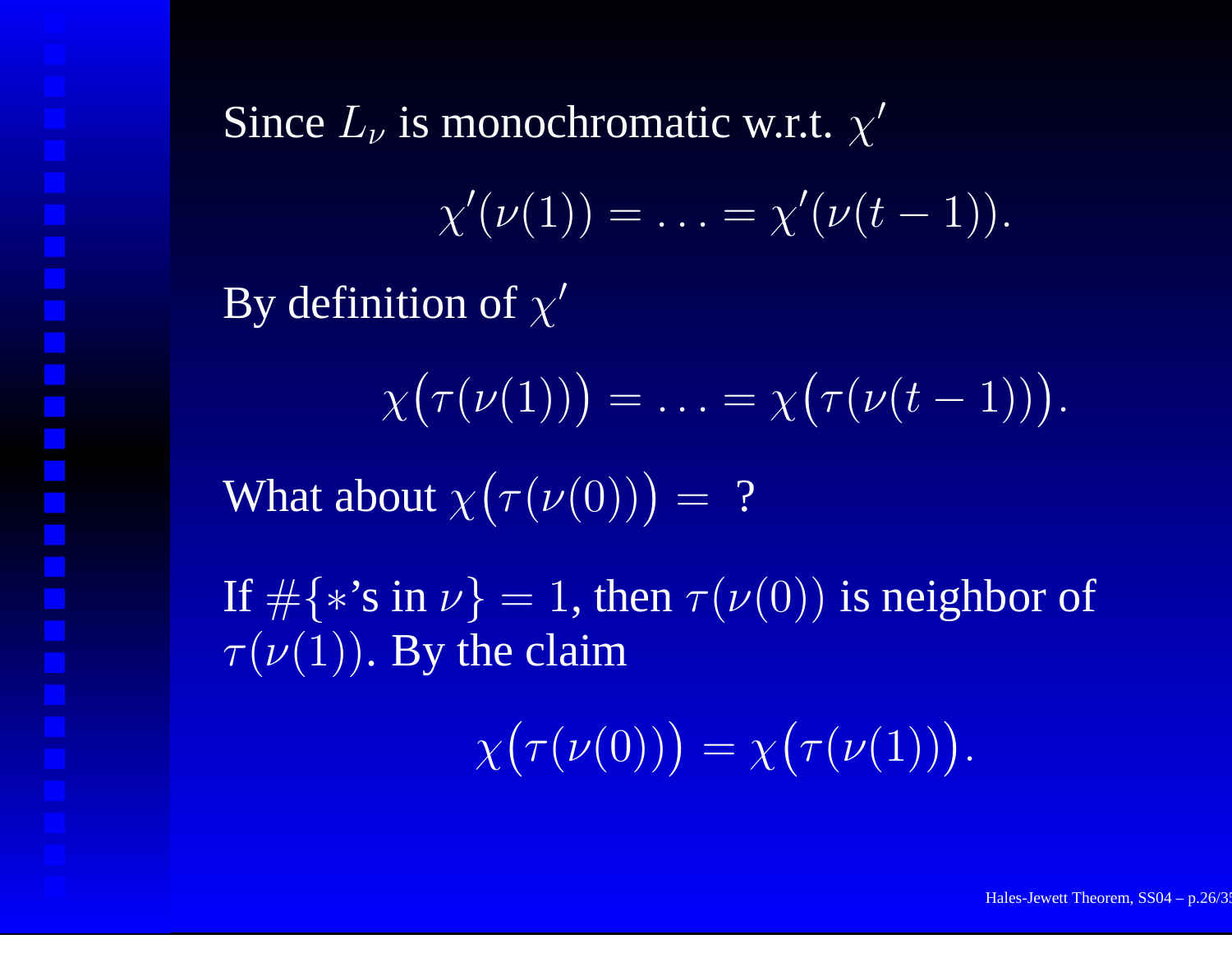If  $\#\{\ast\text{'s in }\nu\}>1,$  then we still can reach  $\tau(\nu(0))$ from  $\tau(\nu(1))$  by passing through a sequence of neighbors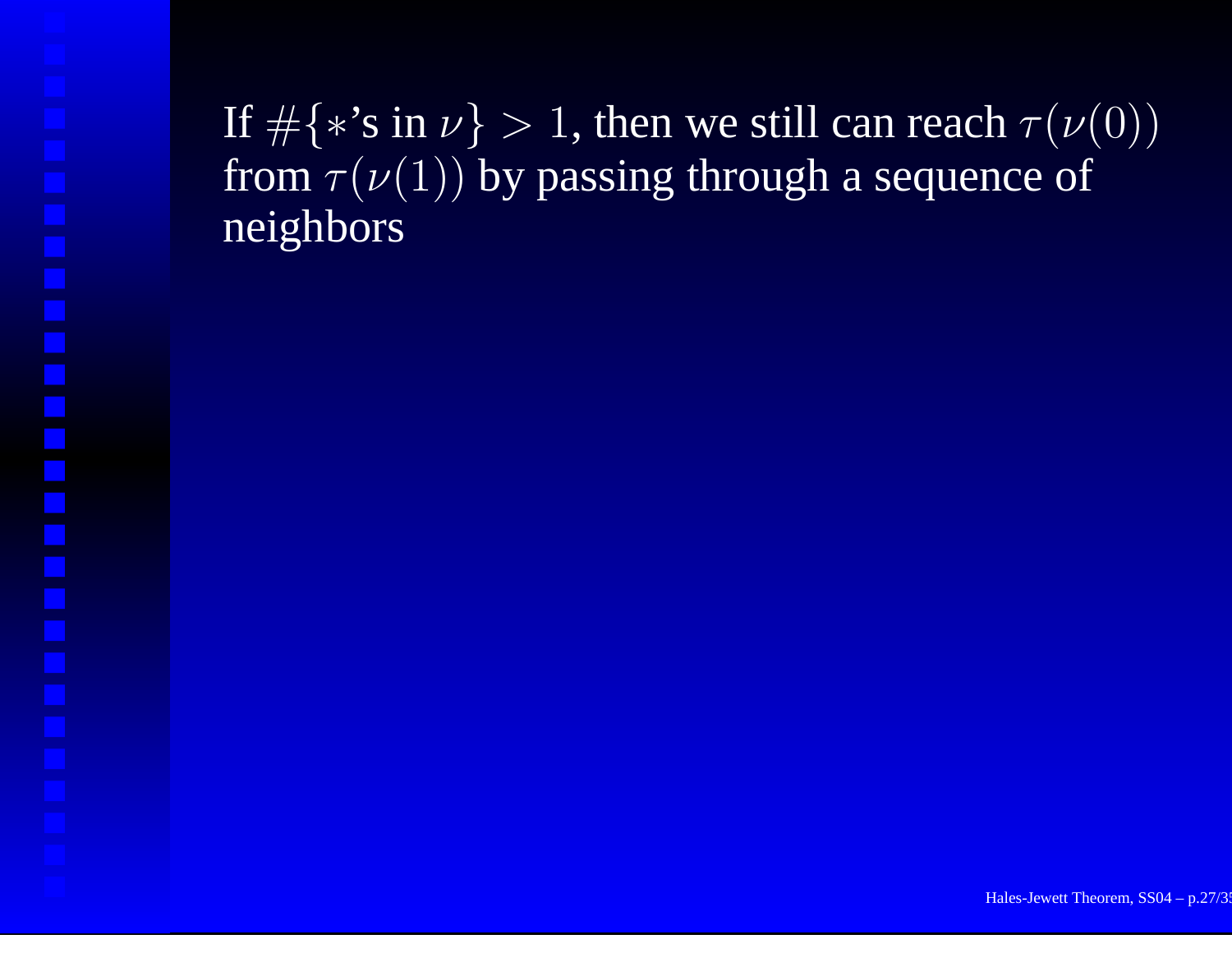If  $\#\{*\text{'s in }\nu\}>1,$  then we still can reach  $\tau(\nu(0))$ from  $\tau(\nu(1))$  by passing through a sequence of neighbors

> $\tau(\nu(1)) \,\,\, = \,\,\, \ldots 1 \ldots 1 \ldots 1 \ldots$ . . . . 0 . . . 1 . . . 1 . . . . . . . 0 . . . 0 . . . 1 . . .  $\tau(\nu(0))$  =  $\ldots 0 \ldots 0 \ldots 0 \ldots$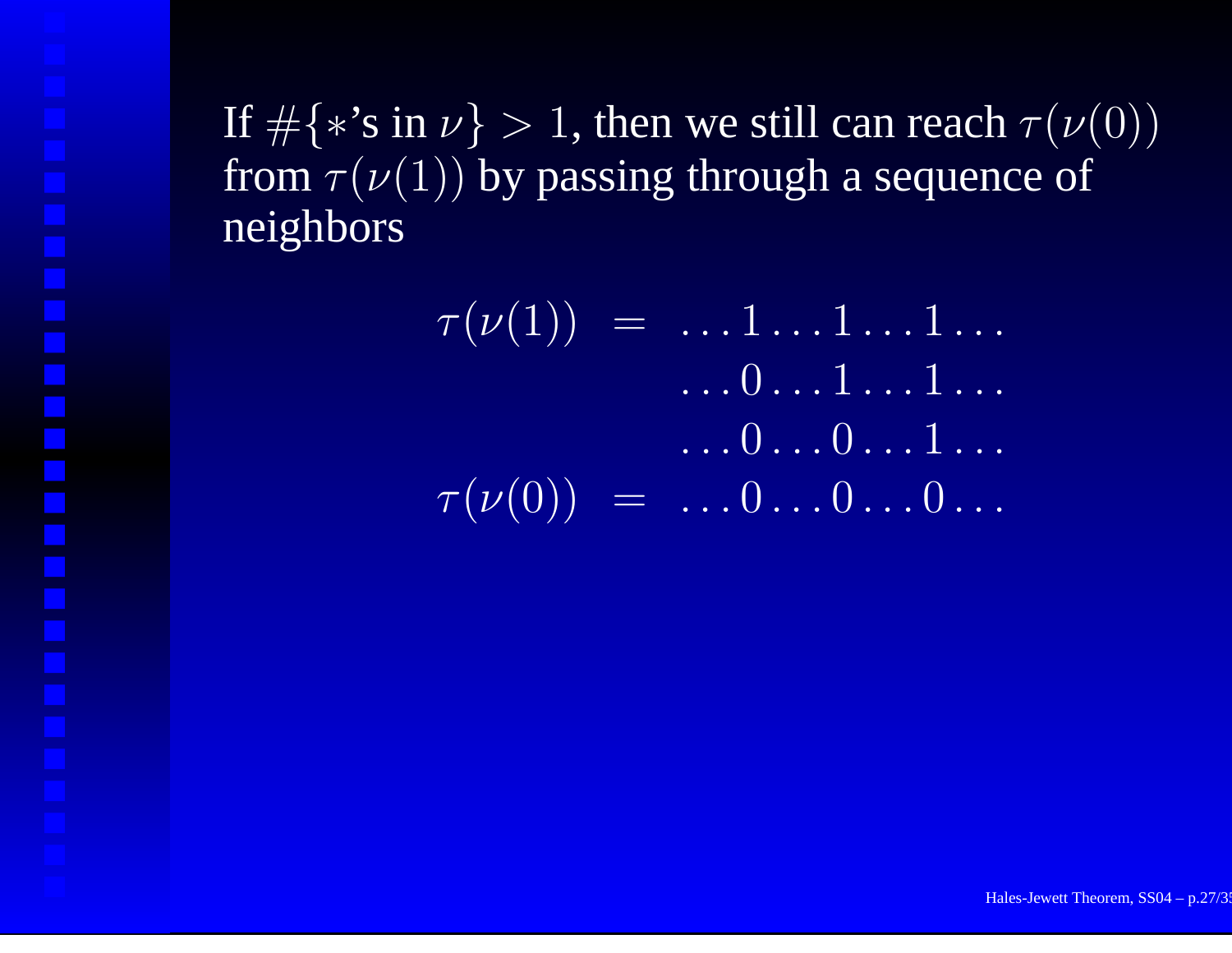If  $\#\{*\text{'s in }\nu\}>1,$  then we still can reach  $\tau(\nu(0))$ from  $\tau(\nu(1))$  by passing through a sequence of neighbors

 $\tau(\nu(1)) \,\,\, = \,\,\, \ldots 1 \ldots 1 \ldots 1 \ldots$ . . . . 0 . . . 1 . . . 1 . . . . . . . 0 . . . 0 . . . 1 . . .  $\tau(\nu(0))$  =  $\ldots 0 \ldots 0 \ldots 0 \ldots$ Again by the claim above  $\chi(\tau(\nu(0))) = \chi(\tau(\nu(1))).$ 

Thus,  $L_{\tau(\nu)}$  is monochromatic.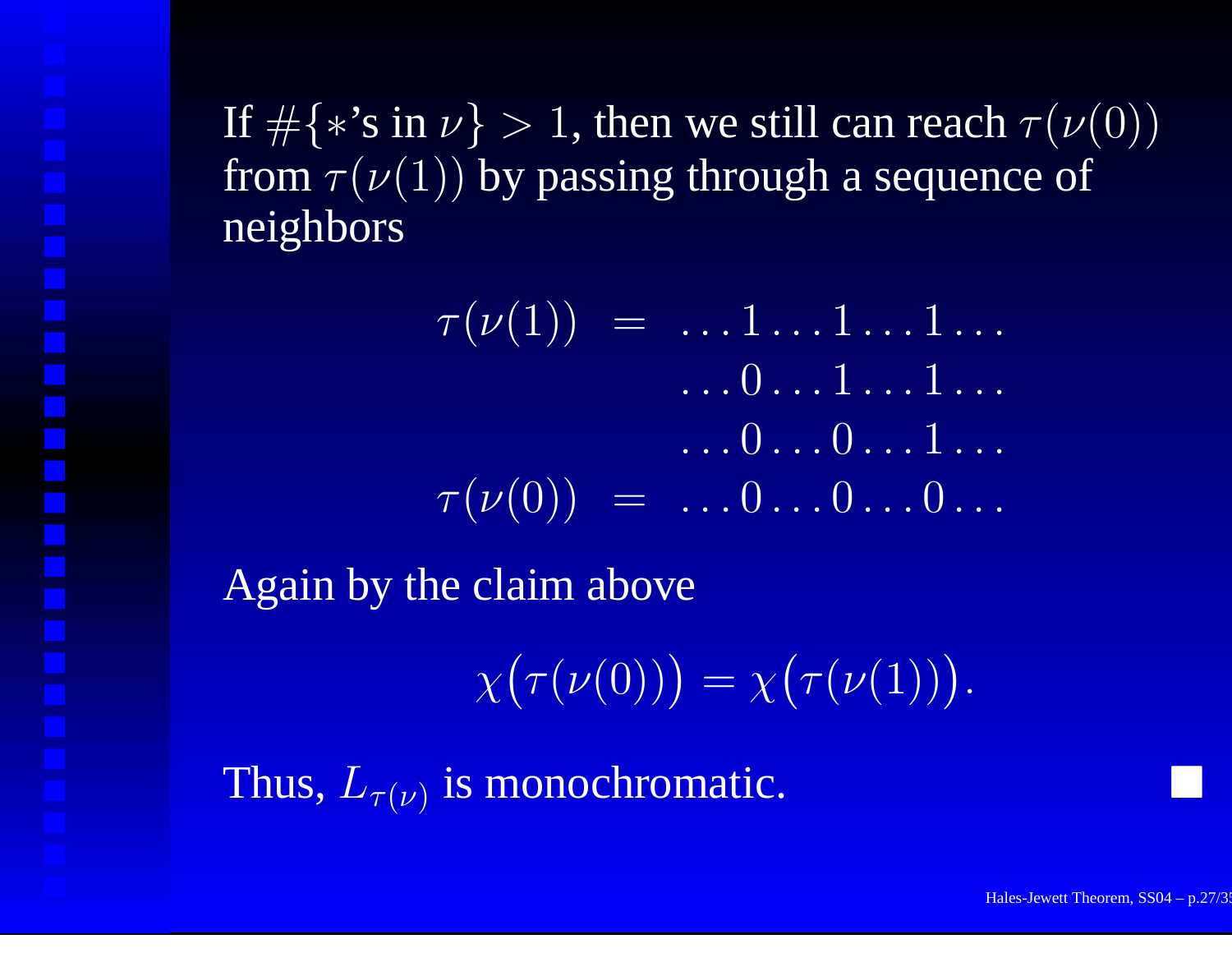# **Proof (of claim)**

We prove the existence of roots  $\tau_i$  by backward induction on  $i.$ Suppose we already have defined  $\tau_{i+1}, \ldots, \tau_n$ .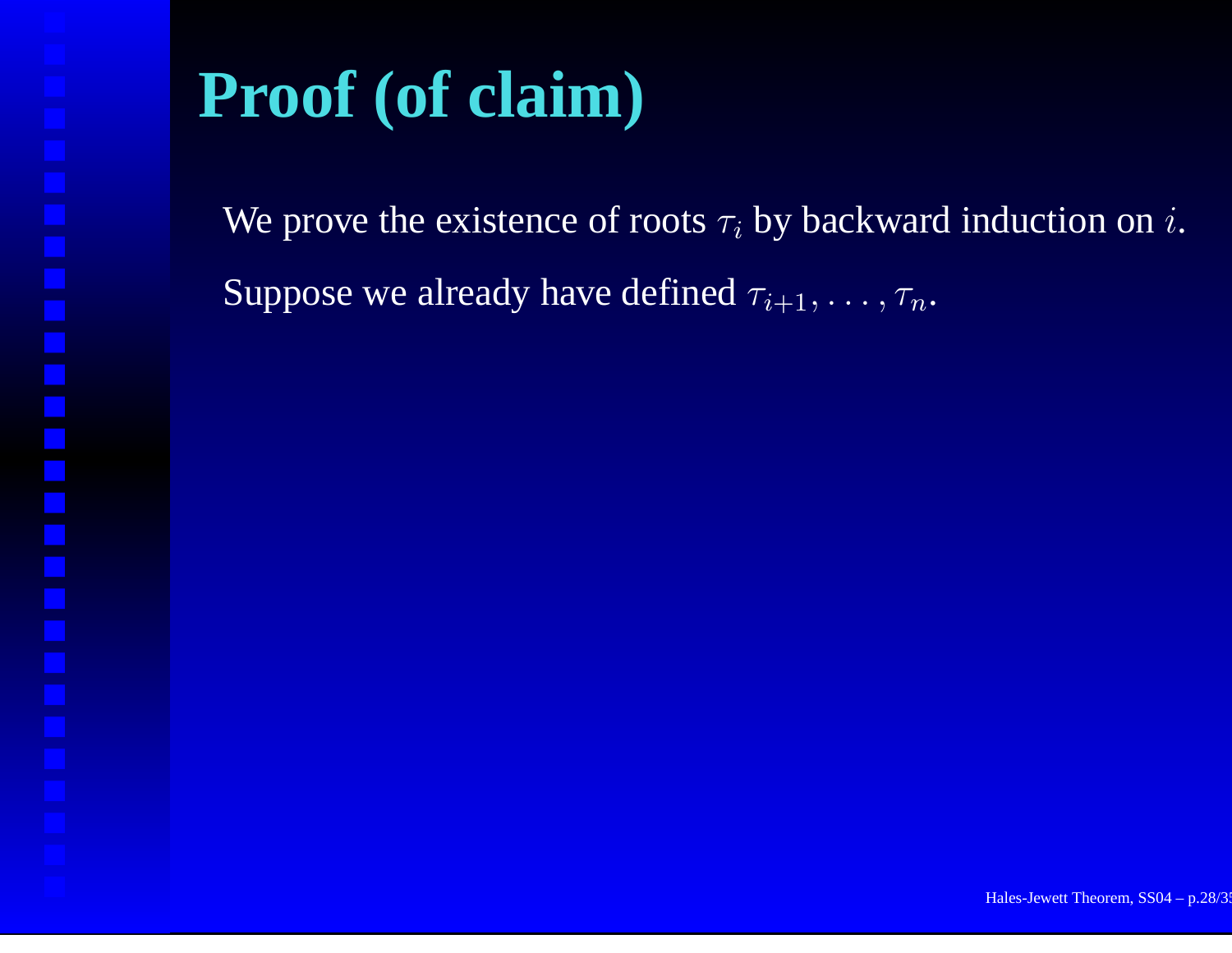# **Proof (of claim)**

We prove the existence of roots  $\tau_i$  by backward induction on  $i.$ Suppose we already have defined  $\tau_{i+1}, \ldots, \tau_n$ . Recall that we want  $|\tau_i|=N_i.$  Let  $M_{i-1}:=\sum_{j=1}^{i-1}N_j.$ For  $k=0,\ldots,N_i$  let  $W_k$  be the word

$$
W_k := \underbrace{0 \dots 0}_{k} \underbrace{1 \dots 1}_{N_i - k}
$$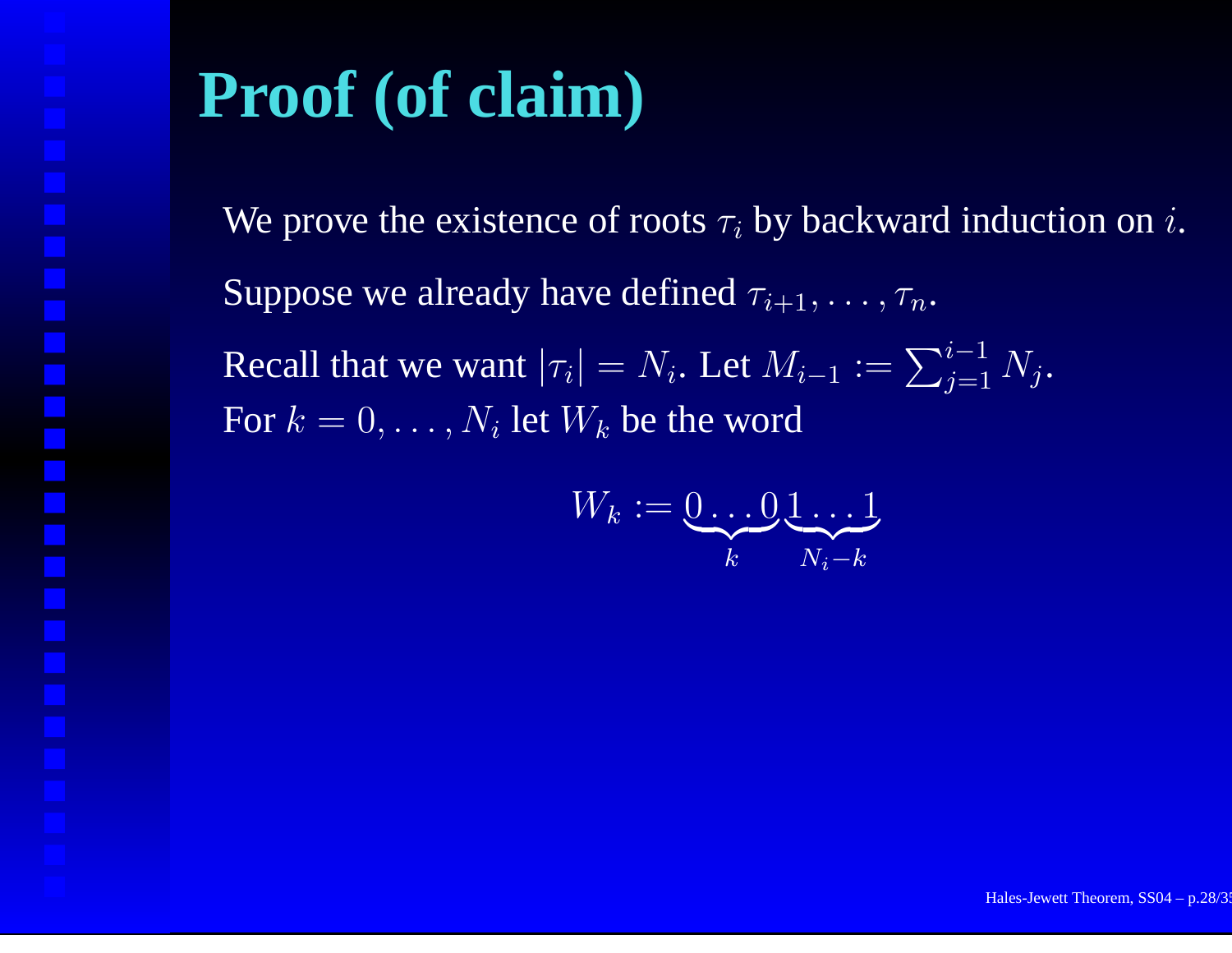### **Proof (of claim)**

We prove the existence of roots  $\tau_i$  by backward induction on  $i.$ Suppose we already have defined  $\tau_{i+1}, \ldots, \tau_n$ . Recall that we want  $|\tau_i|=N_i.$  Let  $M_{i-1}:=\sum_{j=1}^{i-1}N_j.$ For  $k=0,\ldots,N_i$  let  $W_k$  be the word

$$
W_k := \underbrace{0 \dots 0}_{k} \underbrace{1 \dots 1}_{N_i - k}
$$

For each  $k$  define the r-coloring  $\chi_k$  of all words in  $A^{M_{i-1}+n-i}$  as

$$
\chi_k(x_1 \ldots x_{M_{i-1}} y_{i+1} \ldots y_n) :=
$$
  
 :=  $\chi(x_1 \ldots x_{M_{i-1}} W_k \tau_{i+1}(y_{i+1}) \ldots \tau_n(y_n)).$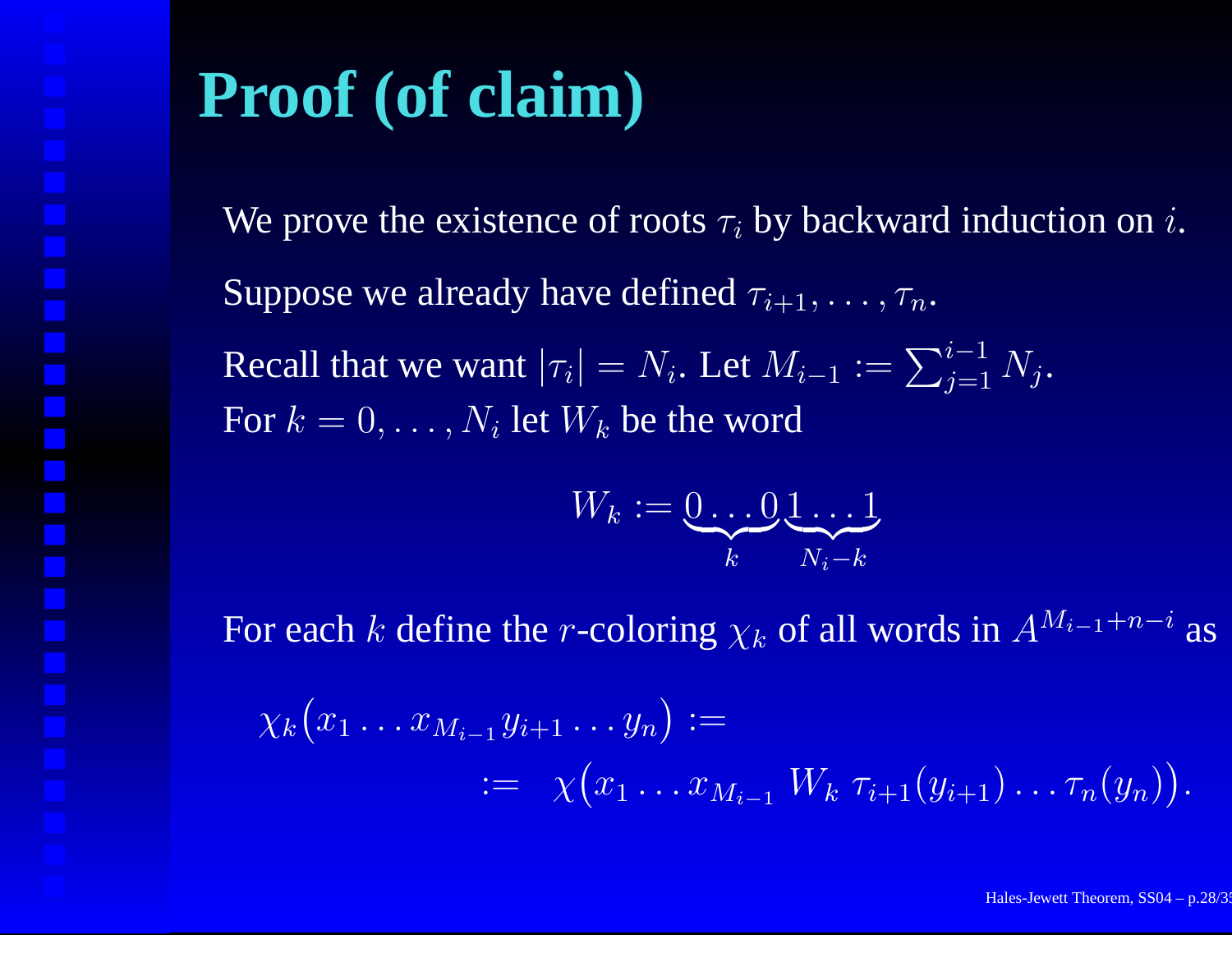We have  $N_i+1$  colorings  $\chi_0,\ldots,\chi_{N_i}$ . The total number of such  $r$ -colorings is

$$
r^{\#\{\text{of words}\}} = r^{t^{M_{i-1}+n-i}} \leq r^{t^{M_{i-1}+n}} = N_i.
$$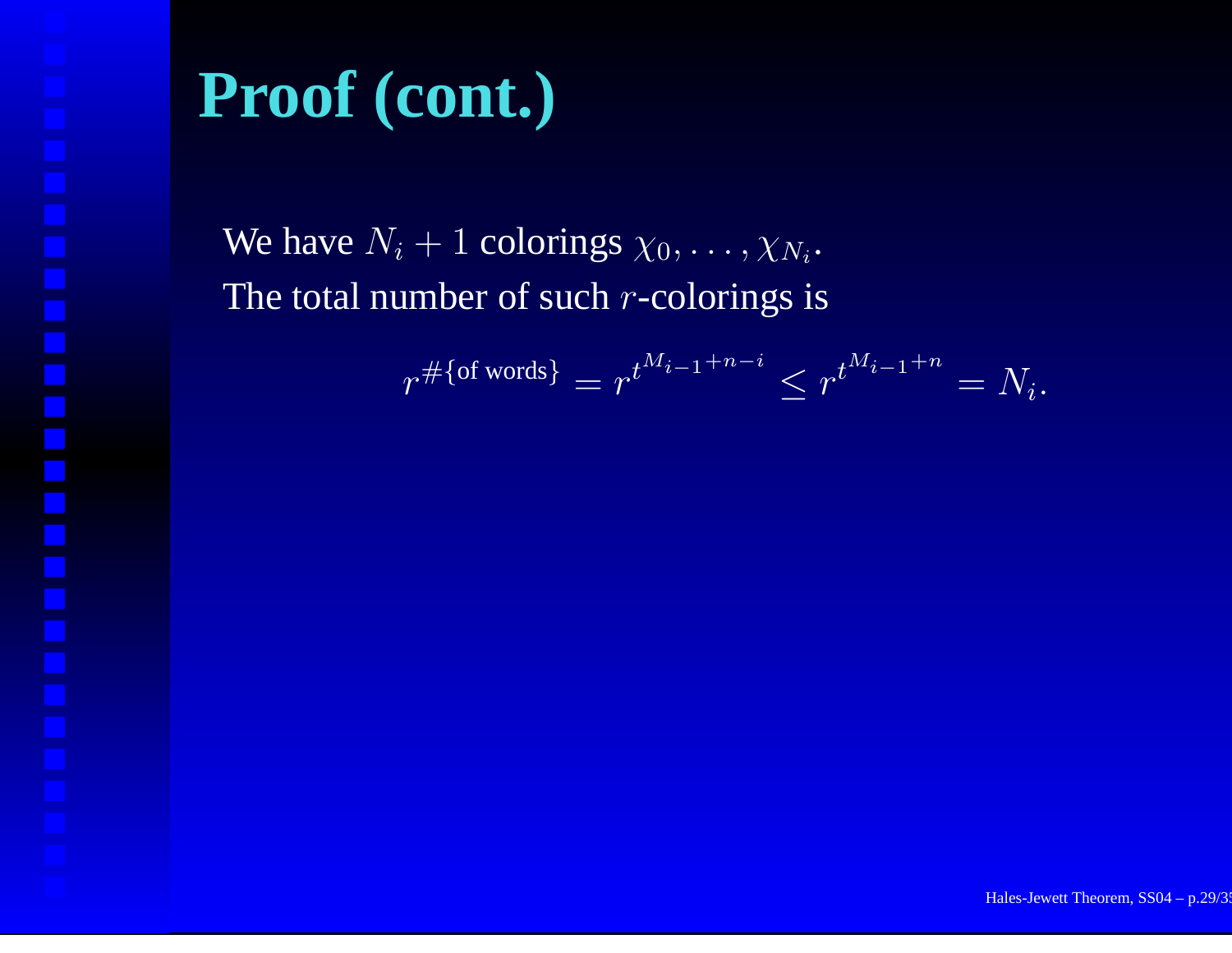We have  $N_i+1$  colorings  $\chi_0,\ldots,\chi_{N_i}$ . The total number of such  $r$ -colorings is

$$
r^{\#\{\text{of words}\}} = r^{t^{M_{i-1}+n-i}} \leq r^{t^{M_{i-1}+n}} = N_i.
$$

By the pigeonhole principle there is  $\chi_s = \chi_k$  for some  $s < k$ . Let

$$
\tau_i:=\underbrace{0\ldots 0}_{s}*\ldots*\underbrace{1\ldots 1}_{N_i-k}
$$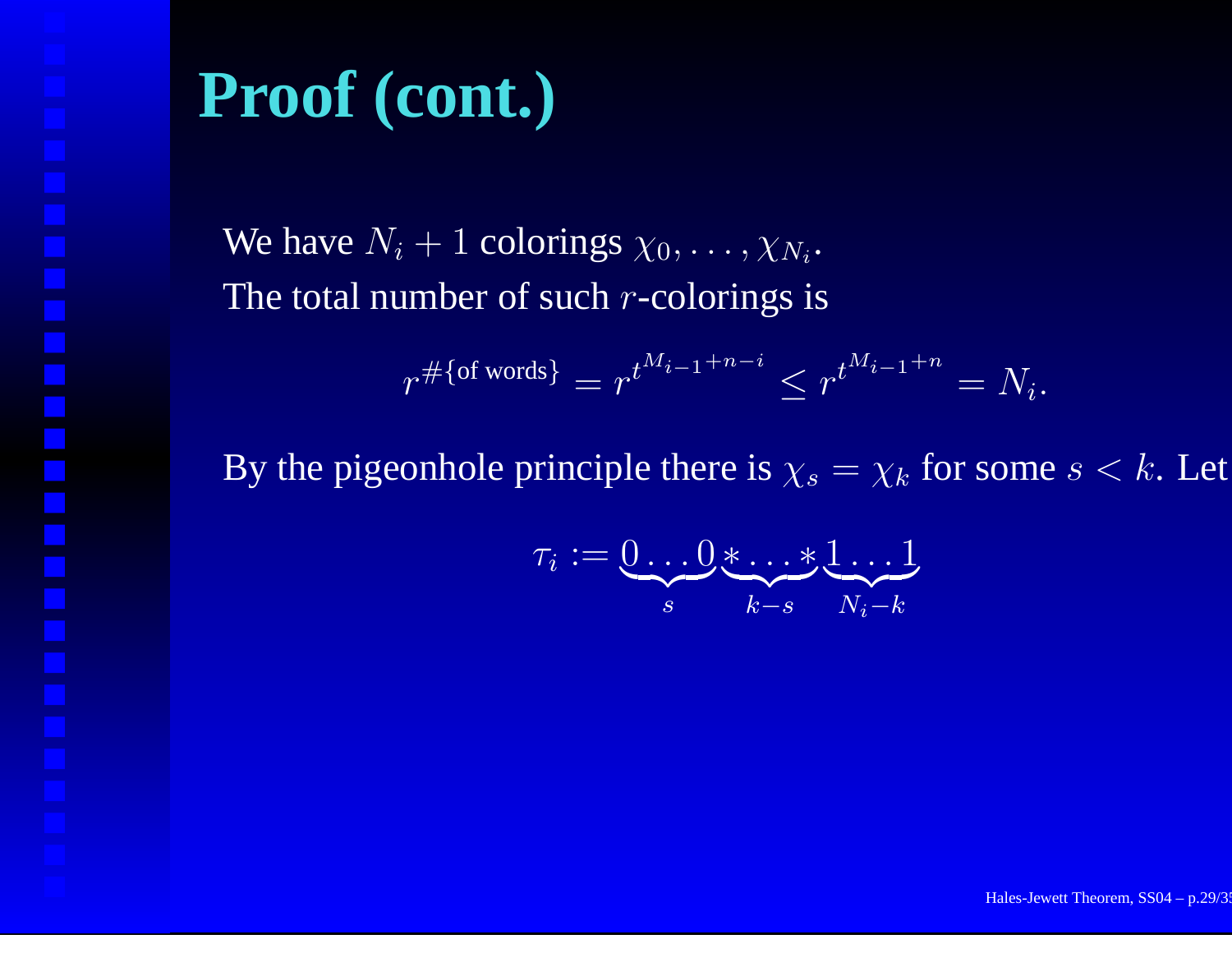We have  $N_i+1$  colorings  $\chi_0,\ldots,\chi_{N_i}$ . The total number of such  $r$ -colorings is

$$
r^{\#\{\text{of words}\}} = r^{t^{M_{i-1}+n-i}} \leq r^{t^{M_{i-1}+n}} = N_i.
$$

By the pigeonhole principle there is  $\chi_s = \chi_k$  for some  $s < k$ . Let

$$
\tau_i:=\underbrace{0\ldots 0}_{s}*\ldots*\underbrace{1\ldots 1}_{N_i-k}
$$

We have to check that  $\tau = \tau_1 \dots \tau_n$  satisfies the assertion of the claim.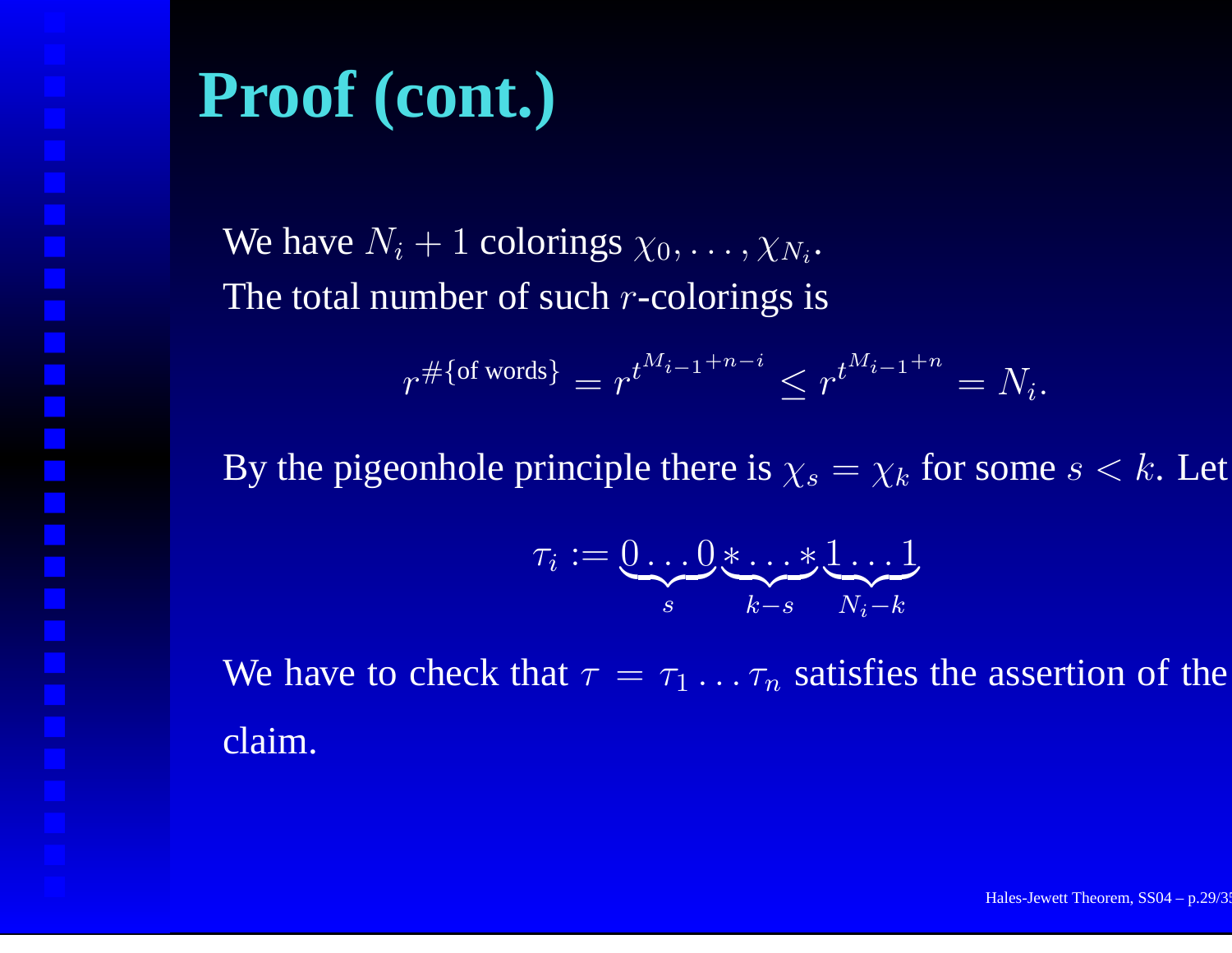Observe that

 $\tau_i(0) = W_k$  and  $\tau_i(1) = W_s$ .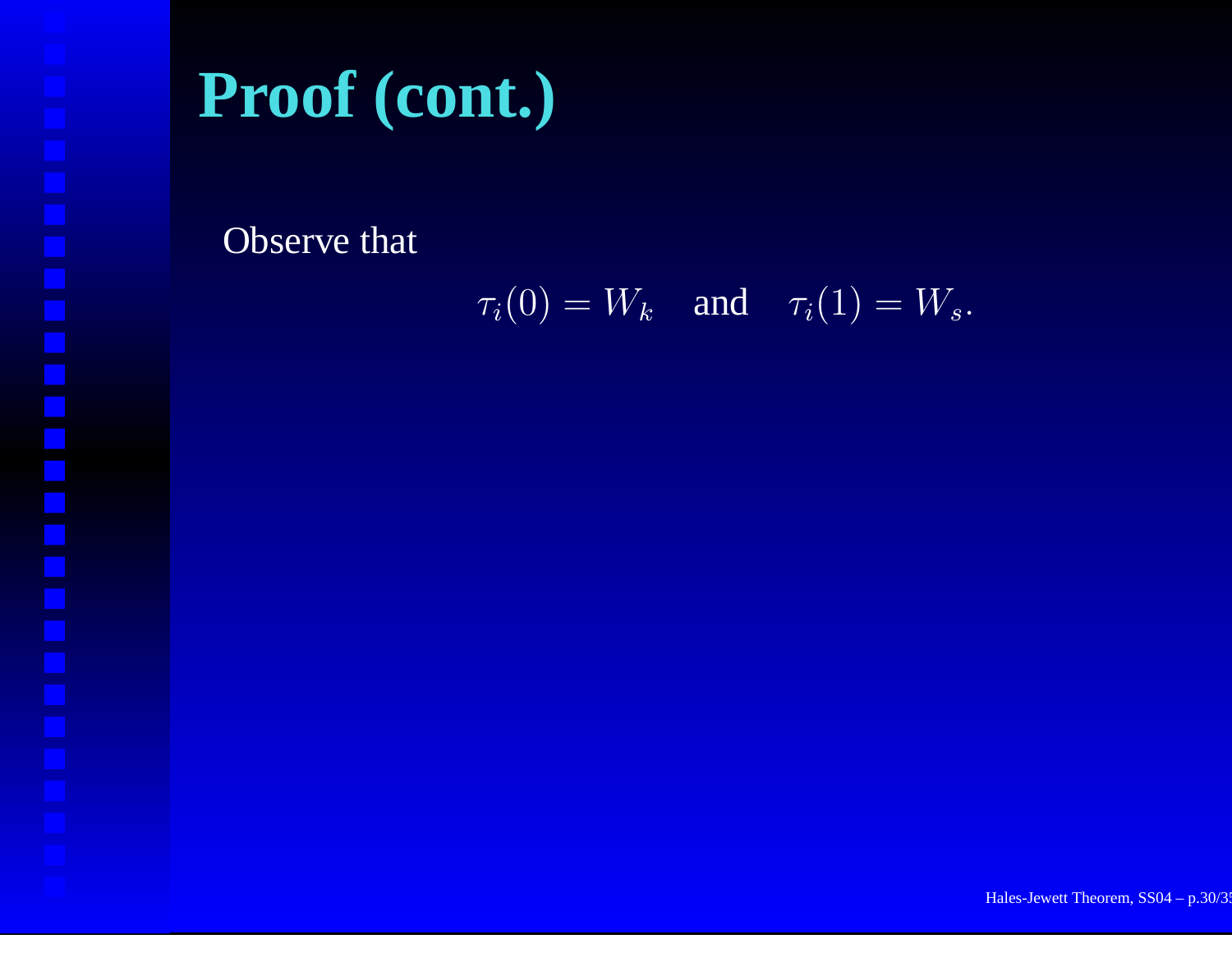Observe that

$$
\tau_i(0) = W_k \quad \text{and} \quad \tau_i(1) = W_s.
$$

Take  $a, b \in A^n$  neighbors differing in the *i*-th coordinate

$$
a = a_1 \dots a_{i-1} \ 0 \ a_{i+1} \dots a_n
$$
  

$$
b = a_1 \dots a_{i-1} \ 1 \ a_{i+1} \dots a_n
$$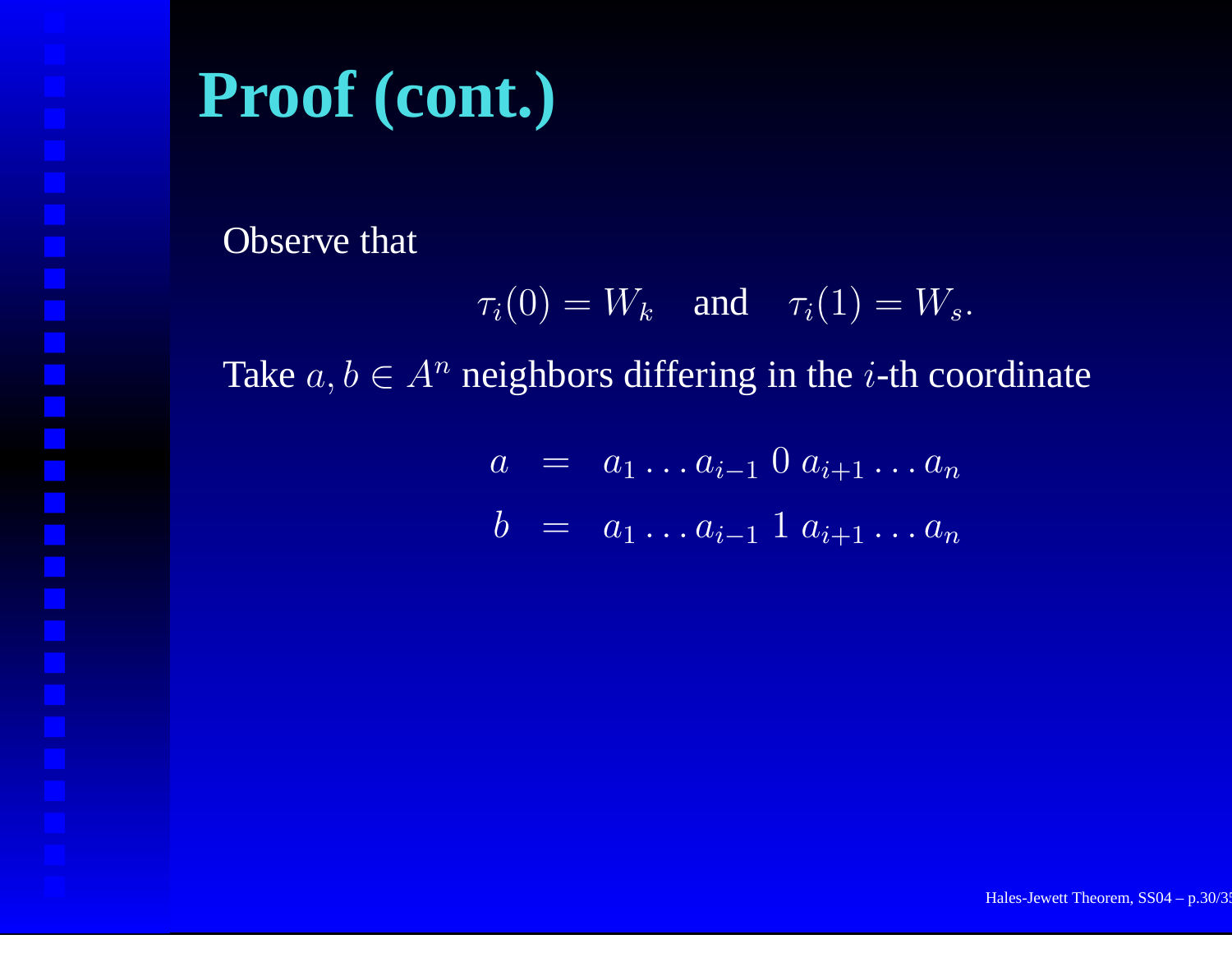Observe that

$$
\tau_i(0) = W_k \quad \text{and} \quad \tau_i(1) = W_s.
$$

Take  $a, b \in A^n$  neighbors differing in the *i*-th coordinate

$$
a = a_1 \dots a_{i-1} \ 0 \ a_{i+1} \dots a_n
$$
  

$$
b = a_1 \dots a_{i-1} \ 1 \ a_{i+1} \dots a_n
$$

then

 $\tau(a) \;\; = \;\; \tau_1(a_1) \ldots \tau_{i-1}(a_{i-1}) \; \tau_i(0) \; \tau_{i+1}(a_{i+1}) \ldots \tau_n(a_n)$  $\tau(b) \;\; = \;\; \tau_1(a_1) \ldots \tau_{i-1}(a_{i-1}) \; \tau_i(1) \; \tau_{i+1}(a_{i+1}) \ldots \tau_n(a_n)$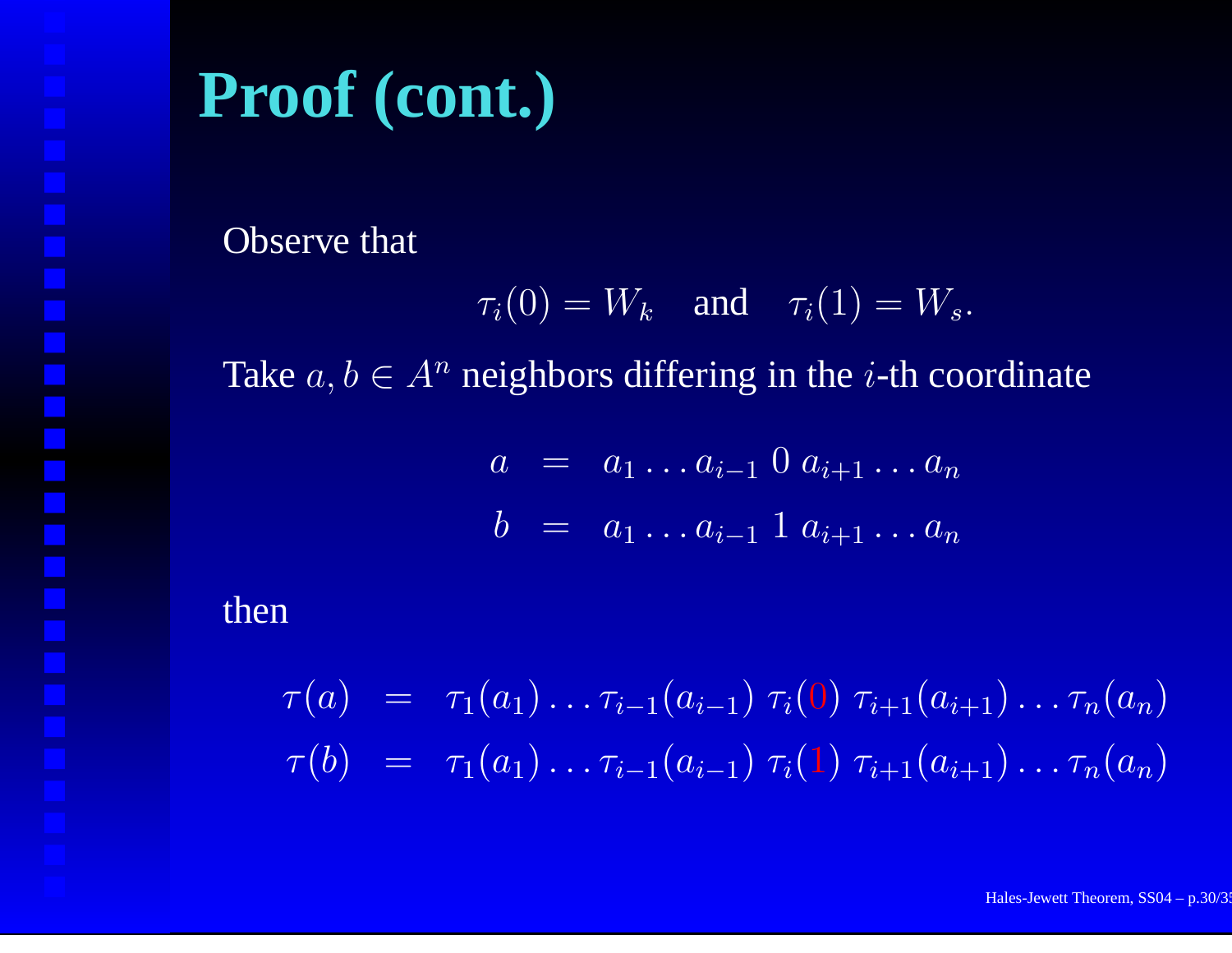Observe that

$$
\tau_i(0) = W_k \quad \text{and} \quad \tau_i(1) = W_s.
$$

Take  $a, b \in A^n$  neighbors differing in the *i*-th coordinate

$$
a = a_1 \dots a_{i-1} \ 0 \ a_{i+1} \dots a_n
$$
  

$$
b = a_1 \dots a_{i-1} \ 1 \ a_{i+1} \dots a_n
$$

then

 $\tau(a) \;\; = \;\; \tau_1(a_1) \ldots \tau_{i-1}(a_{i-1}) \; \tau_i(0) \; \tau_{i+1}(a_{i+1}) \ldots \tau_n(a_n)$  $\tau(b) \;\; = \;\; \tau_1(a_1) \ldots \tau_{i-1}(a_{i-1}) \; \tau_i(1) \; \tau_{i+1}(a_{i+1}) \ldots \tau_n(a_n)$ 

and since  $\chi_s = \chi_k$ 

Hales-Jewett Theorem, SS04 – p.30/35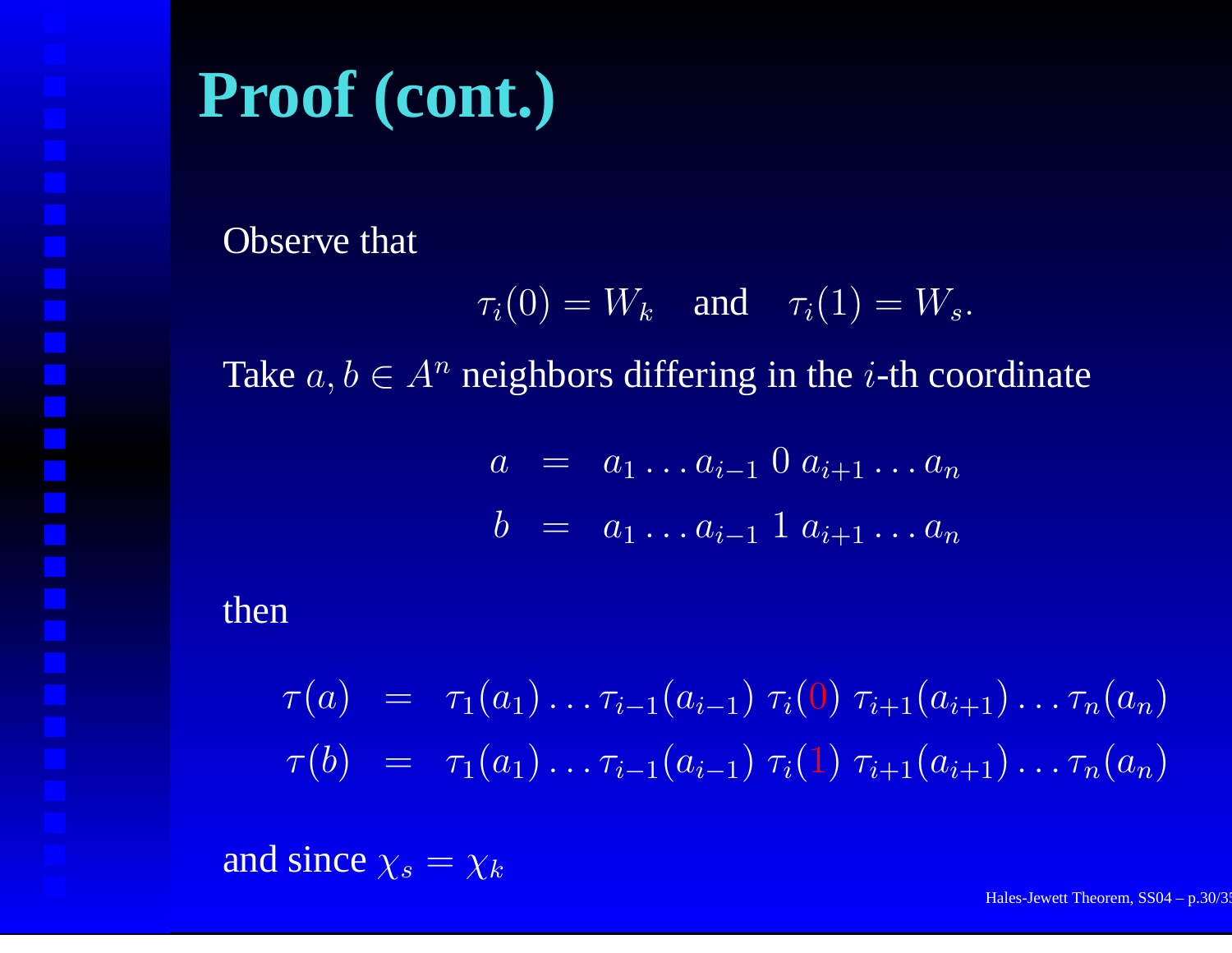#### $\chi(\tau(a)) = \chi(\tau_1(a_1) \ldots \tau_{i-1}(a_{i-1}) \tau_i(0) \tau_{i+1}(a_{i+1}) \ldots \tau_n(a_n))$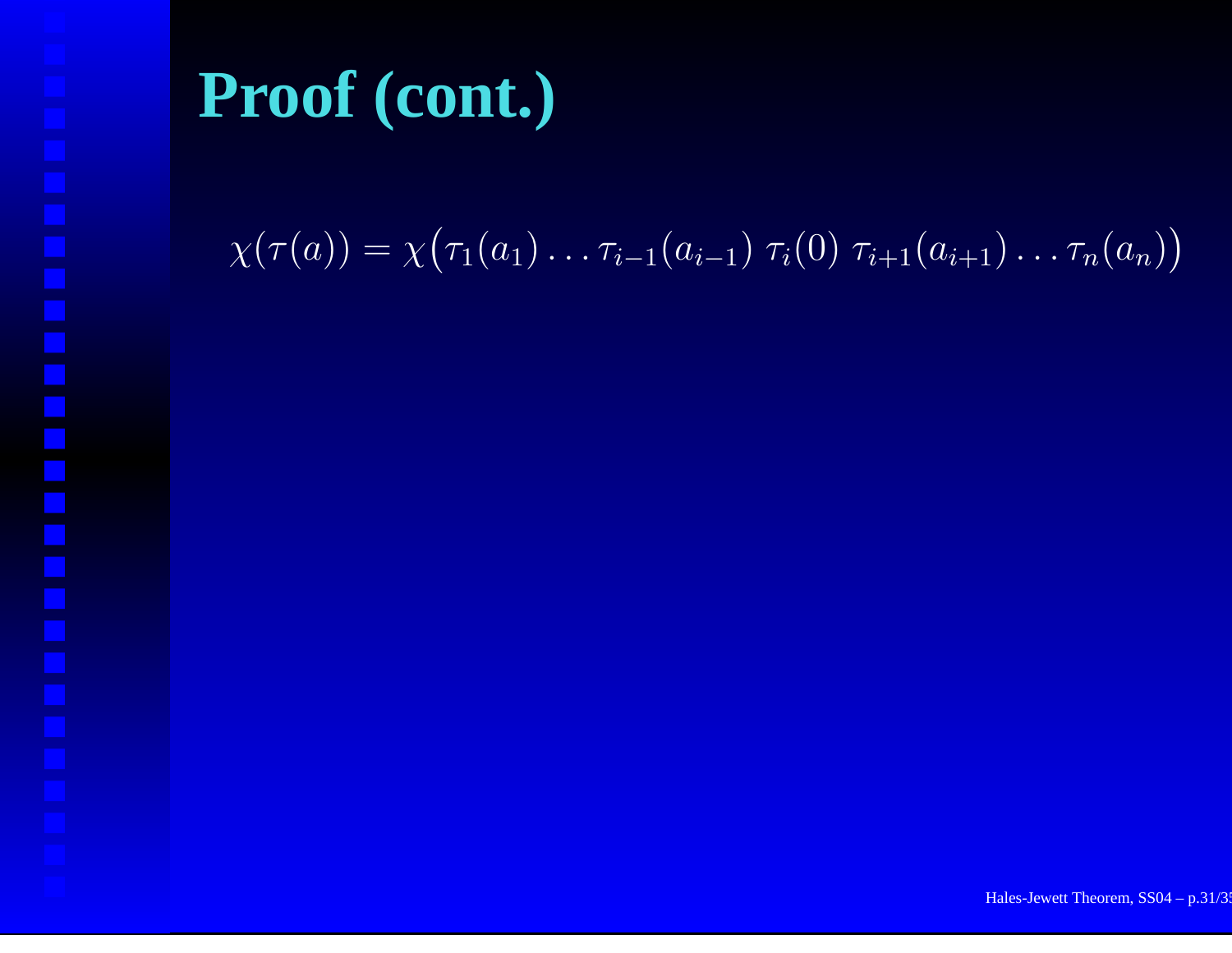$\chi(\tau(a)) = \chi(\tau_1(a_1) \ldots \tau_{i-1}(a_{i-1}) \tau_i(0) \tau_{i+1}(a_{i+1}) \ldots \tau_n(a_n))$ = $y = \chi\big(\tau_1(a_1) \ldots \tau_{i-1}(a_{i-1}) \; W_k \; \tau_{i+1}(a_{i+1}) \ldots \tau_n(a_n)\big)$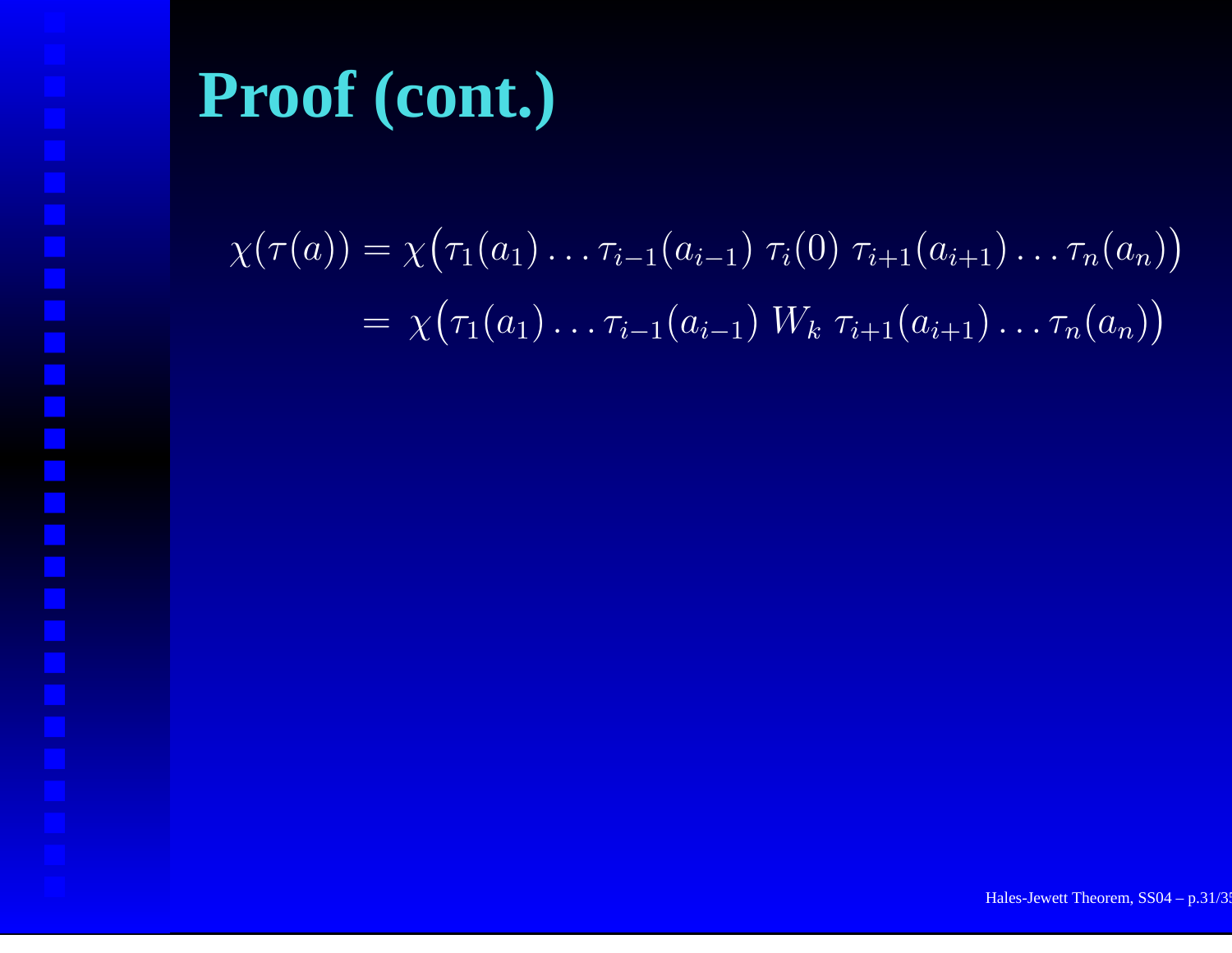$\chi(\tau(a)) = \chi(\tau_1(a_1)\dots\tau_{i-1}(a_{i-1})\tau_i(0)\tau_{i+1}(a_{i+1})\dots\tau_n(a_n))$ = $y = \chi\big(\tau_1(a_1) \ldots \tau_{i-1}(a_{i-1}) \; W_k \; \tau_{i+1}(a_{i+1}) \ldots \tau_n(a_n)\big)$ = $= \; \chi_k\big(\tau_1(a_1) \ldots \tau_{i-1}(a_{i-1}) \; a_{i+1} \ldots a_n\big)$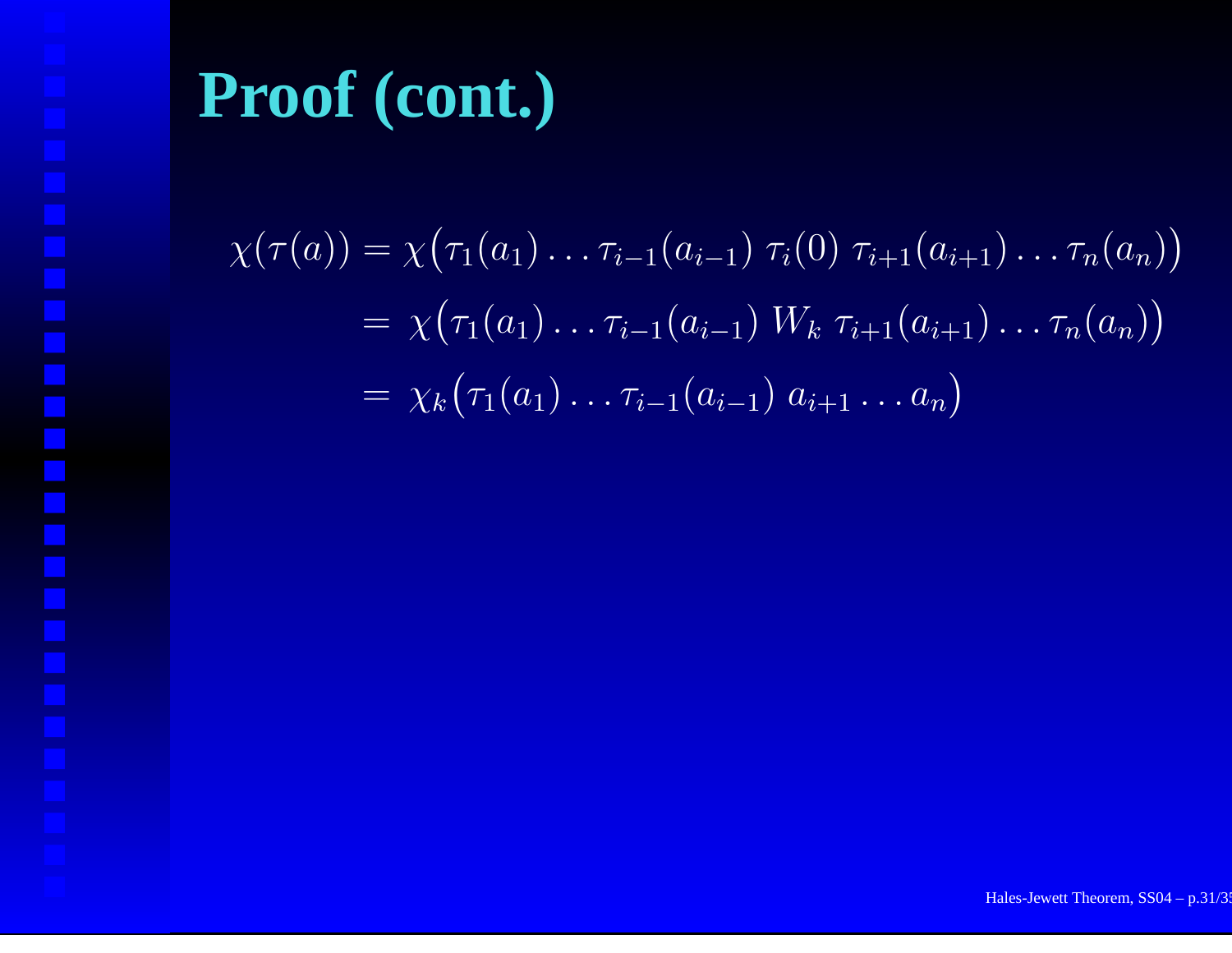$$
\chi(\tau(a)) = \chi(\tau_1(a_1) \dots \tau_{i-1}(a_{i-1}) \tau_i(0) \tau_{i+1}(a_{i+1}) \dots \tau_n(a_n))
$$
  
=  $\chi(\tau_1(a_1) \dots \tau_{i-1}(a_{i-1}) W_k \tau_{i+1}(a_{i+1}) \dots \tau_n(a_n))$   
=  $\chi_k(\tau_1(a_1) \dots \tau_{i-1}(a_{i-1}) a_{i+1} \dots a_n)$   
=  $\chi_s(\tau_1(a_1) \dots \tau_{i-1}(a_{i-1}) a_{i+1} \dots a_n)$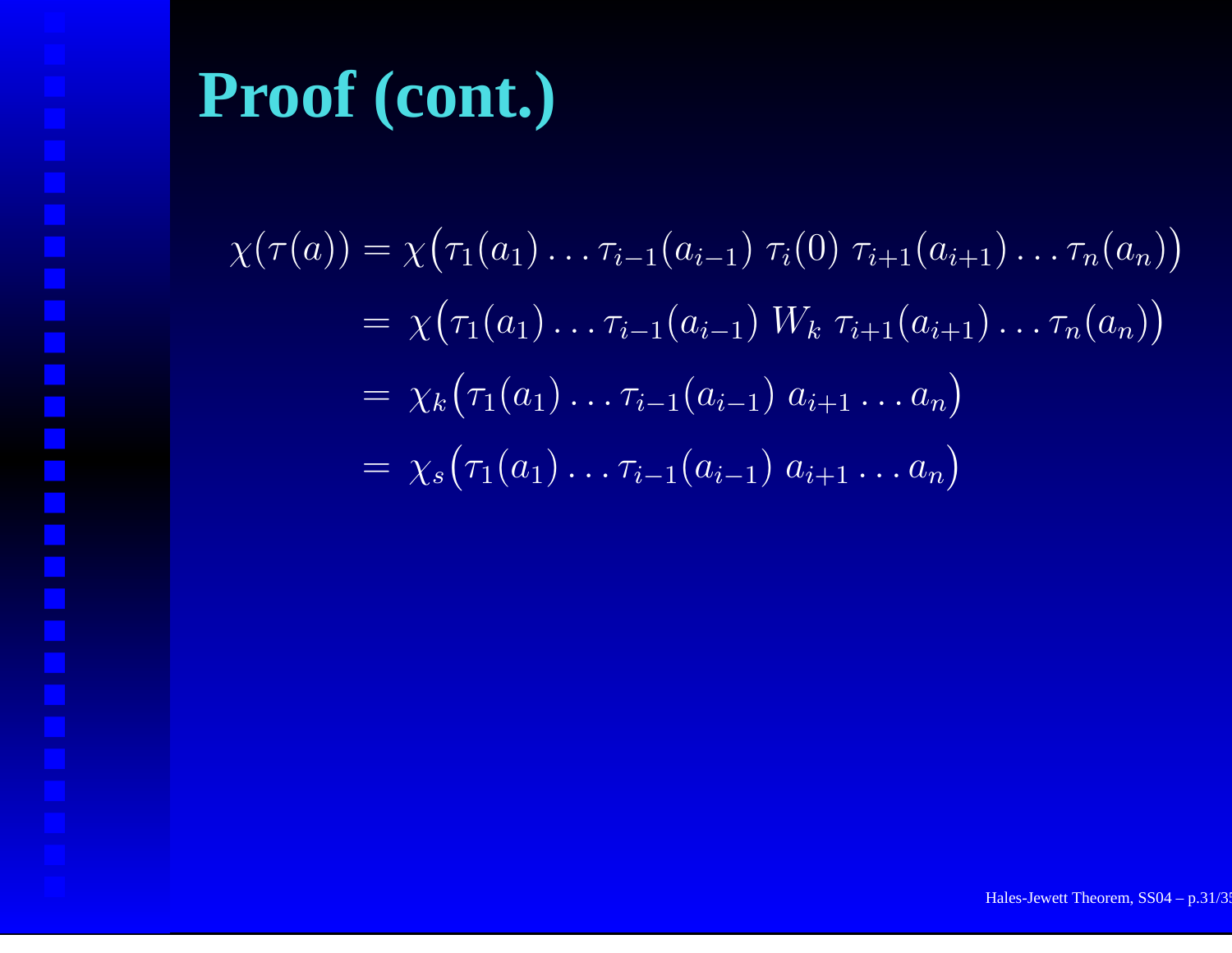$\chi(\tau(a)) = \chi(\tau_1(a_1) \ldots \tau_{i-1}(a_{i-1}) \tau_i(0) \tau_{i+1}(a_{i+1}) \ldots \tau_n(a_n))$ = $y = \chi\big(\tau_1(a_1) \ldots \tau_{i-1}(a_{i-1}) \; W_k \; \tau_{i+1}(a_{i+1}) \ldots \tau_n(a_n)\big)$ = $= \; \chi_k\big(\tau_1(a_1) \ldots \tau_{i-1}(a_{i-1}) \; a_{i+1} \ldots a_n\big)$ = $= \; \chi_s\big(\tau_1(a_1) \ldots \tau_{i-1}(a_{i-1}) \; a_{i+1} \ldots a_n\big)$ = $=\ \chi\big(\tau_1(a_1)\dots\tau_{i-1}(a_{i-1})\ W_s\ \tau_{i+1}(a_{i+1})\dots\tau_n(a_n)\big)$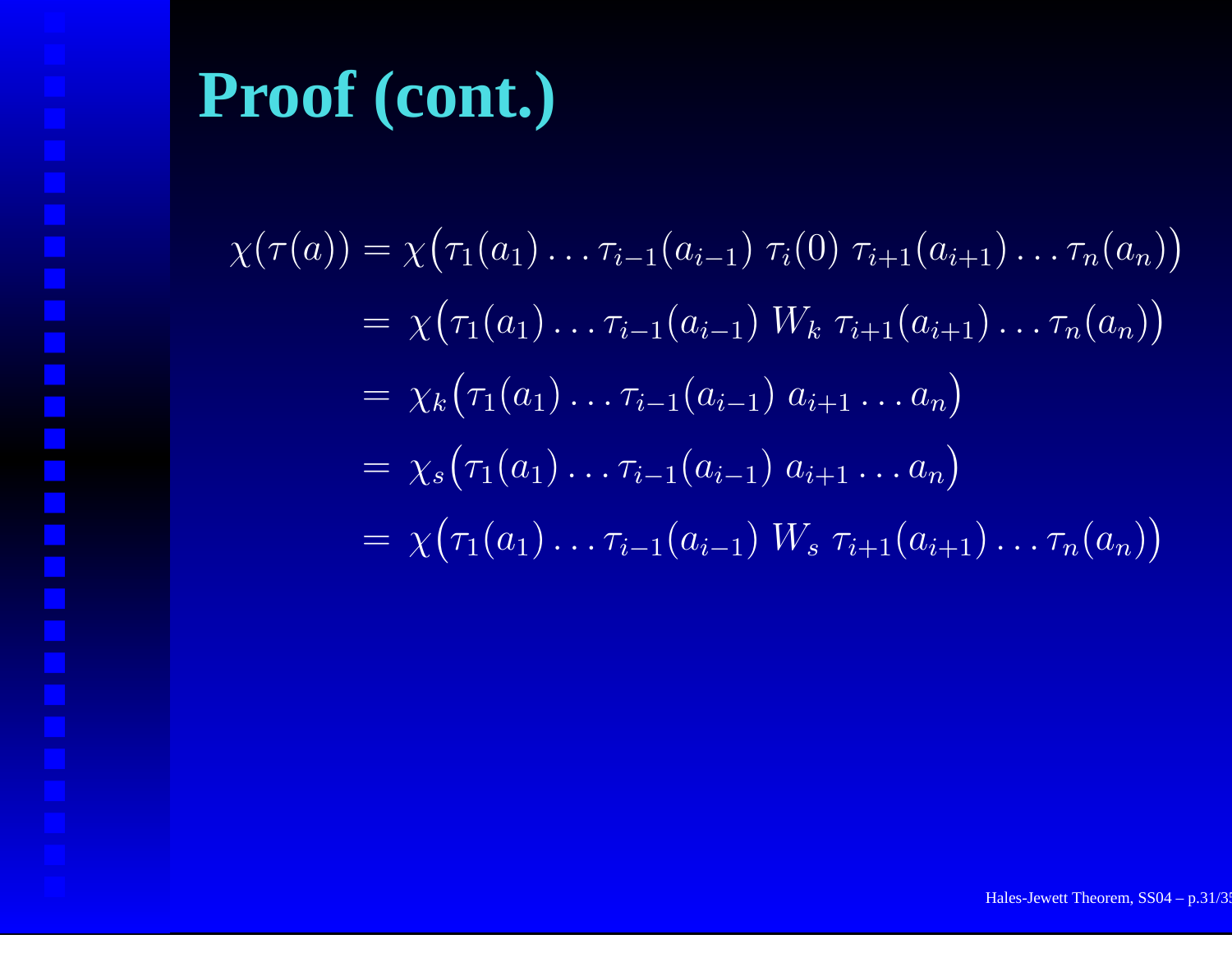$\chi(\tau(a)) = \chi(\tau_1(a_1) \ldots \tau_{i-1}(a_{i-1}) \tau_i(0) \tau_{i+1}(a_{i+1}) \ldots \tau_n(a_n))$ = $y = \chi\big(\tau_1(a_1) \ldots \tau_{i-1}(a_{i-1}) \; W_k \; \tau_{i+1}(a_{i+1}) \ldots \tau_n(a_n)\big)$ = $= \; \chi_k\big(\tau_1(a_1) \ldots \tau_{i-1}(a_{i-1}) \; a_{i+1} \ldots a_n\big)$ = $= \; \chi_s\big(\tau_1(a_1) \ldots \tau_{i-1}(a_{i-1}) \; a_{i+1} \ldots a_n\big)$ = $=\ \chi\big(\tau_1(a_1)\dots\tau_{i-1}(a_{i-1})\ W_s\ \tau_{i+1}(a_{i+1})\dots\tau_n(a_n)\big)$ = $y = \chi\big(\tau_1(a_1) \ldots \tau_{i-1}(a_{i-1}) \; \tau_i(1) \; \tau_{i+1}(a_{i+1}) \ldots \tau_n(a_n)\big)$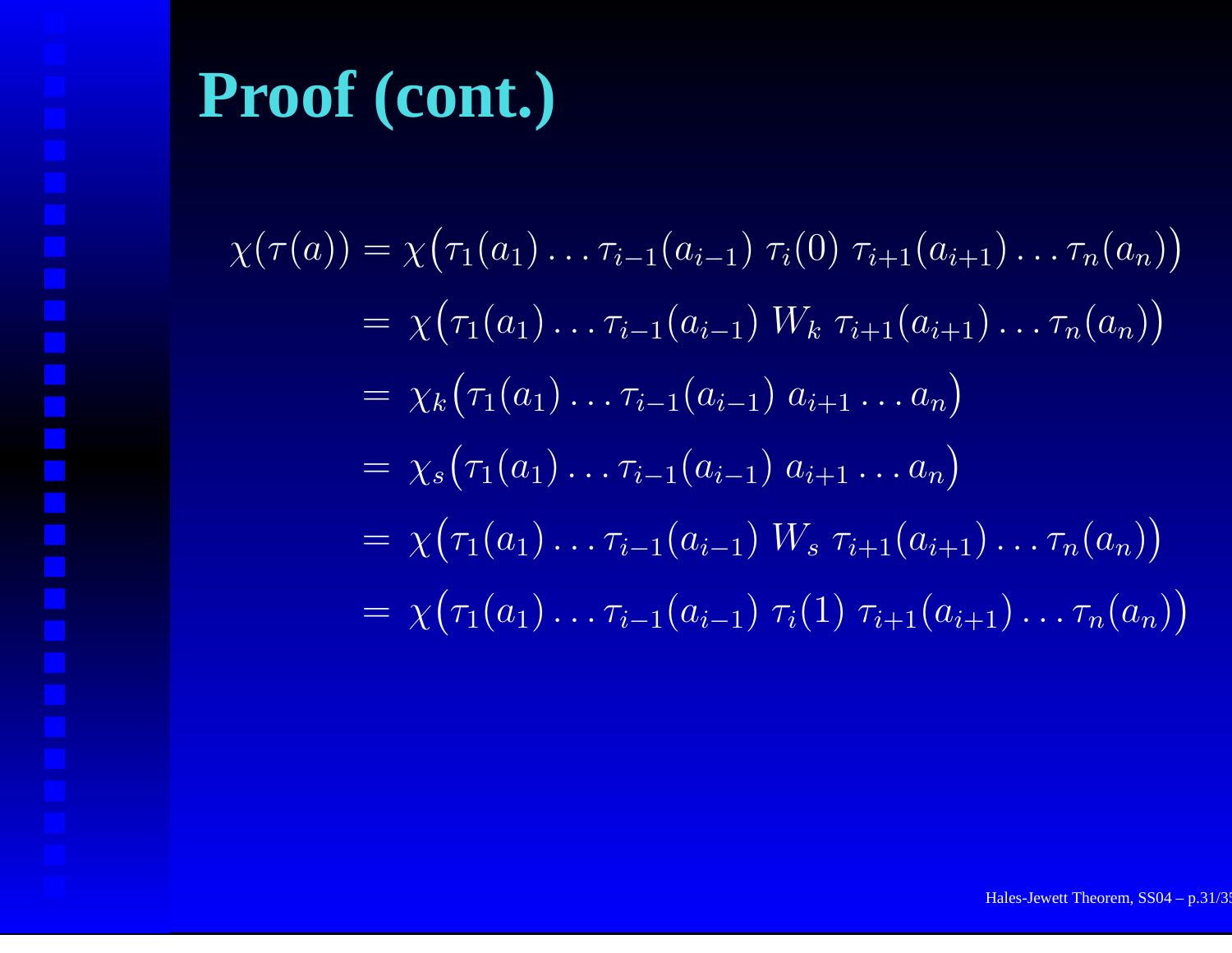$\chi(\tau(a)) = \chi(\tau_1(a_1) \ldots \tau_{i-1}(a_{i-1}) \tau_i(0) \tau_{i+1}(a_{i+1}) \ldots \tau_n(a_n))$ = $y = \chi\big(\tau_1(a_1) \ldots \tau_{i-1}(a_{i-1}) \; W_k \; \tau_{i+1}(a_{i+1}) \ldots \tau_n(a_n)\big)$ = $= \; \chi_k\big(\tau_1(a_1) \ldots \tau_{i-1}(a_{i-1}) \; a_{i+1} \ldots a_n\big)$ = $= \; \chi_s\big(\tau_1(a_1) \ldots \tau_{i-1}(a_{i-1}) \; a_{i+1} \ldots a_n\big)$ = $=\ \chi\big(\tau_1(a_1)\dots\tau_{i-1}(a_{i-1})\ W_s\ \tau_{i+1}(a_{i+1})\dots\tau_n(a_n)\big)$ = $y = \chi\big(\tau_1(a_1) \ldots \tau_{i-1}(a_{i-1}) \; \tau_i(1) \; \tau_{i+1}(a_{i+1}) \ldots \tau_n(a_n)\big)$ = $= \chi(\tau(b))$ 

This completes the proof of the claim.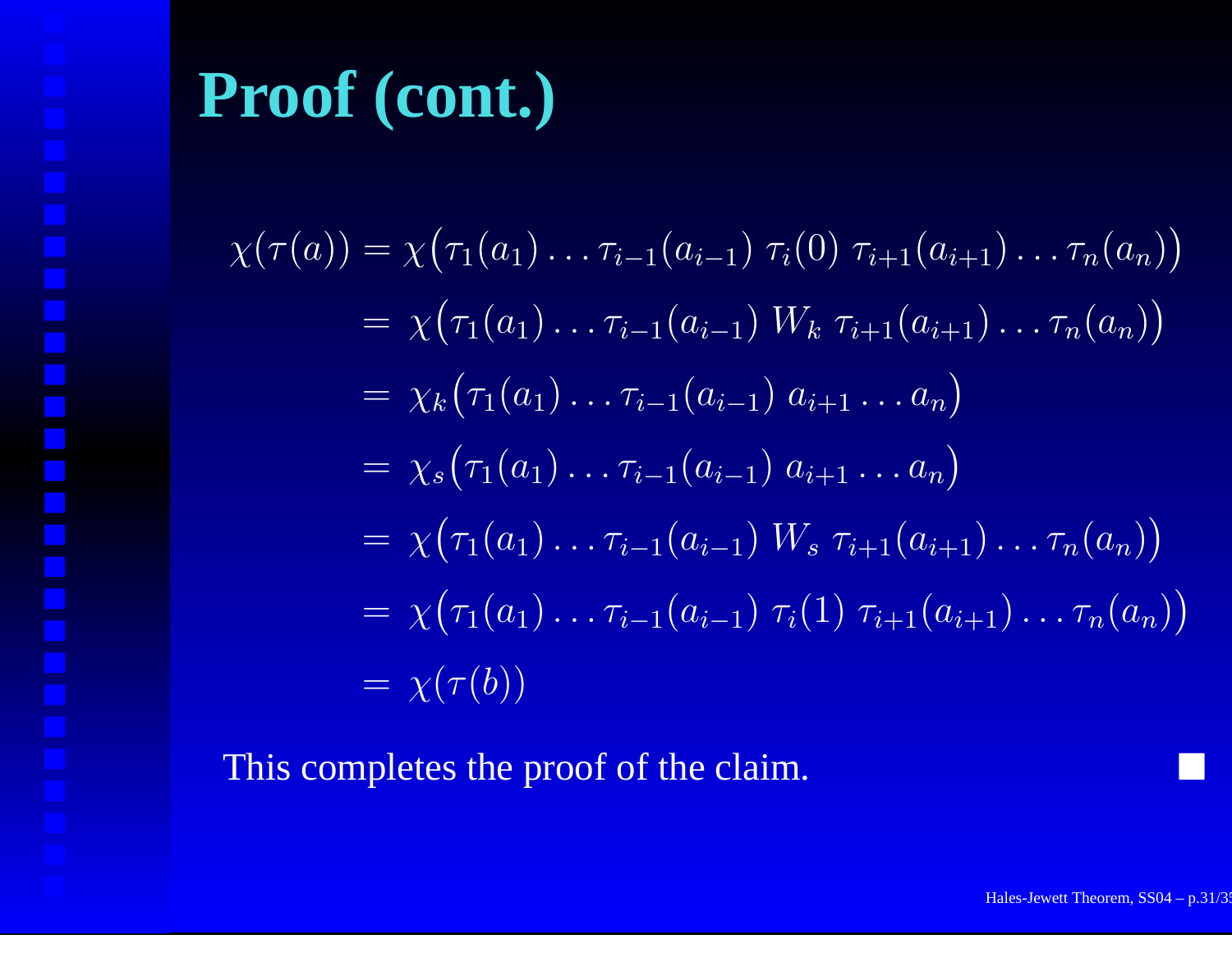# **Combinatorial** <sup>m</sup>**-space**

Let  $\tau$  be a root in  $(A \cup \{*_1,\ldots,*_m\})^n,$  where  $*_1,\ldots, *_m \notin A$  are distinct symbols. We require that each of these appears at least once in  $\tau.$  Thus, we have  $m$  mutually disjoint sets of moving coordinates.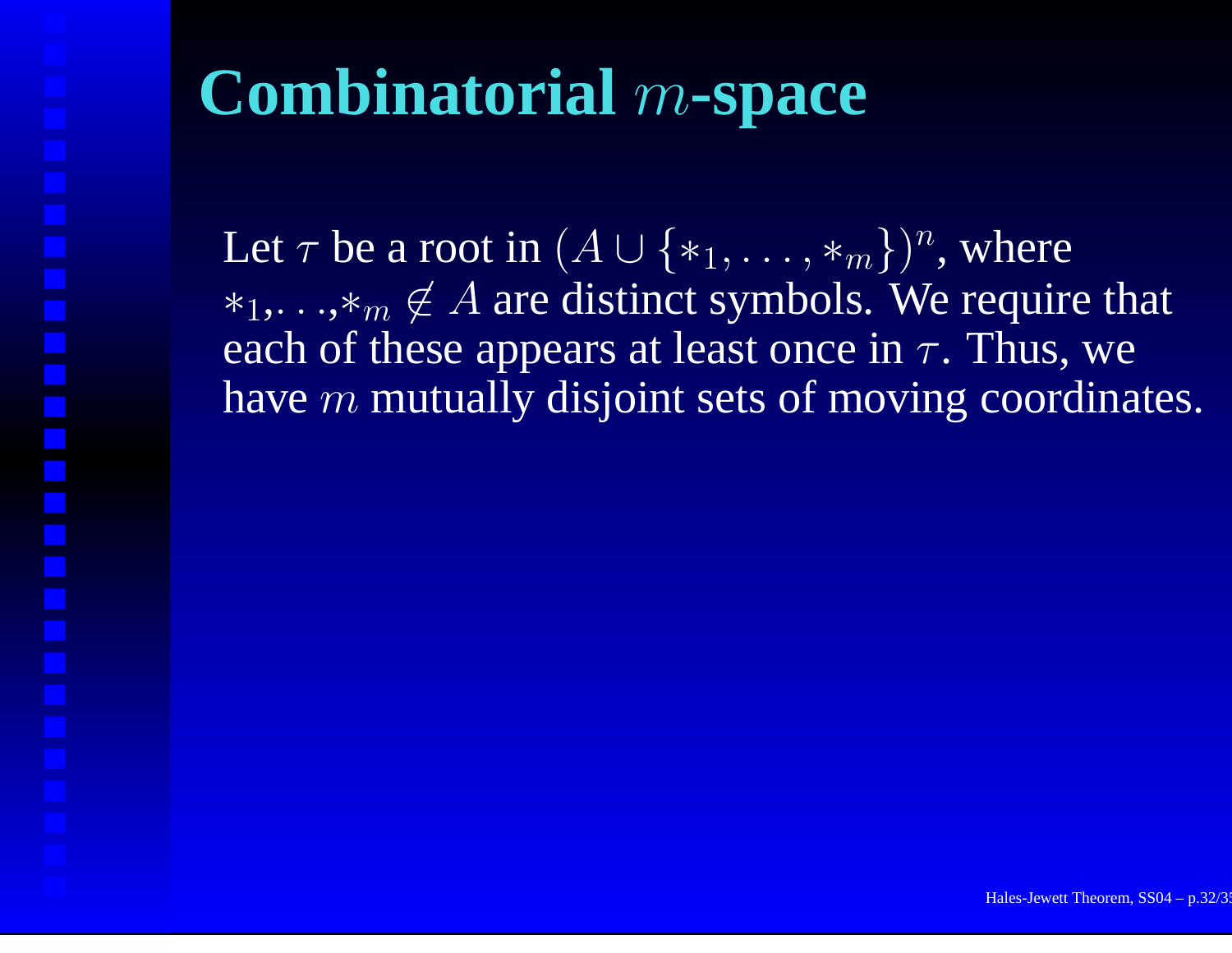### **Combinatorial** <sup>m</sup>**-space**

Let  $\tau$  be a root in  $(A \cup \{*_1,\ldots,*_m\})^n,$  where  $*_1,\ldots, *_m \notin A$  are distinct symbols. We require that each of these appears at least once in  $\tau.$  Thus, we have  $m$  mutually disjoint sets of moving coordinates.

The *combinatorial m-space*  $S_{\tau}$  is the set of all t  $m \$ words in A  $^n$  obtained by replacing each  $*_i$  with a symbol from A.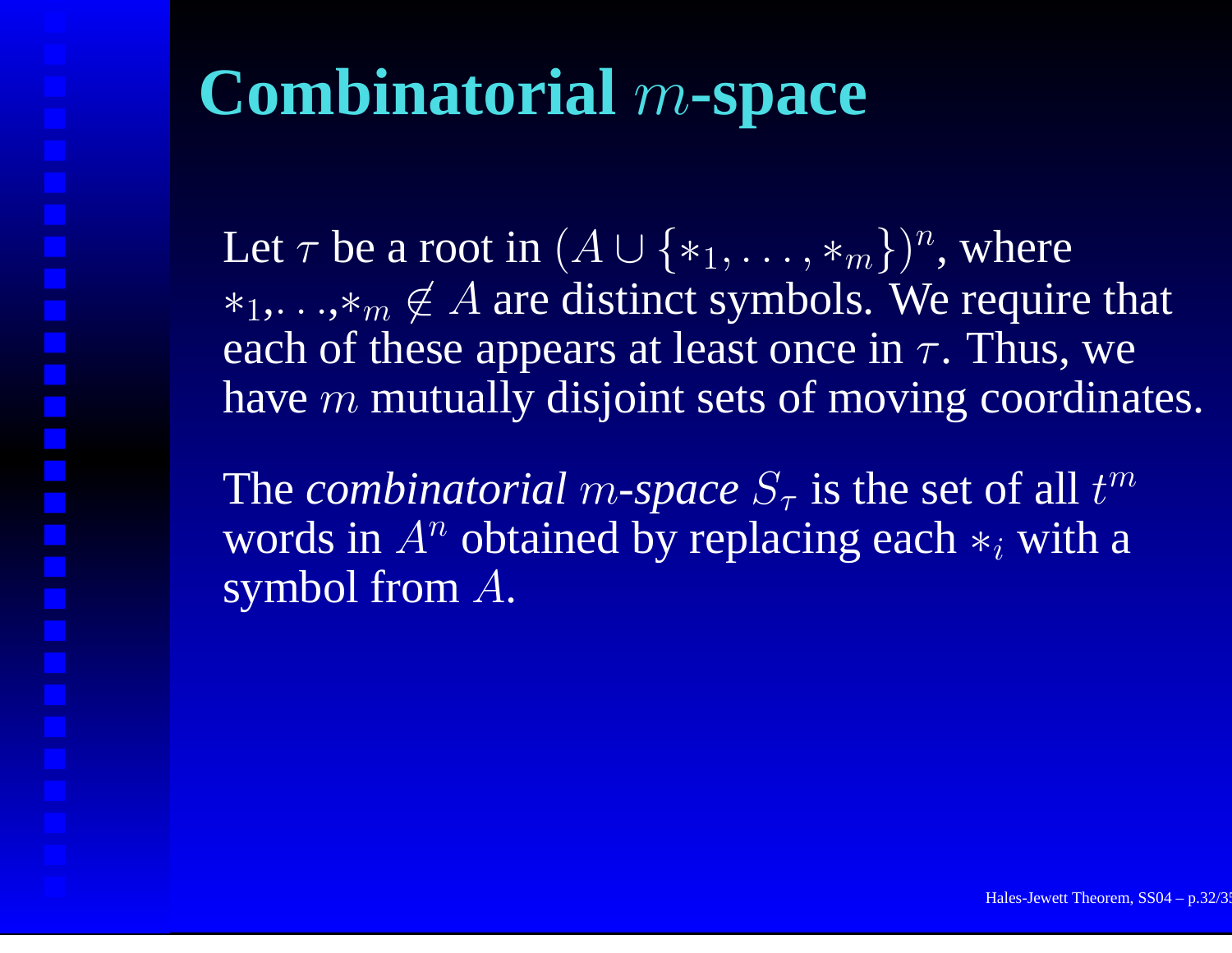# **Combinatorial** <sup>m</sup>**-space**

Let  $\tau$  be a root in  $(A \cup \{*_1,\ldots,*_m\})^n,$  where  $*_1,\ldots, *_m \notin A$  are distinct symbols. We require that each of these appears at least once in  $\tau.$  Thus, we have  $m$  mutually disjoint sets of moving coordinates.

The *combinatorial m-space*  $S_{\tau}$  is the set of all t  $m \$ words in A  $^n$  obtained by replacing each  $*_i$  with a symbol from A.

Remark: A combinatorial line is a combinatorial 1 space.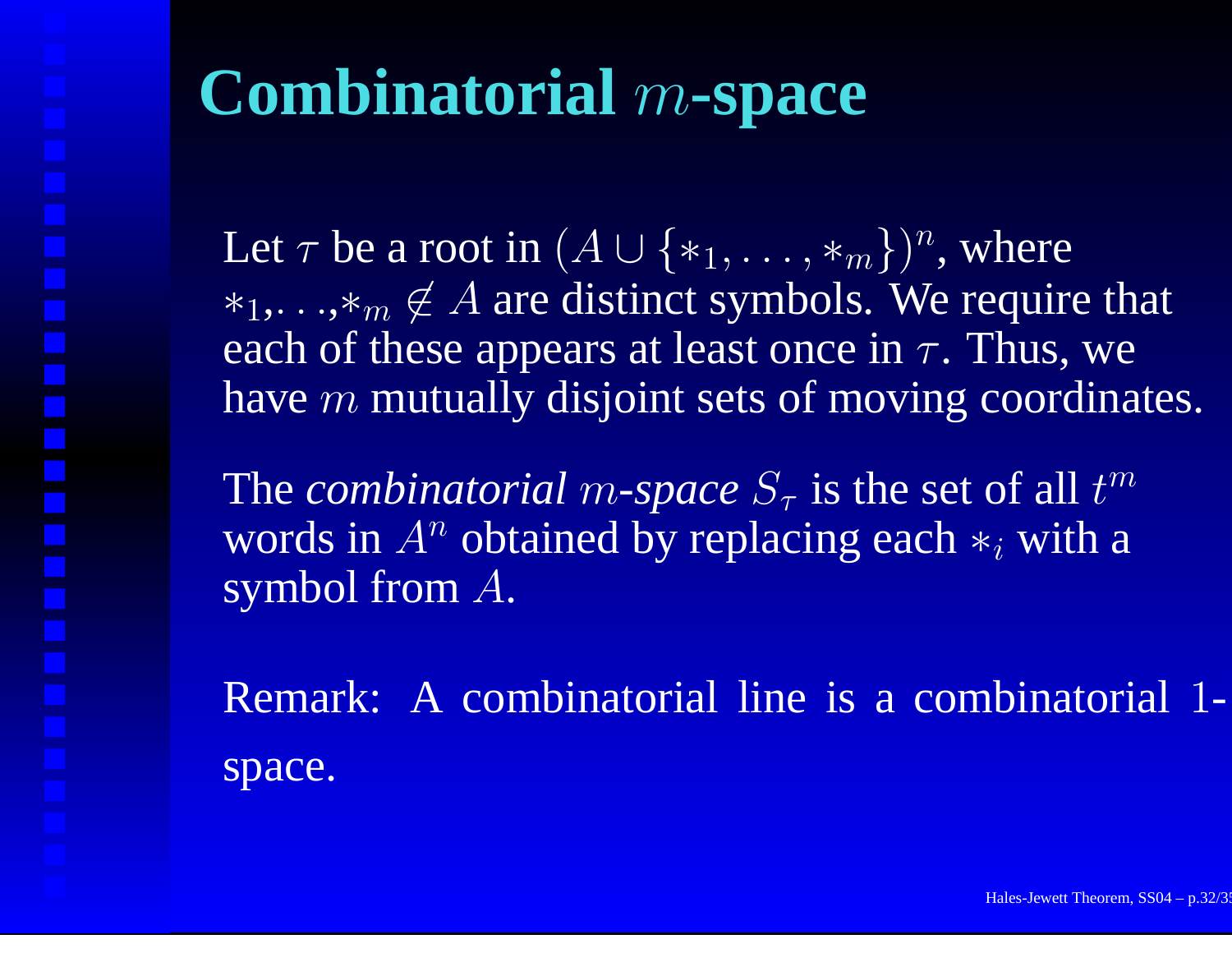#### **Example**

A combinatorial 2-space in  $A^3 = \{0, 1, 2\}^3$ .



 $\text{Here } \tau = (*_1, *_1, *_2).$  Hales-Jewett Theorem, SS04 – p.33/3: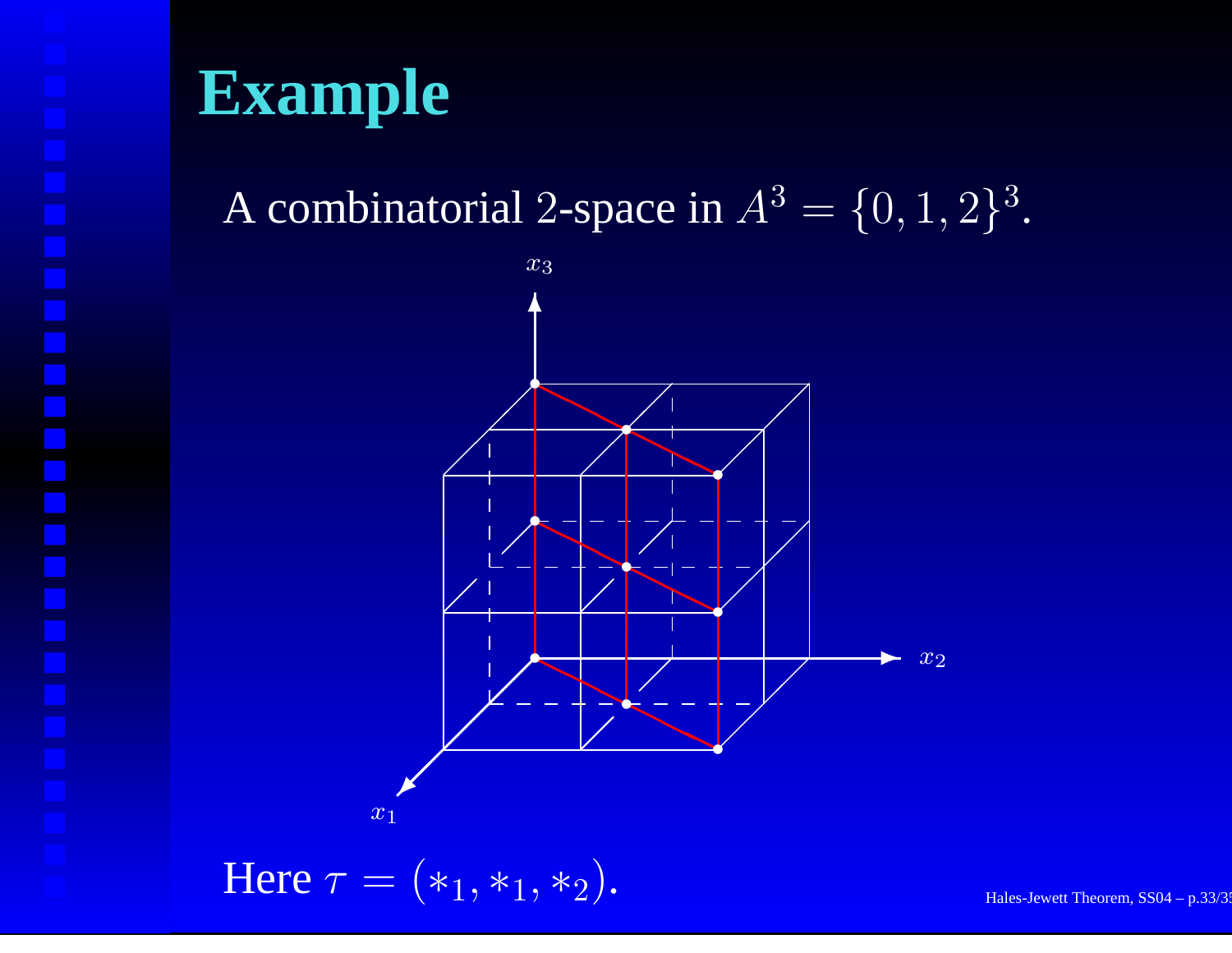#### **Theorem (generalized)**

Given  $r > 0$  distinct colors, a dimension  $m \in \mathbb{N}$  and a finite alphabet  $A$  of  $t=|A|$  symbols.

There is a dimension  $n = HJ(m,r,t) \in \mathbb{N}$  such that for every *r*-coloring of the cube  $A^n$  there exists a monochromatic combinatorial  $m$ -space.